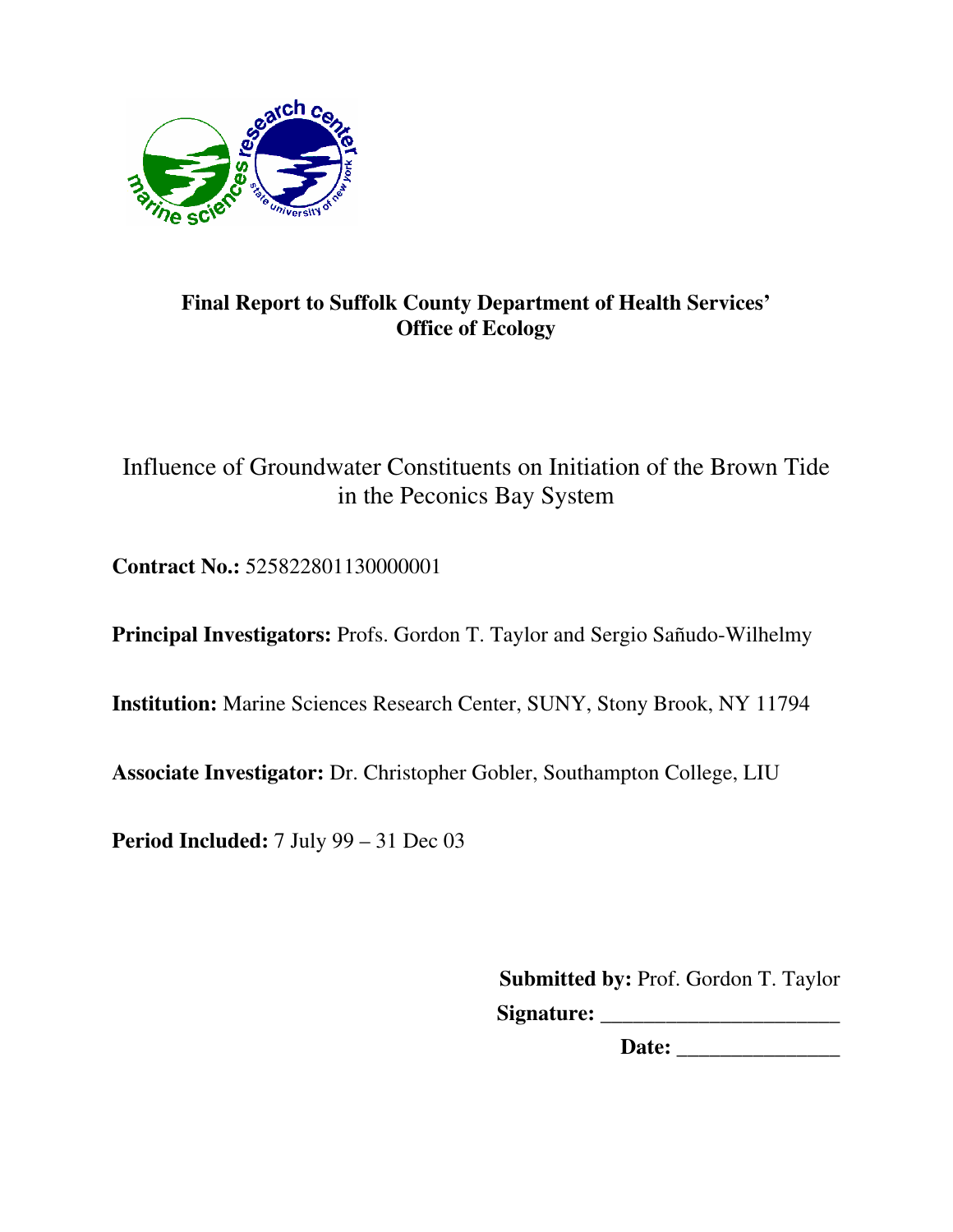# **Table of Contents**

|                                                      | page           |
|------------------------------------------------------|----------------|
| <b>Executive Summary</b>                             | $\mathbf{1}$   |
| Project's Objectives                                 | 3              |
| Activities                                           | $\overline{4}$ |
| <b>Significant Findings</b><br>A. Laboratory Studies | 5              |
| <b>B.</b> Field Studies                              | 12             |
| <b>Masters Thesis Abstracts</b>                      | 13             |
| Table 1                                              | 15             |
| Figures                                              | 17             |
| Preprint of Marine Ecology Progress Series Article   | 51             |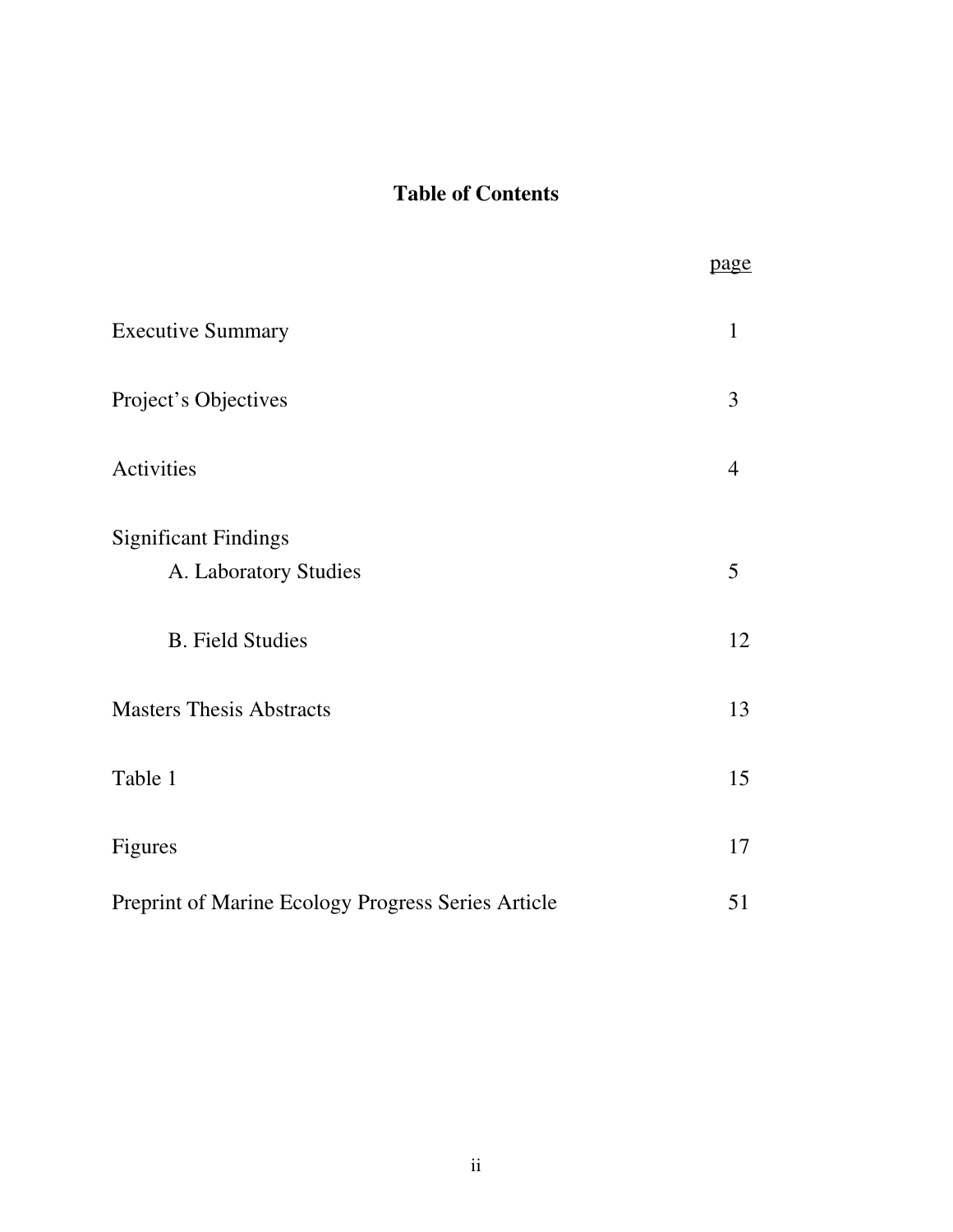#### **Final Report to Suffolk County Department of Health Services' Office of Ecology**

**Project Title:** Influence of Groundwater Constituents on Initiation of the Brown Tide in the Peconics Bay System

**Contract No.:** 525822801130000001

**Principal Investigators:** Profs. Gordon T. Taylor and Sergio Sañudo-Wilhelmy

**Institution:** Marine Sciences Research Center, SUNY, Stony Brook, NY 11794-5000

**Associate Investigator:** Dr. Christopher Gobler, Southampton College, LIU

**Period Included:** 7 July 99 – 31 Dec 03

### **Executive Summary**

A combination of laboratory-based bioassays, manipulative field experiments and field reconnaissance were employed to evaluate the central hypothesis that chemical constituents introduced into coastal L.I. embayments by groundwater (GW) initiate Brown Tide outbreaks. These chemical constituents may act by directly stimulating growth of *Aureococcus anophagefferens*, the Brown Tide organism or by depressing growth of the Brown Tide's ecological competitors. Likely suspects investigated were GW, sediment porewater (PW), pesticides (Aldicarb, Aldicarb sulfoxide, Aldicarb sulfone, Alachlor and Metolachlor), salinity, metals (selenium, iron and copper) and nitrogen nutrient speciation (nitrate, ammonium, urea, amino acids).

Our laboratory studies directly assaying algal growth responses to additions of groundwater from monitoring wells or submarine groundwater discharge through the sediments of Peconic Bays yielded mixed results. Growth of *A. anophagefferens* was clearly suppressed with increasing amounts of Flanders Bay and West Neck Bay (WNB) porewater, but so was growth of two other algal species. Submarine groundwater discharge collected on other dates and at other sites yielded weak differential responses from the test species. The potential for submarine groundwater discharge to alter algal growth and community composition was clearly demonstrated in a few instances. However, we conclude that additions of GW or PW to nutrientreplete BT medium provided rather weak selective advantages to a subset of the species tested, if at all. In all instances where treatment effects were observed, there was a clear selection against *A. anophagefferens,* favoring growth of several other test species. We observed instances where PW and GW were inhibitory and instances where they were somewhat stimulatory to two or more species. The chemical source of these effects was unknown, so we proceeded to investigate pesticides, nutrient speciation and trace metal availability.

Results from our laboratory studies of the pesticides listed above did not support the hypothesis that the groundwater-borne pesticides select for growth of *A. anophagefferens* or select against other common phytoplankters. Inhibitory effects were usually apparent only at concentrations of about 1 ppm. The highest Aldicarb concentrations reported in eastern Suffolk County GW was 515 ppb in 1980 and concentrations have been declining since then (SCDHS). With dilutions into overlying baywater, maximum Aldicarb concentrations are estimated to be 45 to 129 ppb. These concentrations appear to be too low to significantly influence growth of the phytoplankton species tested. In no instance, was a clear selective advantage conferred to *A. anophagefferens* over other test species, a requirement for Brown Tide onset. Study of alachlor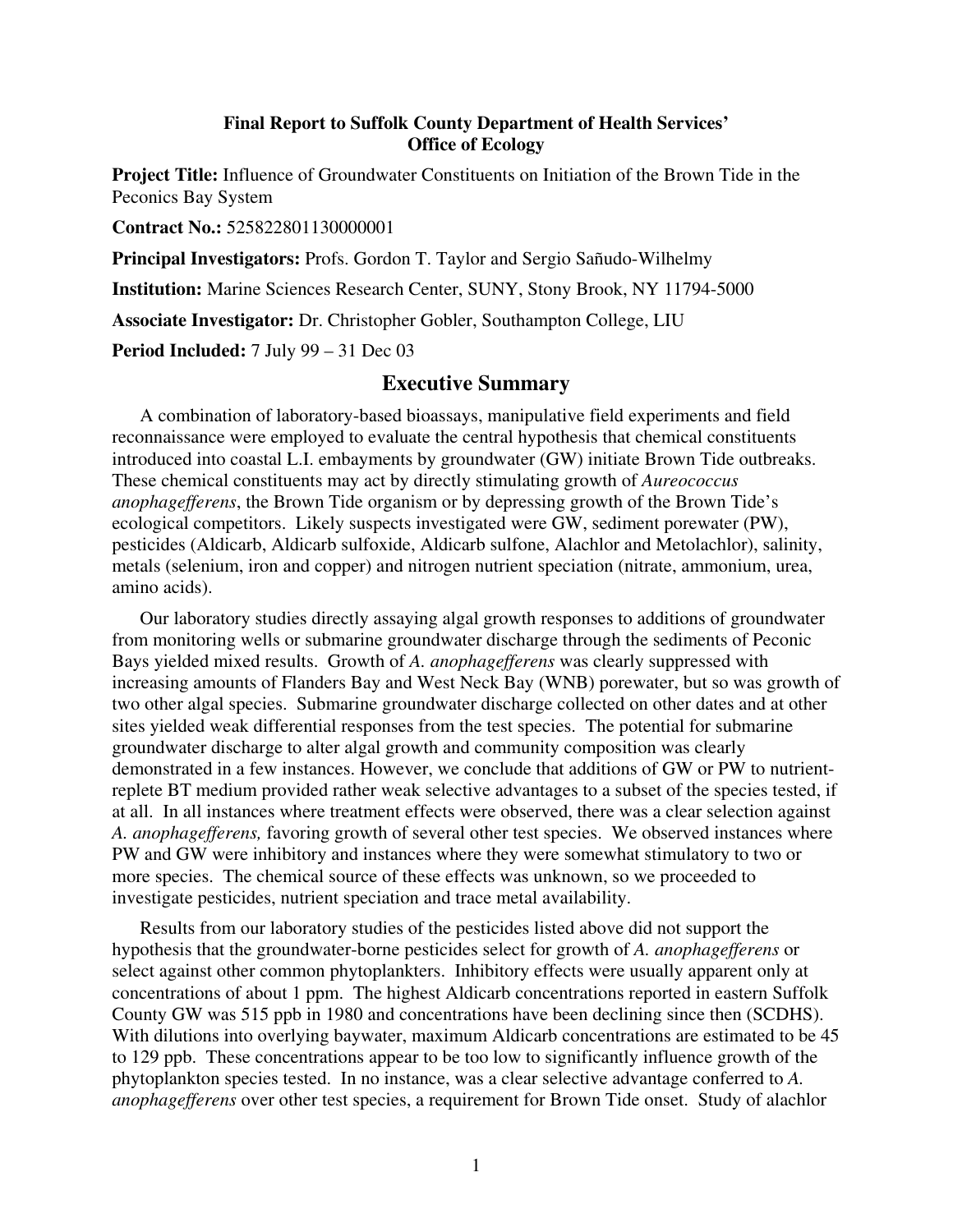and metolachlor represented an expansion of the original project's scope and was confined to the parent molecules. Of necessity, all bioassays tested for responses to a single pesticide or a single pesticide metabolite to uncover a "smoking gun". The environmental reality is that several pesticides and metabolites co-occur in GW because of multiple land applications and are carried into the bays by SGD. Therefore, additional investigations utilizing the more abundant and mobile oxanilic acid and ethane sulfonic acid metabolites of alachlor and metolachlor as well as environmentally-relevant combinations of pesticide and their degradates are necessary to conclusively rule out a link to pesticide inputs.

Our laboratory studies of nutrient speciation suggest that in the absence of other limitations, phytoplankton communities supported primarily by  $\overline{NO_3}$ , will be dominated by diatoms and perhaps chlorophytes. Whereas phytoplankton communities supplied primarily with low-tomoderate concentrations of reduced N-species, such as NH<sub>4</sub><sup>+</sup> and dissolved organic nitrogen (DON), will be dominated by *A. anophagefferens* and to a lesser extent dinoflagellates. Results are completely consistent field observations of *A. anophagefferens* bloom dynamics in Long Island estuaries (LaRoche et al. 1997; Gobler and Sañudo-Wilhelmy 2001) and our PW and GW bioassays (discussed above).

While it was already known that *A. anophagefferens* has an absolute selenium (Se) requirement, we did not know that it was the only test species with this requirement until our laboratory studies. The other four species grew equally well with or without Se. In the field, low levels of bioavailable selenium and iron measured in the West Neck Bay waters during Brown Tide suggest that these essential trace elements could limit BT. However, we did not find any quantitative relationships between metal levels and the Brown Tide intensity. In fact, the range of bioavailable selenium (>0.4 nM) measured in the field was about twice the concentration needed to fulfill *A. anophagefferens'* uptake requirements (0.25 nM). Therefore, results suggest that the Se available in WNB did not limit Brown Tide during our sampling. In contrast, levels of low molecular weight iron were extremely low (<1.4 nM) and within iron-limitation thresholds. In fact, the highest levels of bioavailable iron were detected before or during the Brown Tide. Temporal distributions of total phytoplankton and metals suggest that high biomass only occurs when water concentrations of selenium and iron are relatively high. These results suggest that some phytoplankton species benefit from the availability of these important bioactive trace metals.

We conclude that submarine groundwater discharge can exert strong selective pressures on phytoplankton communities, depending upon its source and composition. We further conclude that the likelihood of Brown Tide being initiated by introduction of the pesticides tested via submarine groundwater discharge is not supported by these results. We note that additional investigations utilizing other pesticide metabolites and relevant combinations of pesticide degradates are warranted. Lab and field data support the hypothesis that seasonal changes in nitrogen speciation, and possibly elemental ratios (N:P:Si:Fe:Se), can alter competitive advantage between *A. anophagefferens* and its competitors. Confounding environmental factors in our field reconnaissance program may have masked the true importance of trace metal dynamics (concentrations and total vs bioavailable). We believe that a more detailed examination of a few key trace metals, like selenium and iron, under controlled conditions is also warranted for future studies. We posit that availability of other growth factors, such as Bvitamins, may be important in shaping phytoplankton community structure in BT-prone Long Island embayments.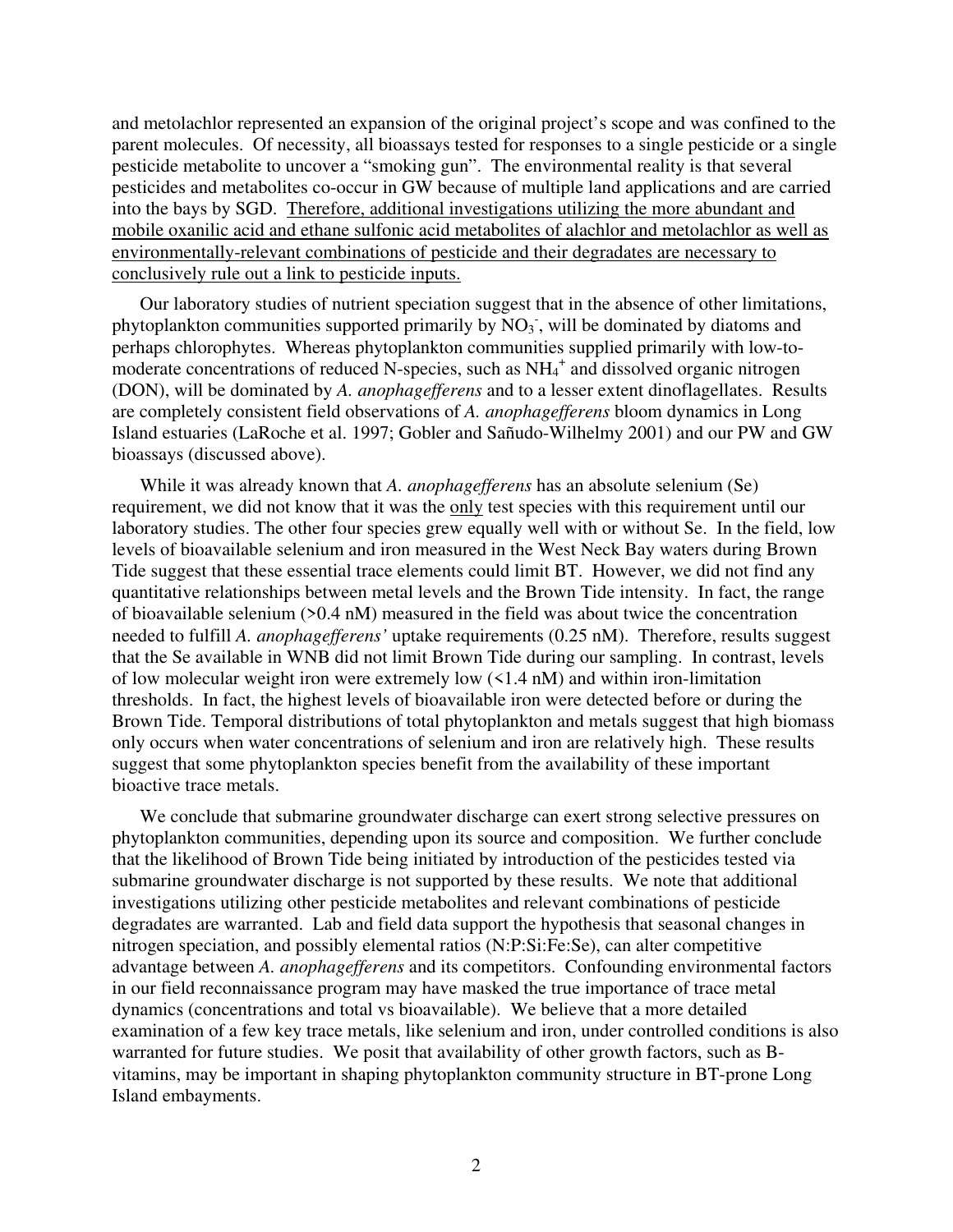#### **Project's Objectives:**

We originally hypothesized that some subtle and specific control confers competitive advantage to *A. anophagefferens* over co-occurring species to promote onset of the brown tide. We proposed that some factor(s), other than macronutrients, selects for proliferation of *A*. *anophagefferens* or selects against competing phytoplankton species. We speculated that biocides and their daughter products carried by groundwaters entering L.I. bays may be one possible mechanism by which low concentrations inhibit growth of sensitive microalgae, which compete with *A. anophagefferens,* while *A. anophagefferens* is insensitive to this material. Conversely, it is also possible that these products selectively stimulate growth of *A. anophagefferens.* The same sort of arguments can be made for constituents of septic tank and landfill leachate as well as materials applied to agricultural lands and golf courses. The bioactive constituent may simply be a required micronutrient, such as a metal, vitamin or cofactor, for which *A. anophagefferens* has high affinities and rapid uptake systems. It may be a particular chelator for essential trace elements, such as citrate or other organic ligands, for which *A. anophagefferens* possesses a high specificity. Lastly, it may be a molecule that affects cell regulation, analogous to hormones. Introduction of hormone-like pesticides into local bay systems may tip the ecological balance and select for *A. anophagefferens*. Many of the possibilities described above were considered in this investigation.

 Research has tested the hypothesis that meteorologically-driven hydrologic pumping of groundwater constituents into the Peconics and Great South Bay systems, via submarine groundwater discharge (SGD), stimulates the onset of brown tide (BT).

We expanded the scope of our experiments to also examine the effects of macronutrient speciation and concentration as well as salinity and selenium availability in selecting the dominant phytoplankton species in L.I. embayments. We postulated that SGD influences interspecies competition among phytoplankters by means of one of the following mechanisms:

- 1. provision of an essential micronutrient (inorganic or organic), e.g., iron, selenium, vitamins, etc.
- 2. provision of a chelator which enhances bioavailability of essential trace metals
- 3. provision of an algal inhibitor to which *A. anophagefferens* is insensitive, conferring competitive advantage to the brown tide
- 4. provision of a growth-stimulating cofactor to which *A. anophagefferens* is responsive, i.e., dilute parent or breakdown product of agricultural biocide with nutrient or hormone-like activity
- 5. introduction of specific macronutrients in ratios or concentrations that favor *A. anophagefferens* due to its unique uptake affinities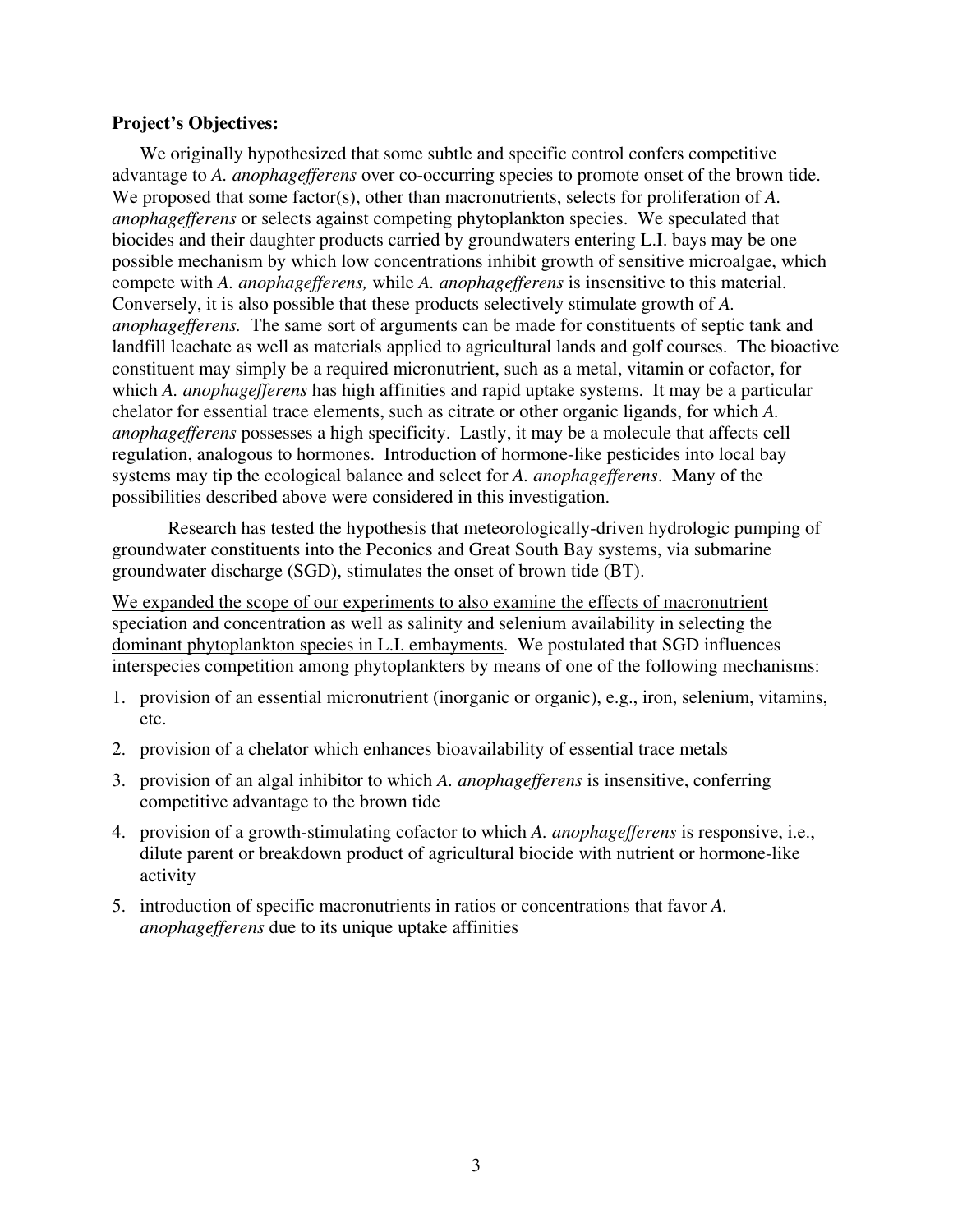## **Activities:**

Note: There was a hiatus in funding from 6 July 01 to 10 January 2002 due to Suffolk County budget cuts. Funding for our project was restored to the County budget through the tireless efforts of Legislator Vivian Fisher, Dr. Vito Minei (SCDHS) and Dr. Robert Nuzzi (SCDHS). Monetary advances from the Research Foundation of SUNY were not permitted without a firm commitment for Year 3 funding, so we lost the technician who was performing most of the experiments and most tasks were suspended after 6 Jul 01. With restoration of funding, we were able to hire a new technician in February 2002 and partially support two graduate students (William Kentrup &Yoko Tsukamoto). We also note that at SCDHS's request, we expanded the project's original scope to include Alachlor and Metolachlor bioassays.

- 1. Acquisition of required equipment (incubators, rotary light table) and supplies
- 2. Acquisition of required algal cultures
- 3. Collection of groundwater from monitoring wells on Shelter Island and subtidal seepage from West Neck and north Flanders Bays.
- 4. Completed a series of competition bioassays with Aldicarb and Aldicarb derivatives (see Table 1).
- 5. Completed a series of competition bioassays with groundwater and subtidal seepage (see Table 1).
- 6. Completed a series of competition bioassays examining effects of nitrogen speciation with ammonium, nitrate, urea and glutamic acid (Table 1)
- 7. During summer 2001, completed groundwater and porewater enrichment experiments with natural phytoplankton communities from western Great South Bay.
- 8. Results from items #6 and 7 resulted in manuscript submitted to *Marine Ecology Progress Series* (Appendix I).
- 9. Completed a series of competition bioassays to examine salinity effects (see Table 1).
- 10. Completed a collaborative mesocosm study with Drs. Caron and Lonsdale during summer 2000 to examine influence of groundwater on succession of naturally occurring phytoplankton communities
- 11. Completed field study of dynamic relationship between the speciation of selenium, iron and copper and *A. anophagefferens* and all other phytoplankton abundances.
- 12. Completed field study on the importance of groundwater seepage on the cycling and budget of bioactive trace metals in West Neck Bay.
- 13. Collection of groundwater from monitoring wells on Shelter Island and subtidal seepage from West Neck on 22 May and 9 October 2002 to capture high and low flow conditions, respectively.
- 14. Performed 8 series of competition bioassays with Alachlor and Metolachlor (see Table 1).
- 15. Completed four series of experiments evaluating sensitivity of bioassay species to solvents (ethanol and methyl cellosolve) used to dissolve Alachlor and Metolachlor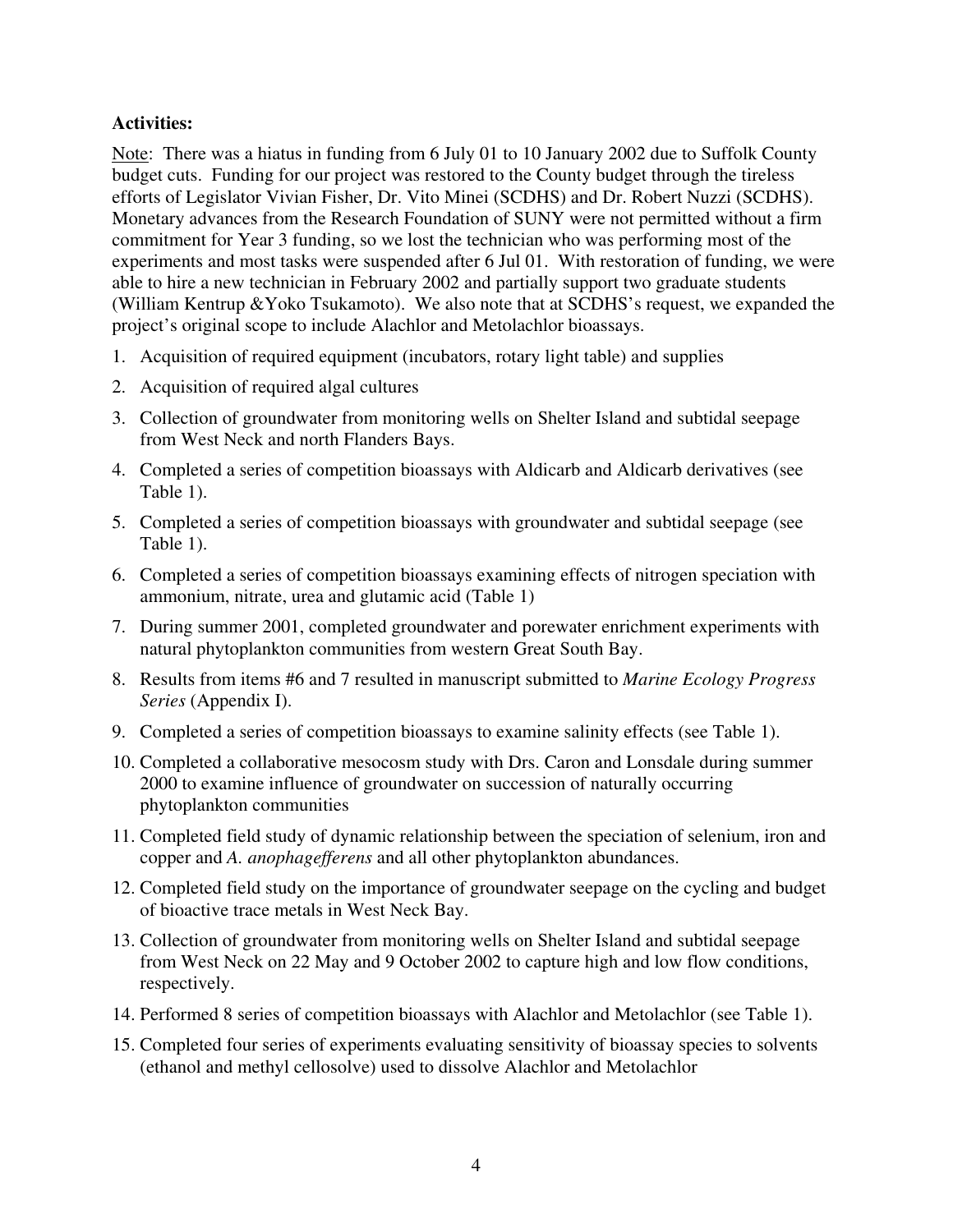- 16. Completed a series of competition bioassays with one groundwater sample from shoreline of West Neck Bay (see Table 1).
- 17. Completed experiments comparing growth responses of all 5 bioassay species to f/2 and BT base media and media with intermediate Se and Fe concentrations
- 18. Completed sample analysis and we are currently drafting a manuscript on selenium, iron and copper cycling in West Neck Bay with special consideration of SGD.
- 19. Acquisition of new algal cultures from CCMP (Bigelow Lab)
- 20. Student (William Kentrup) completed Masters Thesis on effects of plankton on metals concentrations and partitioning, entitled "Impact of Biological Activity on the Sizefractionation of Trace Metals in a Coastal Environment (West Neck Bay, Long Island)" (abstract attached and copy of thesis has been mailed to Dr. Nuzzi)
- 21. Draft of a manuscript from Kentrup's thesis is in preparation with Sañudo-Wilhelmy and Taylor as coauthors.
- 22. student (Yoko Tsukamoto) completed field collections and initiated sample analysis for her Master Thesis, entitled "The Importance Of Chemical Reactions In Subterranean Estuaries: The Concentrations of Trace Metals and Nutrients in Submarine Groundwater Seepage at West Neck Bay, Long Island, New York" (abstract attached)
- 23. Simultaneous analyses of *in vivo* fluorescence, extracted chlorophyll a concentrations, cell number, cell volume, and major and minor elemental compositions of all 5 test species. Measurements necessary for intercalibration of analyses and to assess differences in element requirements from the environment. First attempt failed when we learned that 2 cultures were contaminated and experiment was repeated.
- 24. High school intern (Kristin Goodrich) assisted in the nitrogen speciation experiments over two summers and submitted her project to the Intel, LISEF and Junior Science and Humanities Symposium competitions. Kristin was a semifinalist in the Intel competition and presented her work at the national finals of the Junior Science and Humanities Symposium in Louisville KY this past summer.

## **Significant Findings:**

## **A. Laboratory Studies**

- 1. One of our early objectives was to determine if groundwaters (GW) from monitoring wells and submarine groundwater discharge (sediment porewaters = PW) collected through piezometers selectively inhibited or stimulated *A. anophagefferens* and four co-occurring algal species under nutrient-replete conditions. To this end, we designed bioassays, exposing replicate cultures of each species to increasing amounts of GW or PW while holding salinity constant. Knowing the lowest optimal salinity for all assay species was critical, so we tested growth response to salinity while holding nutrient concentrations constant (standard BT medium additions) on two occasions. Atlantic seawater collected 8 km southeast of Shinnecock Inlet was diluted with tapwater to represent similar ionic composition of local GW. Tapwater was aged and aerated to dechlorinate.
- Fig. 1 presents growth curves of *A. anophagefferens* and *Prorocentrum minimum*, a dinoflagellate common to local waters, exposed to varying salinities. Three conclusions arise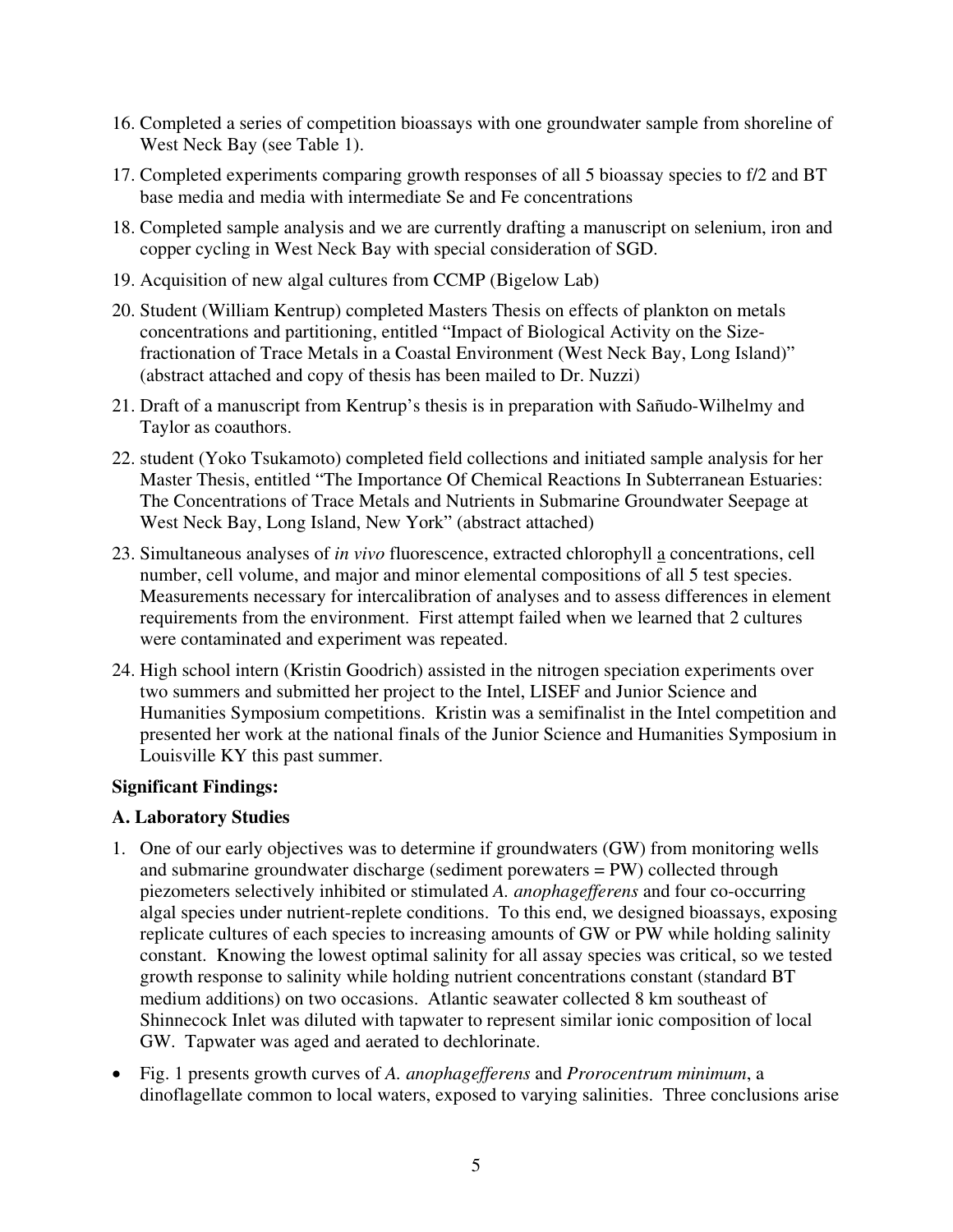from these results. First, *A. anophagefferens* appears to be stenohaline and its growth is significantly diminished at salinities below 25 psu. Secondly, *P. minimum* appears to be more euryhaline, showing little response to variation in salinity. Lastly, reproducibility within the bioassay is remarkably good. This experiments was carried out with triplicate incubation flasks for each treatment and species. Where there is little or no treatment effect (*P. minimum*), means and SD overlap and conversely where strong treatment effects exist, overlap in error bars is absent (e.g., 20 psu - *A. anophagefferens*). Triplication of incubation flasks was carried out in several experiments until we were convinced that variance within treatments was much smaller than among treatments. Triplication was then discontinued because of space and analytical time constraints.

- Exponential portions of the growth curves were used to calculate growth rate constants using regression analysis of ln (N/N<sub>0</sub>) vs time on no fewer than five time points, where N and N<sub>0</sub> = in vivo fluorescence at times x and 0, respectively. The slope is equivalent to the first-order growth rate,  $\mu$ ,  $(d^{-1})$  and the standard error of the slope is an estimate of the precision. Coefficients of determination  $(r^2)$  were always > 0.90. Results suggest that A. *anophagefferens* attained maximal growth at salinities above 25 psu (Fig. 2). Growth of *P. minimum* appeared relatively insensitive to salinity.
- In a repetition of this experiment with five microalgal species, 25 psu appeared to be the minimum salinity supporting near maximal growth rates for all species (Fig. 3). Growth of a cyanobacterium, *Synechococcus bacillaris,* diatom, *Thalassiosira pseudonana* and chlorophyte, *Nannochloris atomus* appeared to be unaffected over the salinity range tested. Based on results from both salinity experiments, a final salinity of 27 psu was used in all GW and PW amendment experiments.
- 2. BT medium was prepared in seawater diluted to 27 psu with a series of freshwaters containing between 0 and 100% submarine groundwater discharge from N. Flanders Bay mixed with aged tapwater. Equal nutrient additions were made to each and final PW volumetric contributions varied between 0 and 32.5%. This experimental design would test whether sample water contained selective inhibitors or stimulatory constituents in excess of that provided by complete BT medium.
- Growth of *A. anophagefferens* was clearly suppressed with increasing amounts of Flanders Bay PW (Fig. 4).
- Growth responses of the other microalgal test species were quite different. Only growth of *P. minimum* was inhibited at the highest PW additions (Fig. 5).
- Growth rates of *A. anophagefferens* are clearly compromised when PW contributes > 10% to seawater's dilution and appears to be toxic at 20% and above (Fig. 6). Growth of *S. bacillaris, P. minimum* and *N. atomus* appear to be unaffected. In contrast, growth of *T. pseudonana* appears to be stimulated by incremental additions of PW.
- 3. Using results from individual bioassays, growth performance simulations were run by arbitrarily assuming an initial condition of equivalent biomass for all five species tested (e.g.,  $N_0 = 100$  cells ml<sup>-1</sup>), representing an early spring condition in the field. To predict how a fixed % of PW determines relative abundances of the five species through time within a simplified phytoplankton community, growth rates observed at 0 and 32.5% PW were applied to the logistic growth equation ( $N = N_0 e^{\mu t}$ ). Our model assumes no cell removal and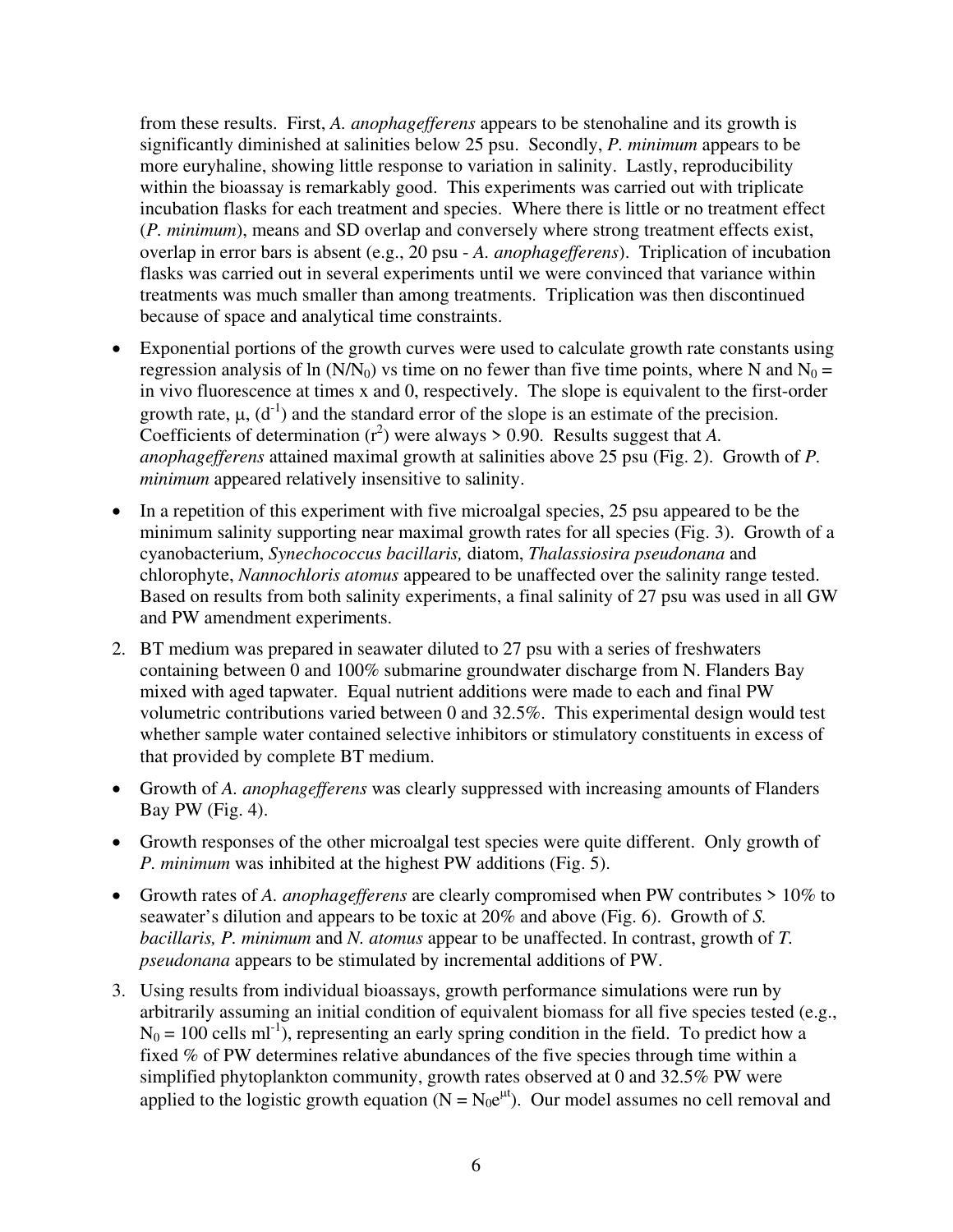that nutrient supply keeps pace with plankton uptake, resulting in steady-state nutrient concentrations for the duration of the simulation (7 d)

- Figure 7 illustrates that in BT medium diluted with tapwater alone (0% Flanders PW), after 7 days phytoplankton communities would be dominated by *S. bacillaris* and *N. atomus,*  followed by *A. anophagefferens* and *P. minimum,* while *T. pseudonana* would be the least abundant. If provided with high proportions of submarine groundwater discharge (32.5% Flanders PW), simulated phytoplankton community would be dominated by *N. atomus, T. pseudonana* and *S. bacillaris*, followed distantly by *P. minimum.* Cells of *A. anophagefferens* would be rare.
- 4. Similar experiments were performed with submarine groundwater discharge from West Neck Bay (WNB) and groundwater from nearby monitoring wells. Algal responses varied considerably depending on when and where samples were collected.
- Assays of submarine groundwater discharge collected from the shallow intertidal of WNB on 22 May 2002 revealed inhibitory effects on growth of *A. anophagefferens* and *S. bacillaris* and a small effect on *T. pseudonana* (Fig. 8). The other two species were not assayed on this occasion due to low available sample volume.
- Growth rates of *A. anophagefferens* and *S. bacillaris* in this experiment systematically decreased with increasing PW proportions. Negative effects on *T. pseudonana* are suggested but not statistically significant.
- 5. Submarine groundwater discharge collected at another time (June 2000) and site in WNB yielded entirely different responses from the test species.
- Growth rates for all but *T. pseudonana* were indistinguishable among treatments (Fig. 10). Growth of *T. pseudonana* appeared to be slightly inhibited at the highest PW exposure.
- 6. Groundwater from a monitoring well on the shores of WNB appeared to induce little inhibitory or stimulatory effect on the test species.
- Growth of *T. pseudonana* was slightly depressed at the highest GW proportion, while growth of the other four species was invariant (Fig. 11).
- A second trial with monitoring well GW produced growth rates that were virtually indistinguishable between treatments – no inhibition or stimulation for any species (Fig. 12).
- 7. Submarine groundwater discharge collected from the shallow intertidal of WNB on 22 May 2002 also produced growth rates that were virtually indistinguishable between treatments – no inhibition or stimulation for any species (Fig. 13). Any nutrients contained in this PW must have represented a trivial enrichment over that provided in BT medium, especially for the growth-limiting nutrient. Otherwise, stimulation would be observed at highest exposures. Furthermore, if inhibitory chemicals were present, they were too dilute to produce an effect.
- 8. Groundwater collected from a monitoring well 26' from the WNB shoreline on 22 May 2002 appeared to induce a small stimulatory effect for *A. anophagefferens, S. bacillaris* and *T. pseudonana* but only up to 10% contribution (Fig. 14). Higher proportions of GW did not yield higher growth rates. *P. minimum* and *N. atomus* were unaffected by GW additions.
- 9. In trial II of the experiment just described, results were nearly the same (Fig. 15). Most stimulatory responses were apparent between 0 and 10% additions of GW.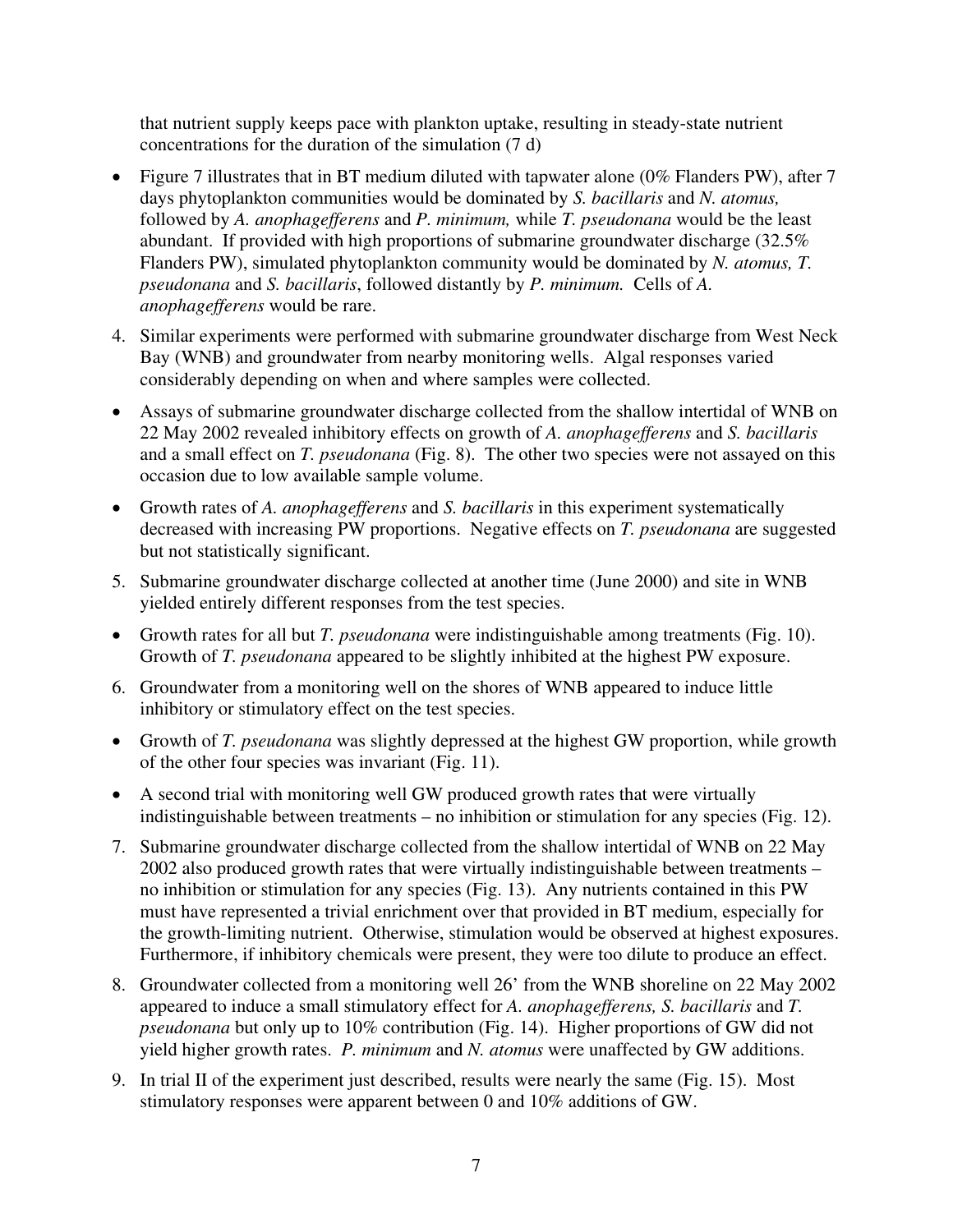- 10. In trial II with PW collected from the shallow intertidal of WNB on 22 May 2002, no treatment effects whatsoever were evident (Fig. 16). This PW sample appeared to have no inhibitory nor stimulatory effects at all. Whatever nutrients it bore, must have been a small fraction of BT medium's content and inhibitory chemicals, if present, were too dilute.
- 11. PW collected from WNB's shallow intertidal through a piezometer on 22 May 2002 appeared to suppress growth rates of *A. anophagefferens, S. bacillaris* and *T. pseudonana*  between 0 and 20% contribution (Fig. 17). These are growth rates calculated from growth curves presented in Fig. 8.
- 12. In the last field experiment to be presented, we examined whether the baywater itself from WNB after naturally mixing with submarine groundwater discharge had any effect on microalgal growth. Baywater was collected contemporaneously with GW and PW on 22 May 2002.
- Baywater had no conclusive effect on any test species at any exposure level (Fig. 18). Thus whatever nutrients or inhibitors submarine groundwater discharge may have added to the bay at that time were either consumed or inactivated.
- **13. To summarize the GW and PW studies, we conclude that additions of GW or PW to nutrient-replete BT medium provided rather weak selective advantages to a subset of the species tested, if at all. In no instance was there a clear selection for** *A. anophagefferens* **to outgrow the other four test species. We observed instances where PW and GW were inhibitory and instances where they were somewhat stimulatory to two or more species. Clearly, GW and PW carry varying levels of macronutrients (nitrate, ammonium, phosphate, silicate) and micronutrients (metals and possibly vitamins) that potentially support growth in local bays. However, intentional addition of BT medium nutrients to these experiments precluded evaluating those effects. We explicitly evaluated those effects in later experiments (item #20 and the attached manuscript – Taylor et al. in review).**
- 14. We hypothesized that biocides and/or their metabolites carried in GW from the watershed to the bays are a potential source of selective inhibition. To test this, we used a similar experimental design in which we added increasing amounts of commonly used pesticides to BT medium prepared in full-strength seawater. We set the pesticide concentrations to encompass the range of possible exposures in our coastal embayments; from 0.1 ppb to 1.0 ppm. Most of the pesticides also have limited solubility in water, so standard solutions were prepared in 10% methyl cellosolve (EGME; ethylene glycol monomethyl ether) and diluted in the same solution. We performed separate bioassays with 10% EGME and 10% ethanol alone for all algae to assess solvent toxicity. Ethanol was slightly inhibitory and the 10% EGME treatment was indistinguishable from the control (water) (not presented). Thus, we used 10% EGME to prepare all stock pesticide solutions.
- 15. Aldicarb has been used extensively on Long Island and is commonly detected in monitoring wells. Surveys by SCDHS report a maximum aldicarb concentrations of 515 ppb in a monitoring well near Hallocks Bay in 1980 and concentrations declining to 181 ppb in 1985. Assuming that GW is diluted at least four-fold (based on salinity) when mixing with baywater, surface water concentrations of aldicarb may vary between 45 and 129 ppb. We also assayed its two common metabolic daughter products; aldicarb sulfoxide and aldicarb sulfone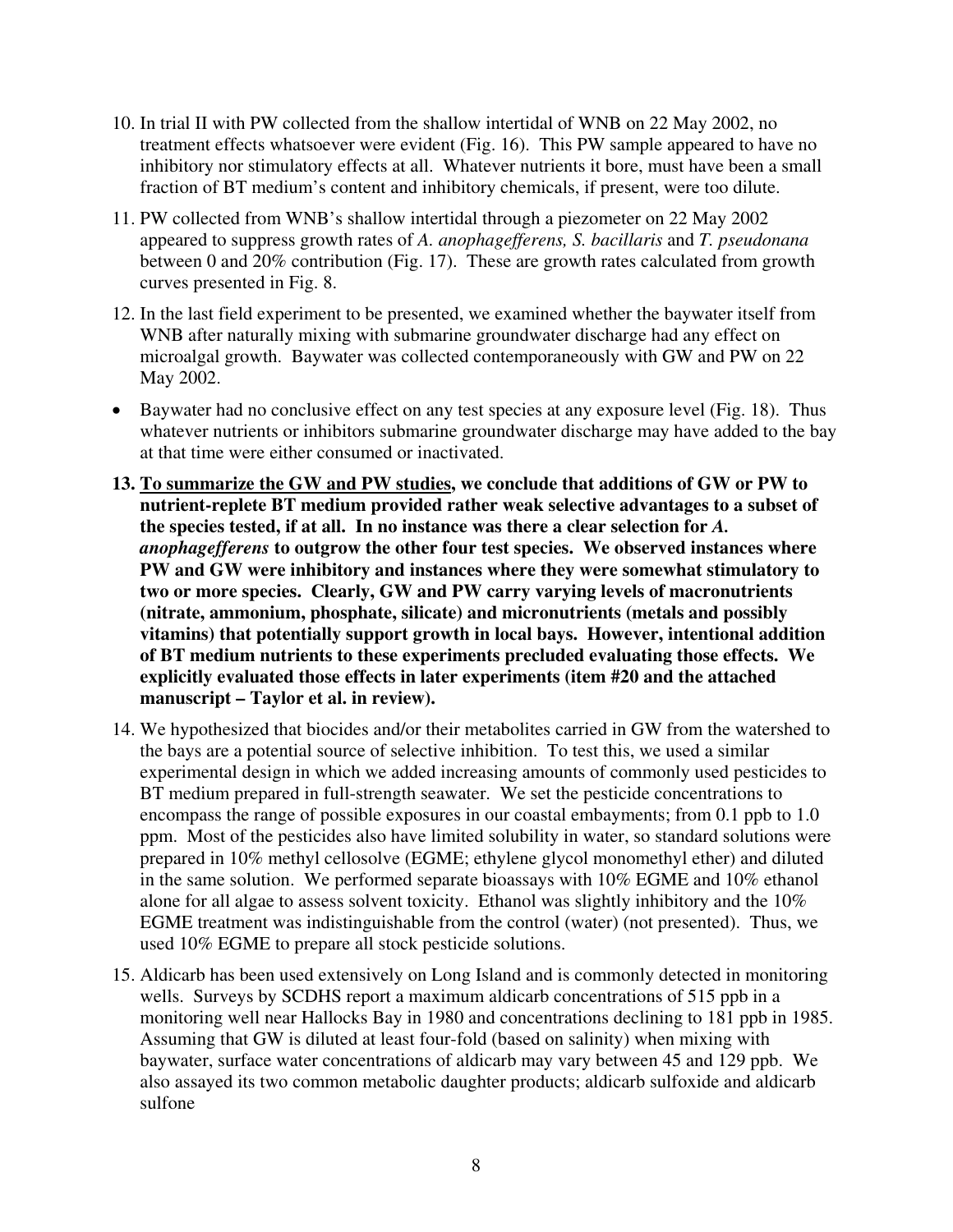- No statistically significant differences were observed between controls and exposures up to 1000  $\mu$ g L<sup>-1</sup> (1 ppm) for any of our five test species (Fig. 19). Aldicarb does not appear to interact with any of these microalgae.
- With the exception of *T. pseudonana*, aldicarb sulfoxide did not appear to have any effect on microalgal growth rates in Trial #1 (Fig.20). Results for *T. pseudonana* were ambiguous; growth sharply decreasing from control to 0.1  $\mu$ g L<sup>-1</sup> and increasing randomly at higher concentrations. We therefore repeated the experiment.
- In trial #2 with aldicarb sulfoxide, responses of *A. anophagefferens* and *P. minimum* were variable while growth of the other three species was relatively constant among treatments (Fig. 21). Again results are somewhat inconclusive and the experiment was repeated.
- In trial #3 with aldicarb sulfoxide, lower concentrations of the pesticide metabolite had no effect on any algae. At 1000  $\mu$ g L<sup>-1</sup>, however, it appears that growth of all but *N. atomus* was inhibited (Fig. 22).
- In trial #1 with aldicarb sulfone, *P. minimum* did not grow in any treatment (Fig. 23). In fact, our maintenance culture had failed to grow so a new culture was obtained from Bigelow Lab's culture collection (CCMP). In this experiment, growth of *A. anophagefferens* appears to be slightly inhibited at aldicarb sulfone concentrations  $\geq 100 \mu g L^{-1}$ .
- In trial #2 with aldicarb sulfone, all 5 species of algae grew equally well at concentrations  $\leq$ 100  $\mu$ g L<sup>-1</sup> (Fig. 24). At 1000  $\mu$ g L<sup>-1</sup>, however, all species appeared to be inhibited, especially *A. anophagefferens, P. minimum* and *T. pseudonana*.
- 16. Although we were not originally contracted to study alachlor or metolachlor, these pesticides have recently been identified in GW from monitoring wells from the east end of LI. At Dr. R. Nuzzi's request, we included these pesticides in our laboratory studies.
- The first two trials with alachlor were unsuccessful due to contamination problems in several of our maintenance cultures. Fresh cultures were obtained and experiments were repeated.
- A very clear dose response of *A. anophagefferens'* growth to alachlor concentration was apparent from Trial #3 with alachlor (Fig. 25); growing at a rate of 0.32  $d^{-1}$  in controls and actually dying off in the 1000 µg L-1 treatment. *S. bacillaris, N. atomus* and *P. minimum* appear relatively insensitive to alachlor, growing at rates of about 0.40, 0.36 and 0.30  $d^{-1}$ , respectively, except at 1000  $\mu$ g L<sup>-1</sup> where growth was slightly reduced. Response of *T*. *pseudonana* was intermediate with growth dropping off above a threshold concentration of 1  $\mu$ g L<sup>-1</sup>.
- Results from Trial #4 with alachlor were qualitatively similar to those of Trial #3 (Fig. 26), but the magnitude of the responses was less. Once again *S. bacillaris* and *N. atomus* appeared to be relatively insensitive to all exposures to alachlor.
- 17. Trials with metolachlor were problematic; several algal species failed to grow in Trials #1 and 4 and *T. pseudonana* failed to grow in any treatment in Trial #3.
- In Trial #2, metolachlor concentrations of  $> 10 \mu g L^{-1}$  suppressed growth of A. *anophagefferens*, although it still grew after exposures to 1000  $\mu$ g L<sup>-1</sup> (Fig. 27). Growth of *S*. *bacillaris* and *N. atomus* were little affected by exposures to any concentrations of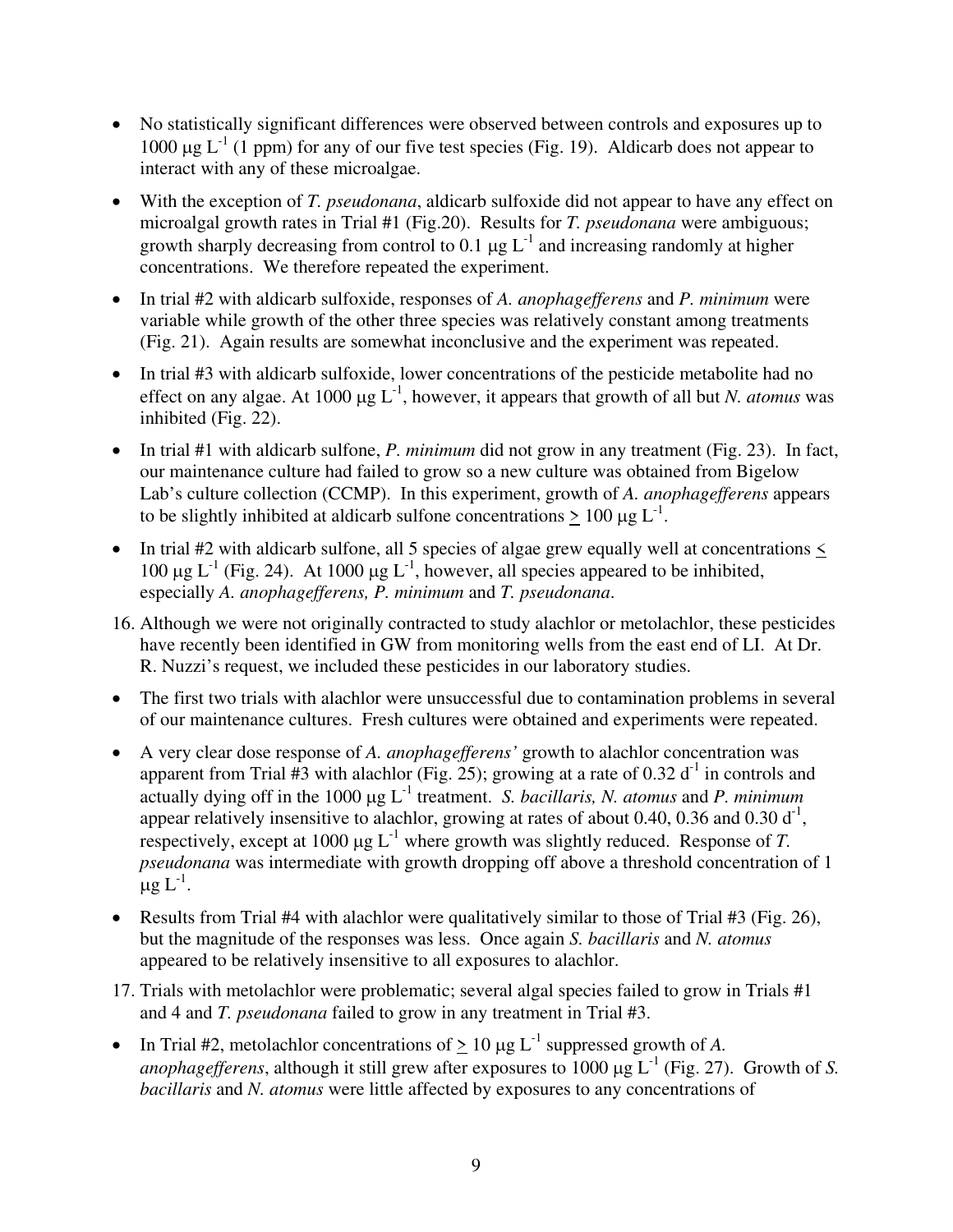metolachlor. Results for *P. minimum* were ambiguous; low growth at 10  $\mu$ g L<sup>-1</sup> and higher at 1 and 100  $\mu$ g L<sup>-1</sup>. Growth of *T. pseudonana* only appeared inhibited at exposures of  $> 10 \mu$ g  $L^{-1}$ .

- In Trial #3, all species appeared relatively unaffected by metolachlor exposures below 1000  $\mu$ g L<sup>-1</sup> and only slightly impaired at this highest exposure concentration (Fig. 28). *T*. *pseudonana* failed to thrive in any treatment of this experiment, so a new culture was obtained afterwards.
- Results from Trial #5 with metolachlor corroborated previous findings (Fig. 29). *S. bacillaris, N. atomus* and *P. minimum* were little affected by exposures to any concentrations of metolachlor. *A. anophagefferens* and *T. pseudonana* appeared to be sensitive only to the highest exposure (1000  $\mu$ g L<sup>-1</sup>).
- 18. **To summarize our laboratory studies of the pesticides, Aldicarb, Aldicarb Sulfoxide, Aldicarb Sulfone, Alachlor and Metolachlor, we find no compelling evidence to support the hypothesis that these groundwater-borne pesticides select for** *A. anophagefferens* **or select against other common phytoplankters. Inhibitory effects were usually apparent**  only at concentrations of about 1 ppm  $(1 \text{ mg } L^{-1})$ . The highest Aldicarb concentrations **reported in eastern Suffolk County GW is 515** µ**g L-1 (ppb) (SCDHS). With dilutions into overlying baywater, maximum Aldicarb concentrations in surface waters are estimated to be 45 - 129 ppb. These concentrations appear to be too low to significantly influence growth of the phytoplankton species tested**.

**The USEPA does report that some of these biocides are "highly toxic to aquatic plants". However, in reviewing the studies cited by the USEPA (PAN Pesticides Database – [www.pesticideinfo.org/List\\_AquireAll.jsp](http://www.pesticideinfo.org/List_AquireAll.jsp)?), we note that only freshwater macrophytes and phytoplankton are routinely assayed. For example, alachlor is reported to be highly toxic to the freshwater green microalga,** *Selenastrum capricornutum***, yielding an EC50 between 1.64 and 8 ppb, depending on the study (EPA R.E.D. Facts EPA-738-F-98-018, Dec. 1998; PAN Pesticides Database). The EC50 represents a 50% reduction in photosynthetic rate, but not necessarily lethality. A total of 16 different test phytoplankters were screened for sensitivity to alachlor in 45 separate reports. In 18 instances toxic end points were not reported, even after exposures to as much as 200 ppm alachlor, meaning the pesticide had no detectable effect. In the remaining 20 trials (excluding** *S. capricornutum***), the EC50's for these 15 species varied from 26 to 3000 ppb, averaging 480 ppb. From these findings, we conclude that a wide range of responses to alachlor is possible among freshwater phytoplankton species and among experimental trials for the same species. Results from the most sensitive species appears to be the one reported in the EPA R.E.D. Fact Sheet. Furthermore, the response of marine phytoplankton may be quite different as a result of varying physiologies and the difference between fresh and saline water chemistries.** 

**Our studies of alachlor and metolachlor represented an expansion of the original project's scope and were confined to the parent molecules. Further studies of their more abundant and mobile oxanilic acid and ethane sulfonic acid metabolites are warranted to evaluate their toxicity to marine phytoplankton. Of necessity, all bioassays tested for responses to a single pesticide or a single pesticide metabolite to uncover a "smoking gun". The environmental reality is that several pesticides and**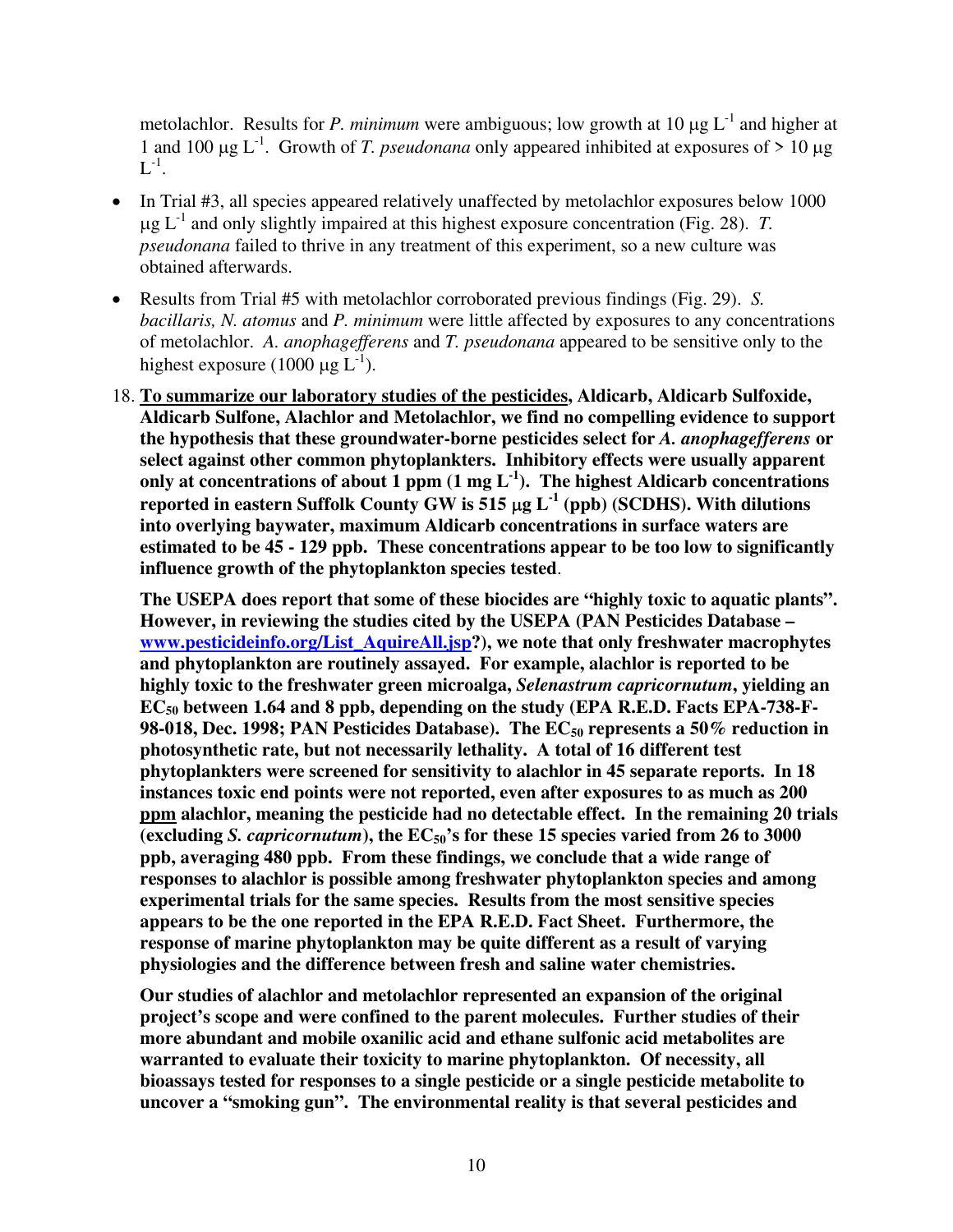**metabolites co-occur in GW because of multiple land applications and are carried into the bays by SGD. To date, we can only say that the hypothesis that Brown Tide is initiated by the pesticides tested is not supported by our findings. However, additional investigations utilizing alachlor and metolachlor metabolites and environmentallyrelevant combinations of pesticide and their degradates are necessary to conclusively rule out a link to pesticide inputs.**

- 19. To put our field study of selenium dynamics into perspective (described below), we performed similar bioassays with our test species to examine responses to varying concentrations of Se and Fe. End-members in these experiments were f/2 and BT media. Other treatments had varying relative concentrations of these two metals.
- While we knew that *A. anophagefferens* has a Se requirement, we did not know that it was the only one of the test species with this absolute requirement until this experiment (Fig. 30). The other four species grew equally well with or without Se in the medium.
- Selenium concentrations as low as 0.25 nM were sufficient to saturate *A. anophagefferens'* uptake requirements.
- Iron concentrations as low as 11  $\mu$ M were sufficient to saturate uptake requirements for all five microalgal species.
- 20. Results from our comparisons of phytoplankter response to nitrogen concentration and speciation (Marine Ecology Progress Series, in final review) are summarized as follows. Presented with NO<sub>3</sub> only, rank order of cell production was *Thalassiosira pseudonana* > *Nannochloris atomus* > *Synechococcus bacillaris* > *Prorocentrum minimum* > *A. anophagefferens* at all concentrations  $(10 - 1500 \mu M N)$ . In contrast, communities developing under low to intermediate concentrations of  $NH<sub>4</sub>$ <sup>+</sup> or glutamate were dominated by *A. anophagefferens* and *P. minimum*, while *T. pseudonana* comprised a minor fraction of the simulation community. At higher concentrations, *A. anophagefferens* lost its competitive advantage and simulated communities were dominated by *N. atomus* and *S. bacillaris*. At low to intermediate urea concentrations (1-100 µM N), *T. pseudonana* was most abundant, followed by *A. anophagefferens*. At higher urea concentrations, *A. anophagefferens* became rare in simulated communities, being displaced by *N. atomus* and *S. bacillaris*. Extrapolation of experimental and simulation results to local field conditions suggests that in the absence of other limitations phytoplankton communities supported primarily by  $NO<sub>3</sub>$  will be dominated by diatoms, like *T. pseudonana* and perhaps chlorophytes, like *N. atomus*. Whereas phytoplankton communities supplied primarily with low-to-moderate concentrations of reduced N-species, such as  $NH_4^4$  and dissolved organic nitrogen (DON), will be dominated by *A. anophagefferens* and to a lesser extent dinoflagellates, like *P. minimum*. **In summary,**  r**esults are completely consistent field observations of** *A. anophagefferens* **bloom dynamics in Long Island estuaries (LaRoche et al. 1997; Gobler and Sañudo-Wilhelmy 2001)**.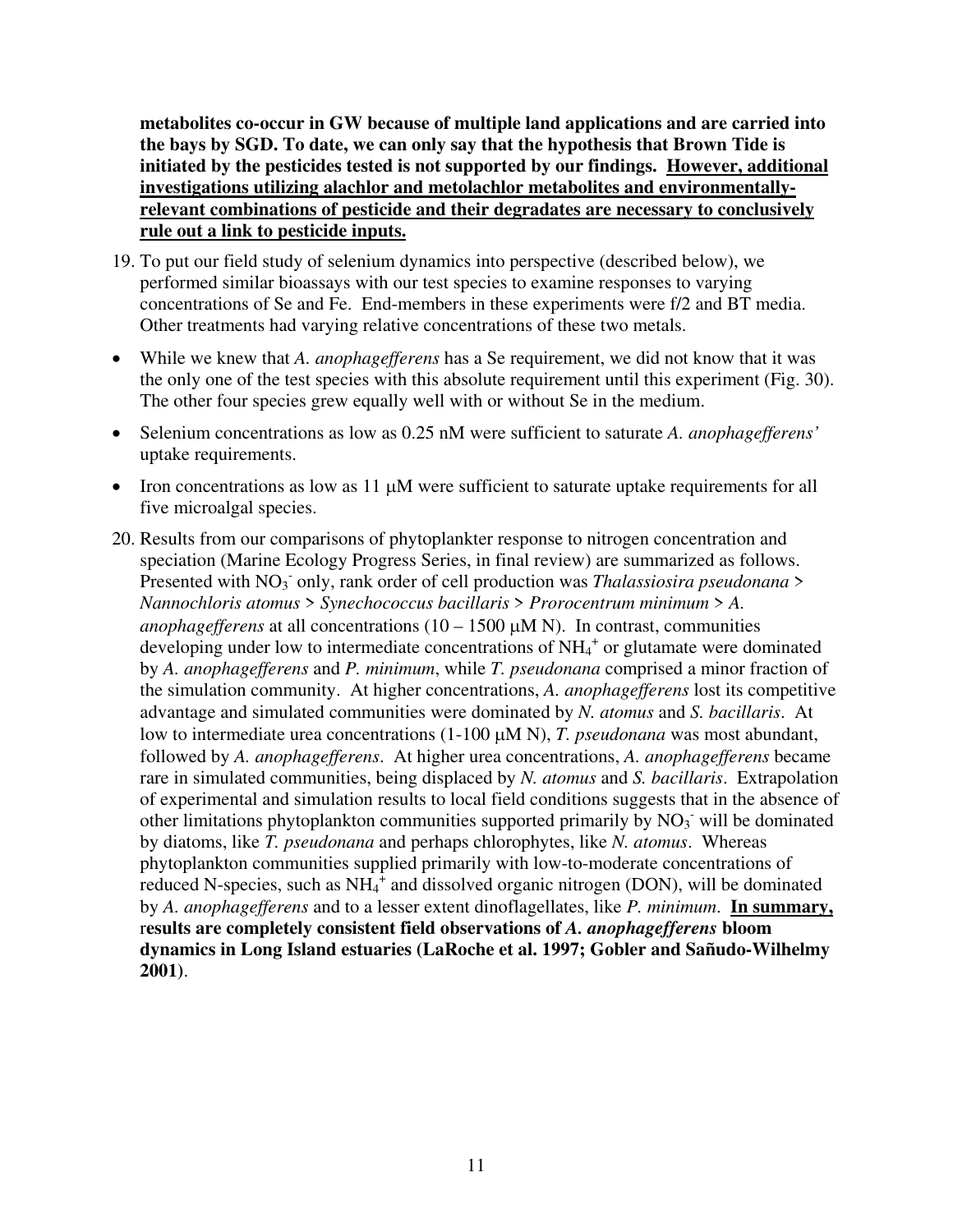### **B. Field Studies**

- 21. Concentrations of bioactive trace metals (selenium, iron and copper) measured in the dissolved (filterable) pool in WNB during different stages of a brown tide bloom (Fig. 31) were consistent with values reported for other coastal embayments that do not experience similar blooms.
- 22. While levels of low molecular weight (<1 kDa) bioavailable copper were similar to those measured in the dissolved phase, concentrations of bioavailable selenium and iron were significantly lower than the levels measured in the filterable fraction (Figure 31).
- 23. Although low levels of bioavailable selenium and iron measured in the water column of WNB during the Brown Tide bloom suggest that these essential trace elements could be limiting the bloom, we did not find any quantitative relationships between metal levels and the Brown Tide bloom (Fig. 32).
- 24. The range of bioavailable selenium (>0.4 nM) measured in the field was about two times the concentration needed to fulfill *A. anophagefferens'* uptake requirements (0.25 nM). Therefore these results suggest that the amount of selenium available in WNB did not limit Brown Tide during our sampling. In contrast, the levels of low molecular weight iron were extremely low (<1.4 nM) and within the region of iron-limitation. In fact, the highest levels of bioavailable iron were detected before or during the Brown Tide bloom (Figure 31).
- 25. Although no significant relationships among the different metal pools measured in the water column of WNB and total chlorophyll were evident (Fig. 33), the temporal distribution of metals suggests that high biomass only occurs in periods when water concentrations of selenium and iron are relatively high (Fig. 34). These results suggest that some phytoplankton species benefit from the availability of these important bioactive trace metals.
- 26. Summaries of findings from our field campaigns are presented in the attached abstracts prepared by the graduate students partially supported on this contract.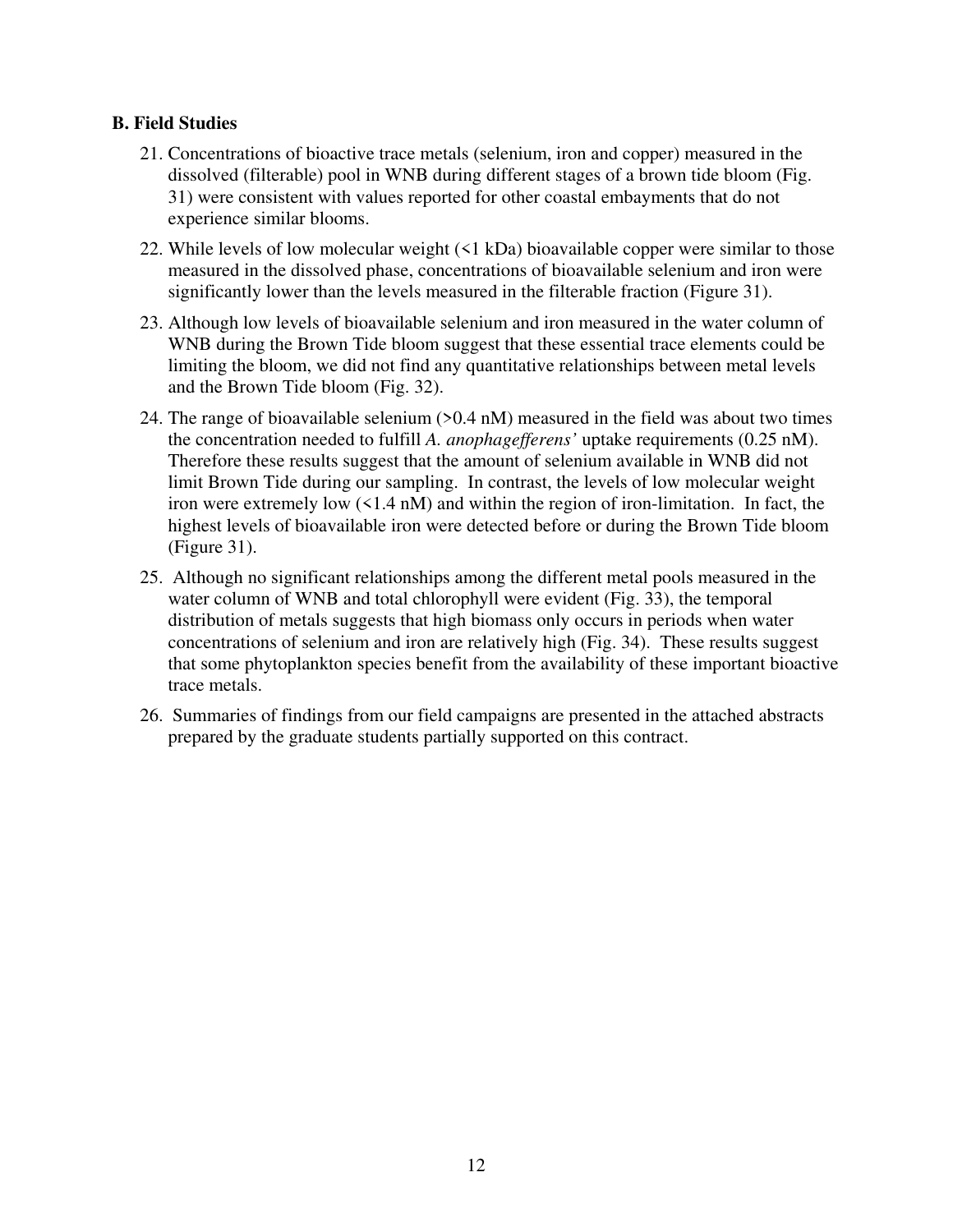#### **Abstract of Completed Masters Thesis**

Impact of Biological Activity on the Size-fractionation of Trace Metals in a Coastal Environment (West Neck Bay, Long Island)

William Kentrup (partially supported by SCDHS contract)

The partitioning of Cu and Fe between particulate, colloidal and soluble pools was measured in the water column of West Neck Bay, Long Island over the course of a phytoplankton bloom followed by a bacterial bloom. Samples were collected on ~5 day intervals from a depth of 1 meter below the surface between April 9 and October 5, 1998. Particulate metal fractions were separated into labile and refractory pools by acid digestion and dissolved fractions were separated into colloidal (1000 NMW to  $\leq$  0.2 um) and soluble ( $\leq$  1000 NMW) fractions by cross-flow ultrafiltration. Fluctuations in these pools were compared to changes in chlorophyll a, particulate and dissolved organic matter, and suspended particulate matter concentrations.

The net affect of the bloom on total metal concentration was a significant buildup of Cu associated with DOM accumulation and a removal of Fe via particle stripping. During the phytoplankton bloom, total Cu concentrations increased from 22 nM to 37 nM and total Fe concentrations decreased from 4841 nM to 2523 nM. Decreased levels for both metals were associated with bacterial activity.

Colloidal Cu represented between 61% and 80% of the total Cu pool, and particulate Fe represented between 79% and 99% of total Fe. Changes in fraction-specific metal concentrations, metal accumulation and removal rates, and solid-solution distribution coefficients (log Kd, Kp and Kc) were found to be significantly correlated with chl a concentrations, % POM and with bloom products (especially DON). Fractionation changes led to decreases in all Cu log K values over the course of the bloom, log Kc values being both highest and least affected. For Fe, log Kc values showed the largest drop during the bloom, while log Kp values were most stable.

These findings show how Cu, with low nutrient value and a high affinity for dissolved constituents and Fe, with much higher cellular requirements and high particle reactivity, can exhibit differential fractionation during biological events that are typical of many coastal regions. This, in turn, implies distinct fates for metals that preferentially associate with particulate or dissolved water column constituents. Furthermore, this study points out that the biological condition of an aquatic environment should be considered in models that attempt to characterize trace metal behavior on time scales of weeks to months.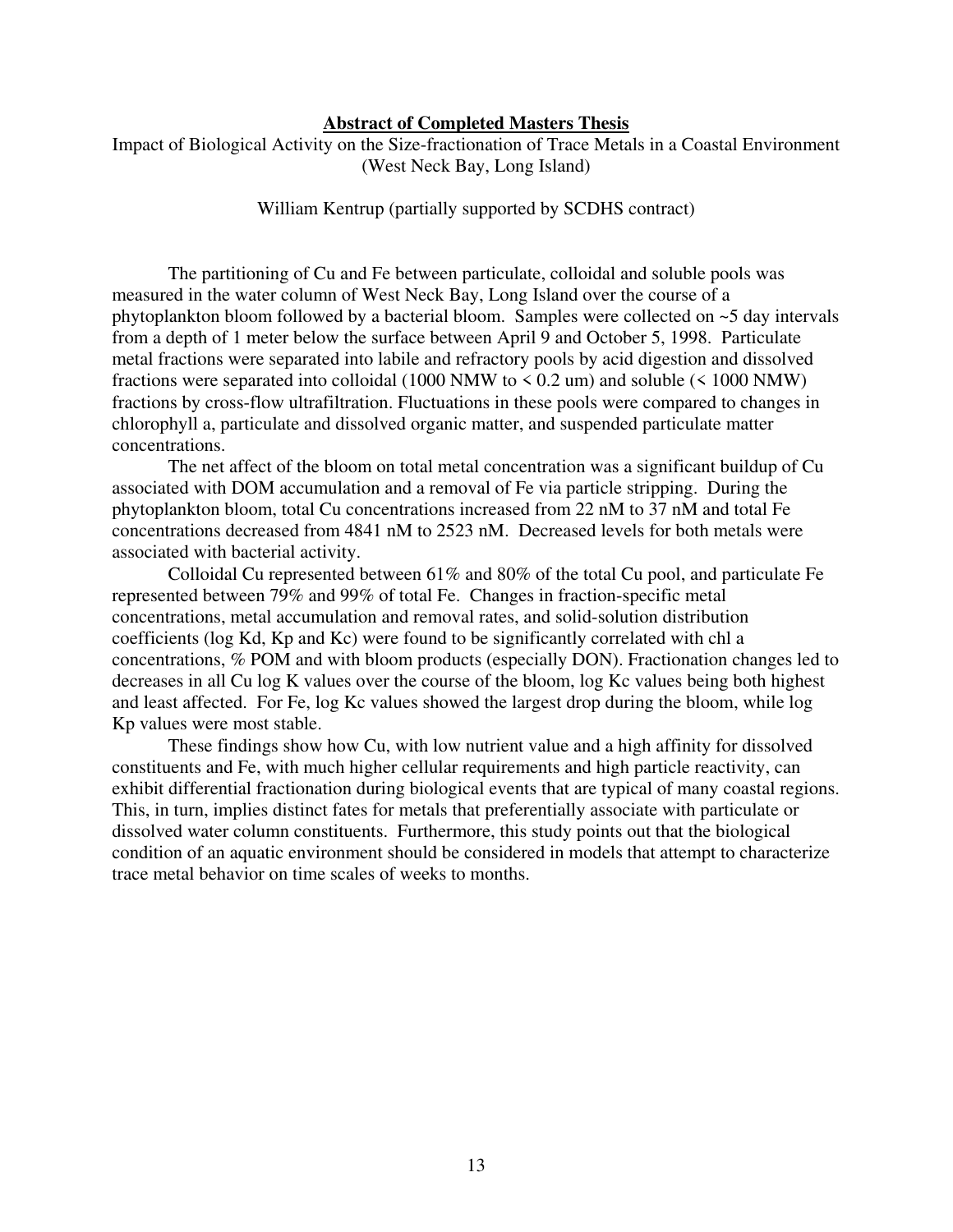#### Masters Thesis Abstract

#### THE IMPORTANCE OF CHEMICAL REACTIONS IN SUBTERRANEAN ESTUARIES: THE CONCENTRATIONS OF TRACE METALS AND NUTRIENTS IN SUBMARINE GROUNDWATER SEEPAGE AT WEST NECK BAY, LONG ISLAND, NEW YORK

#### Yoko Tsukamoto (partially supported by SCDHS contract)

 Recent studies have shown that some coastal aquifers need to be classified as "subterranean estuaries," where seawater mixes with fresh groundwater. Within the estuary, similar chemical reactions observed in surface estuaries (e.g., desorption process) are expected to occur. Although groundwater has been recognized to have a significant impact on coastal environments, most past studies only measured nutrients and trace metal concentrations in inland groundwater, and the chemical reactions in subterranean estuary were not considered. Thus, in order to establish the relative importance of in situ chemical reactions in subterranean estuary, this study has measured dissolved organic matter, inorganic nutrients  $(NO_3, NO_2, NH_4^+, PO_4^{3-})$ , and trace metals (Fe, Mn, Si, Ag, Cd, Cu, Ni, and Zn) in two inland groundwater (26 ft and 8-12 ft deep), intertidal porewater, and seawater.

West Neck Bay, located within the Peconic Estuary at the eastern end of Long Island, was chosen to be the site of study due to the absence of river discharge, its restricted water exchange with the estuary and the occurrence of Brown Tide. Samples were collected using trace metal clean technique in May (the period of high groundwater flow) and October, 2002. Our preliminary results show that conservative mixing between the Bay's water and the groundwater could not account for the organic carbon measured in the intertidal porewater. We are measured the rest of trace metals and inorganic nutrients.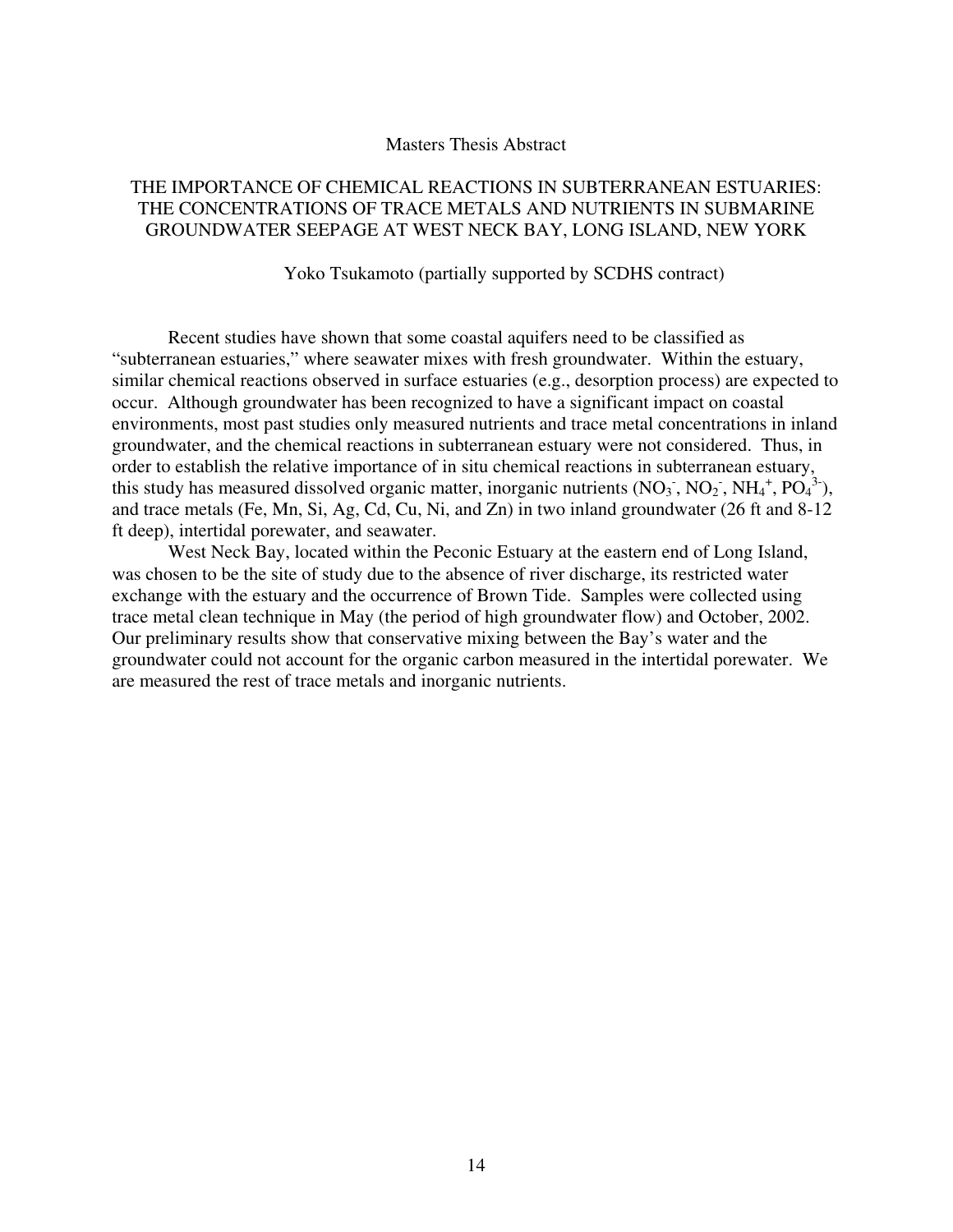|                                                                                                                                                                                                                                                                                                                                                                                                                                                                                                                                                                                                                                                                                                                                                                                                                                                                                                                                                                                                                                                                                                                                         | <b>Exposures</b>             |        | Time conducted        | Success?         |
|-----------------------------------------------------------------------------------------------------------------------------------------------------------------------------------------------------------------------------------------------------------------------------------------------------------------------------------------------------------------------------------------------------------------------------------------------------------------------------------------------------------------------------------------------------------------------------------------------------------------------------------------------------------------------------------------------------------------------------------------------------------------------------------------------------------------------------------------------------------------------------------------------------------------------------------------------------------------------------------------------------------------------------------------------------------------------------------------------------------------------------------------|------------------------------|--------|-----------------------|------------------|
|                                                                                                                                                                                                                                                                                                                                                                                                                                                                                                                                                                                                                                                                                                                                                                                                                                                                                                                                                                                                                                                                                                                                         |                              |        |                       |                  |
|                                                                                                                                                                                                                                                                                                                                                                                                                                                                                                                                                                                                                                                                                                                                                                                                                                                                                                                                                                                                                                                                                                                                         |                              |        |                       | Y                |
|                                                                                                                                                                                                                                                                                                                                                                                                                                                                                                                                                                                                                                                                                                                                                                                                                                                                                                                                                                                                                                                                                                                                         | Aldicarb Sulfoxide           | Run II | $7/06/00 - 7/23/00$   | Y                |
|                                                                                                                                                                                                                                                                                                                                                                                                                                                                                                                                                                                                                                                                                                                                                                                                                                                                                                                                                                                                                                                                                                                                         | Aldicarb Sulfone             |        | $8/11/00 - 8/30/00$   | Y                |
|                                                                                                                                                                                                                                                                                                                                                                                                                                                                                                                                                                                                                                                                                                                                                                                                                                                                                                                                                                                                                                                                                                                                         | Aldicarb Sulfone & Sulfoxide |        | $9/22/00 - 10/10/00$  | Y                |
|                                                                                                                                                                                                                                                                                                                                                                                                                                                                                                                                                                                                                                                                                                                                                                                                                                                                                                                                                                                                                                                                                                                                         | Aldicarb                     |        | $7/20/01 - 8/10/01$   | Y                |
|                                                                                                                                                                                                                                                                                                                                                                                                                                                                                                                                                                                                                                                                                                                                                                                                                                                                                                                                                                                                                                                                                                                                         | <b>WNB</b> Underflow         |        | $10/20/00 - 11/04/00$ | Y                |
|                                                                                                                                                                                                                                                                                                                                                                                                                                                                                                                                                                                                                                                                                                                                                                                                                                                                                                                                                                                                                                                                                                                                         |                              |        |                       |                  |
|                                                                                                                                                                                                                                                                                                                                                                                                                                                                                                                                                                                                                                                                                                                                                                                                                                                                                                                                                                                                                                                                                                                                         | North Flanders Bay Underflow |        | $11/24/00 - 12/11/00$ | Y                |
| Aldicarb Sulfoxide<br>Run I<br>$5/08/00 - 5/25/00$<br>(Groundwater > sediments; "June 2000 West Neck Bay GW")<br>(Groundwater > sediments; "June 2000 Flanders GW")<br>$1/05/01 - 1/22/01$<br>W. Neck Bay Ground Water<br>(Monitoring Well)<br>Salinity Gradient<br>$2/09/01 - 2/26/01$<br>Run I<br>$3/02/01 - 3/22/01$<br>Salinity Gradient<br>Run II<br>$4/20/01 - 5/3/01$<br>N speciation - ammonium<br>$6/11/01 - 6/22/01$<br>N speciation - nitrate<br>$7/15/01 - 8/2/01$<br>N speciation - urea<br>$8/3/01 - 8/21/01$<br>N speciation - glutamic acid<br>Alachlor<br>$6/10/02 - 6/14/02$<br>Run I<br>Alachlor<br>$6/17/02 - 6/20/02$<br>Run II<br>$7/8/02 - 7/20/02$<br>Run III<br>Alachlor<br>$8/16/02 - 8/30/02$<br>Alachlor<br>Run IV<br>$6/21/02 - 7/11/02$<br>Metolachlor<br>Run I<br>Run II<br>$7/12/02 - 24/02$<br>Metolachlor<br>$\bullet$<br>$9/06/02 - 9/17/02$<br>Metolachlor<br>Run III<br>$10/01/02 - 10/09/02$<br>Metolachlor<br>Run IV<br>$10/18/02 - 11/01/02$<br>Run II<br><b>WNB</b> Groundwater<br>Run I<br>$6/28/02 - 7/07/02$<br>Solvent evaluation<br>$10/15/02 - 10/23/02$<br>Run II<br>Solvent evaluation |                              |        |                       |                  |
|                                                                                                                                                                                                                                                                                                                                                                                                                                                                                                                                                                                                                                                                                                                                                                                                                                                                                                                                                                                                                                                                                                                                         |                              |        |                       | Y                |
|                                                                                                                                                                                                                                                                                                                                                                                                                                                                                                                                                                                                                                                                                                                                                                                                                                                                                                                                                                                                                                                                                                                                         |                              |        |                       | Y                |
|                                                                                                                                                                                                                                                                                                                                                                                                                                                                                                                                                                                                                                                                                                                                                                                                                                                                                                                                                                                                                                                                                                                                         |                              |        |                       | Y                |
|                                                                                                                                                                                                                                                                                                                                                                                                                                                                                                                                                                                                                                                                                                                                                                                                                                                                                                                                                                                                                                                                                                                                         |                              |        |                       | Y<br>Y<br>Y<br>N |
|                                                                                                                                                                                                                                                                                                                                                                                                                                                                                                                                                                                                                                                                                                                                                                                                                                                                                                                                                                                                                                                                                                                                         |                              |        |                       | N                |
|                                                                                                                                                                                                                                                                                                                                                                                                                                                                                                                                                                                                                                                                                                                                                                                                                                                                                                                                                                                                                                                                                                                                         |                              |        |                       | N                |
|                                                                                                                                                                                                                                                                                                                                                                                                                                                                                                                                                                                                                                                                                                                                                                                                                                                                                                                                                                                                                                                                                                                                         |                              |        |                       | Y                |
|                                                                                                                                                                                                                                                                                                                                                                                                                                                                                                                                                                                                                                                                                                                                                                                                                                                                                                                                                                                                                                                                                                                                         |                              |        |                       | Y                |
|                                                                                                                                                                                                                                                                                                                                                                                                                                                                                                                                                                                                                                                                                                                                                                                                                                                                                                                                                                                                                                                                                                                                         |                              |        |                       | $\mathbb N$      |
|                                                                                                                                                                                                                                                                                                                                                                                                                                                                                                                                                                                                                                                                                                                                                                                                                                                                                                                                                                                                                                                                                                                                         |                              |        |                       | Y                |
|                                                                                                                                                                                                                                                                                                                                                                                                                                                                                                                                                                                                                                                                                                                                                                                                                                                                                                                                                                                                                                                                                                                                         |                              |        |                       | Y                |
|                                                                                                                                                                                                                                                                                                                                                                                                                                                                                                                                                                                                                                                                                                                                                                                                                                                                                                                                                                                                                                                                                                                                         |                              |        |                       | N                |
|                                                                                                                                                                                                                                                                                                                                                                                                                                                                                                                                                                                                                                                                                                                                                                                                                                                                                                                                                                                                                                                                                                                                         |                              |        |                       | Y                |
|                                                                                                                                                                                                                                                                                                                                                                                                                                                                                                                                                                                                                                                                                                                                                                                                                                                                                                                                                                                                                                                                                                                                         |                              |        |                       | Y                |
|                                                                                                                                                                                                                                                                                                                                                                                                                                                                                                                                                                                                                                                                                                                                                                                                                                                                                                                                                                                                                                                                                                                                         |                              |        |                       | Y                |

# Table 1. Brown Tide Bioassays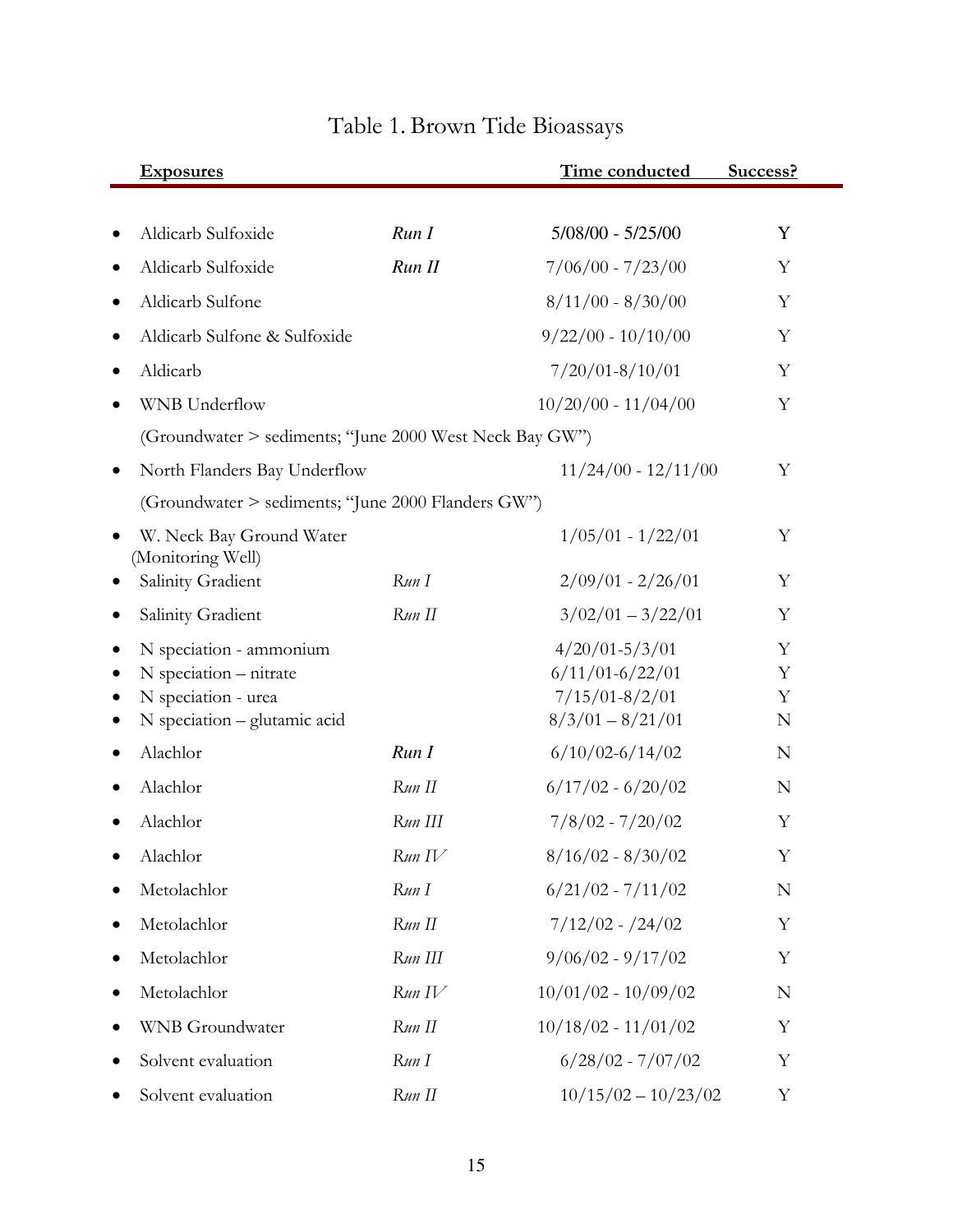| <b>Exposures</b>                                                                                                                      |         | Time conducted                | Success? |
|---------------------------------------------------------------------------------------------------------------------------------------|---------|-------------------------------|----------|
| Solvent evaluation                                                                                                                    | Run III | $10/28/02 - 11/06/02$         | Y        |
| Solvent evaluation                                                                                                                    | Run IV  | $11/08/02 - 11/18/02$         | Y        |
| N speciation – glutamic acid                                                                                                          | Run II  | $8/3/01 - 8/21/01$            | Y        |
| Groundwater - WNB                                                                                                                     | Run I   | $6/24/03 - 6/3 - 03$          | Y        |
| ("22 May 2002 WNB-Med/land (26ft)")                                                                                                   |         |                               |          |
| Salinity/nutrient/light testing                                                                                                       |         | $7/01/03 - 07/31/03$          | Υ        |
| Groundwater - WNB                                                                                                                     | RunII   | $08/01/03 - 08/11/03$         | Y        |
| ("22 May 2002 WNB-Med/land (26ft)")                                                                                                   |         |                               |          |
| Porewater - WNB                                                                                                                       | Run I   | $05 - 22 - 03 - 6 - 05 - 03$  | Y        |
| ("22 May 2002 WNB/Shallow Intertidal")                                                                                                |         |                               |          |
| Porewater - WNB                                                                                                                       | Run II  | $08-16-03-8-29-03$            | Υ        |
| ("22 May 2002 WNB/Shallow Intertidal")                                                                                                |         |                               |          |
| Porewater - WNB                                                                                                                       | RunI    | $09 - 03 - 03 - 09 - 16 - 03$ | Y        |
| ("22 May 2002 WNB/Shallow Intertidal Piezom")<br>(poss. contamination/Repeat in 3 species only and 4 percent GW/not enough GW sample) |         |                               |          |
| Porewater - WNB                                                                                                                       | Run II  | 12-03-03-12-15-03             | Υ        |
| ("22 May 2002 WNB/Shallow Intertidal Piezom")                                                                                         |         |                               |          |
| Seawater - WNB                                                                                                                        | Run I   | 10-24-03-11-06-03             | Υ        |
| ("22 May 2002 WNB/Seawater")                                                                                                          |         |                               |          |
| Particulate Phosphate                                                                                                                 |         | $11 - 24 - 03$                | N        |
| In vivo fluorescence/extracted chlorophyll a                                                                                          |         | $10 - 24 - 03$                | Y        |
|                                                                                                                                       |         |                               |          |
| Archived samples that have not been tested:                                                                                           |         |                               |          |
| 5-22-00 Shinnecock Seawater                                                                                                           |         |                               |          |
| 11-2-00 West Neck Bay GW                                                                                                              |         |                               |          |

# Table 1. Brown Tide Bioassays (cont'd.)

11-4-00 Fish Cove Seawater

10-9-02 GW SI 26ft

10-09-02 GW 8-12ft

10-09-02 SW WNB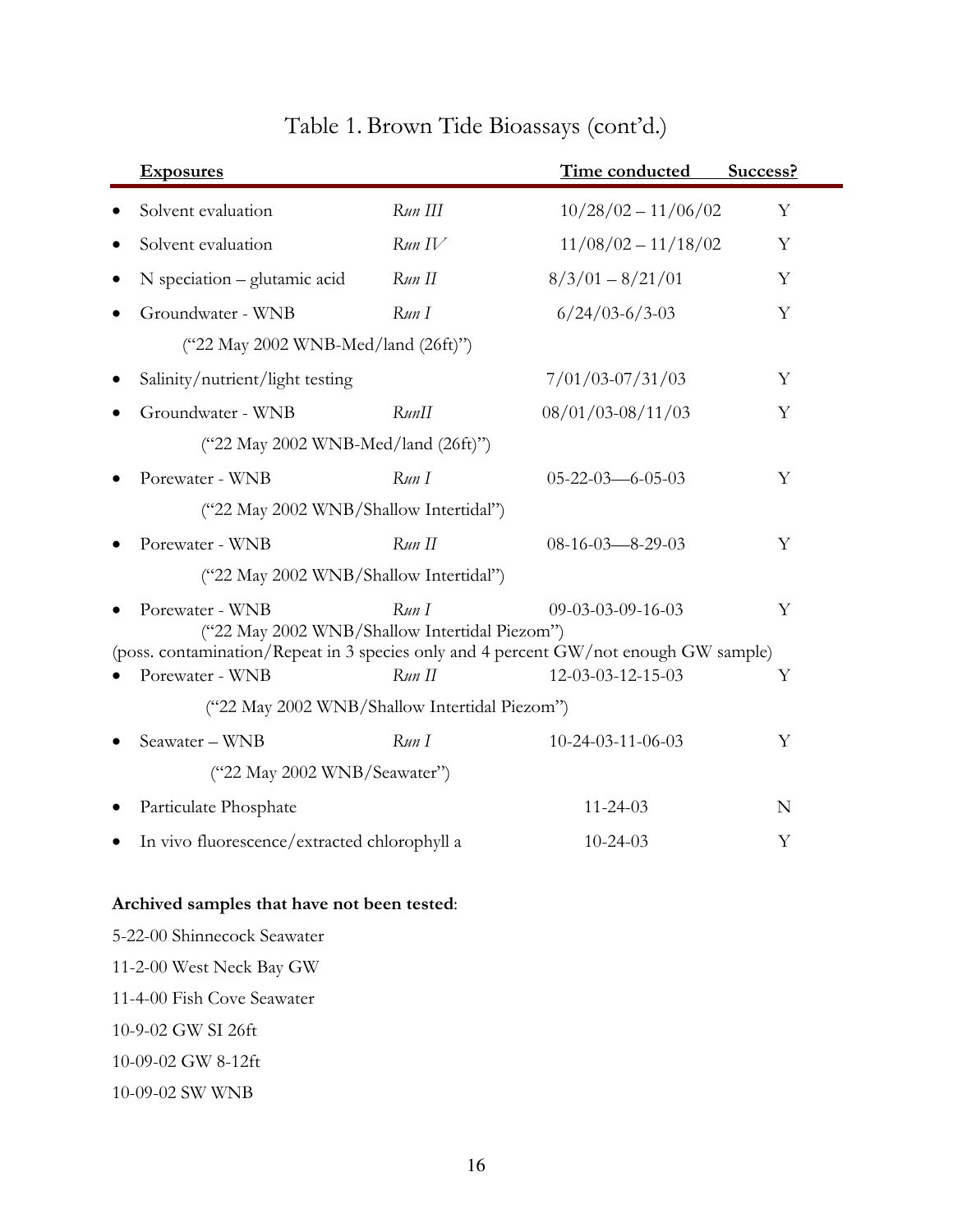

Fig. 1. Growth curves of Aureococcus anophagefferens and Prorocentrum minimum exposed to varying salinities under nutrient-replete conditions in BT medium. Cultures were maintained at 20° C on a 14:10 light:dark cycle, illuminated by a bank of 6 x 20W fluorescent lights that provided 48-63  $\mu$ mol quanta m<sup>-2</sup> sec<sup>-1</sup> to culture flasks.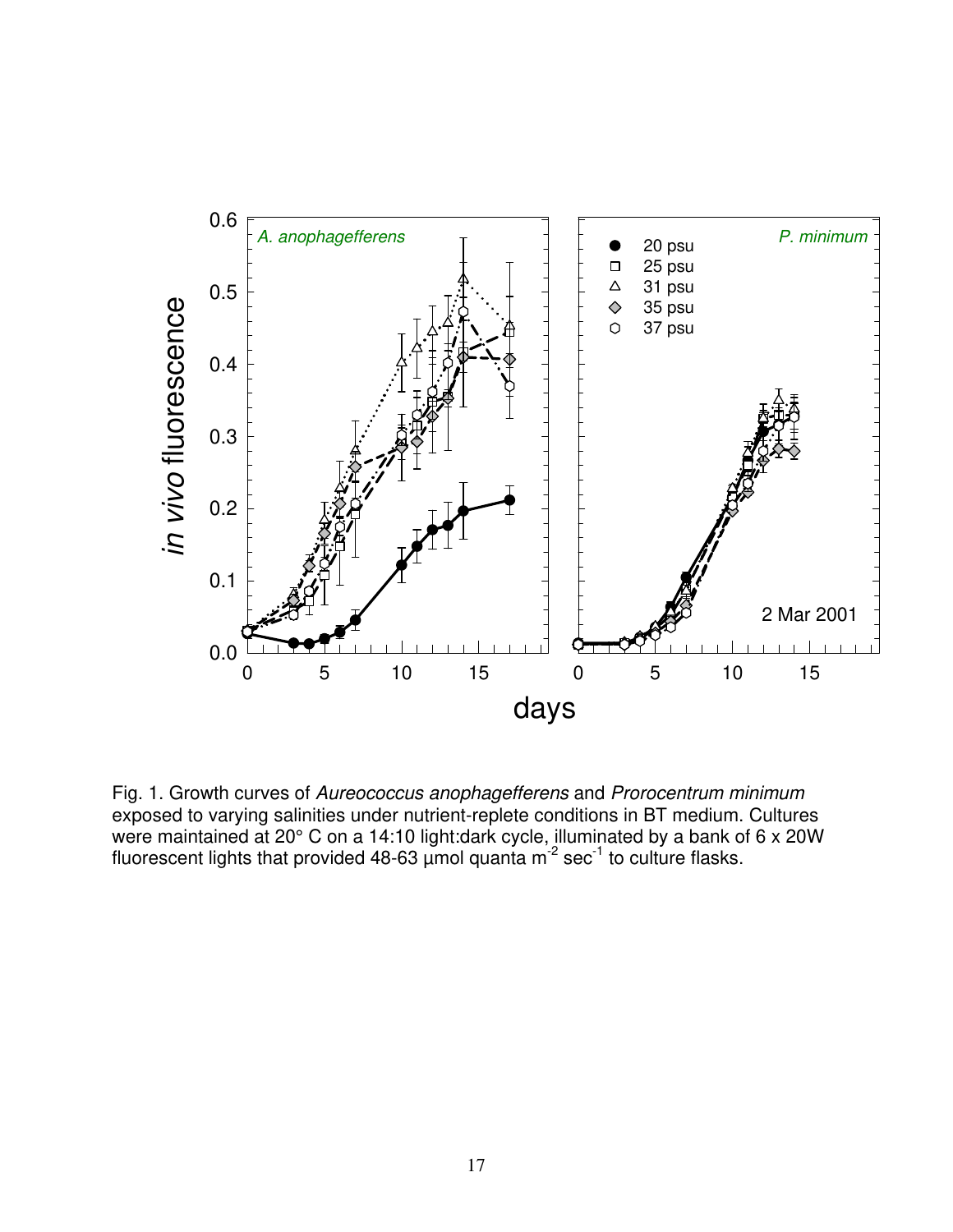

Fig. 2. Growth rate constants,  $\mu$  in N = N<sub>0</sub>e<sup> $\mu$ </sup>, calculated from linear regressions of exponential phase of transformed growth curves from Fig. 1 [In  $(N/N_0)$  vs time] for A. anophagefferens and P. minimum. Growth rate is estimated from regression slope of  $\geq$ 5 points and error bars are standard error of the slope (SE). In all cases,  $r^2 \ge 0.90$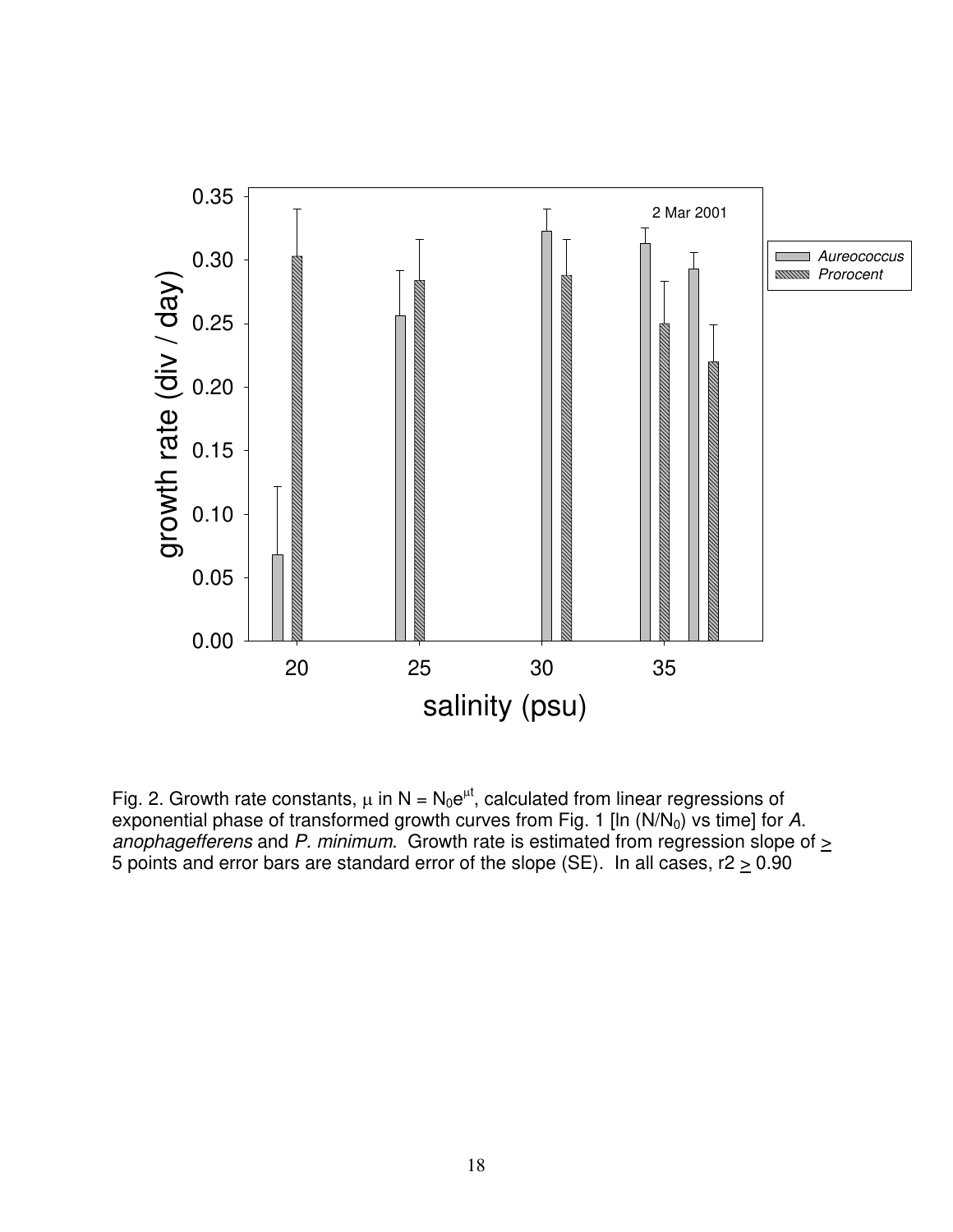

Fig. 3. Response of growth rate constants of all five microalgal species to variations in salinity.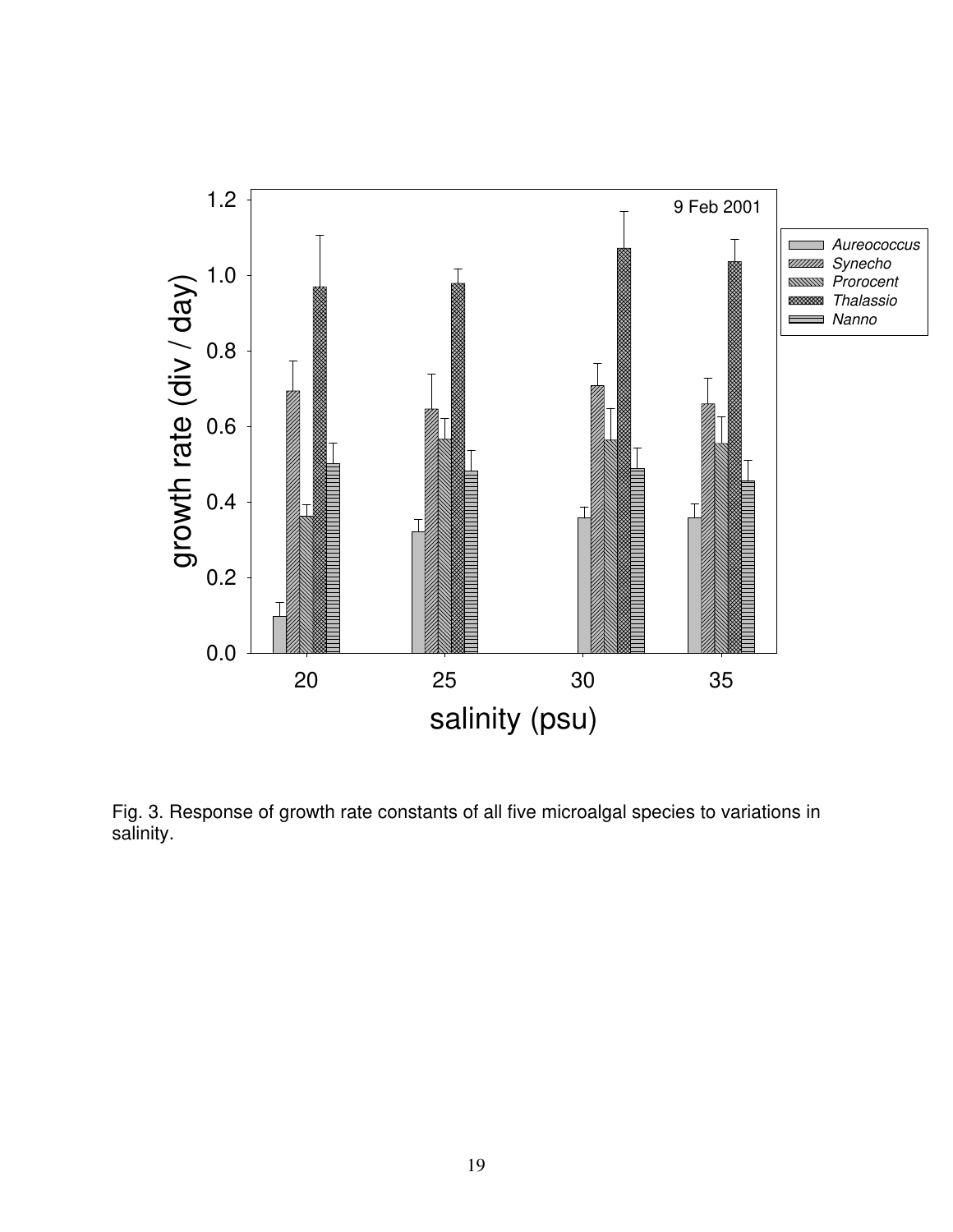

Fig. 4. Growth curves of Aureococcus anophagefferens exposed to varying proportions of N. Flanders Bay submarine groundwater discharge under nutrient-replete conditions in BT medium. All treatments exposed to equivalent salinities, added nutrients and light regimes. Conditions same as described in Fig.1.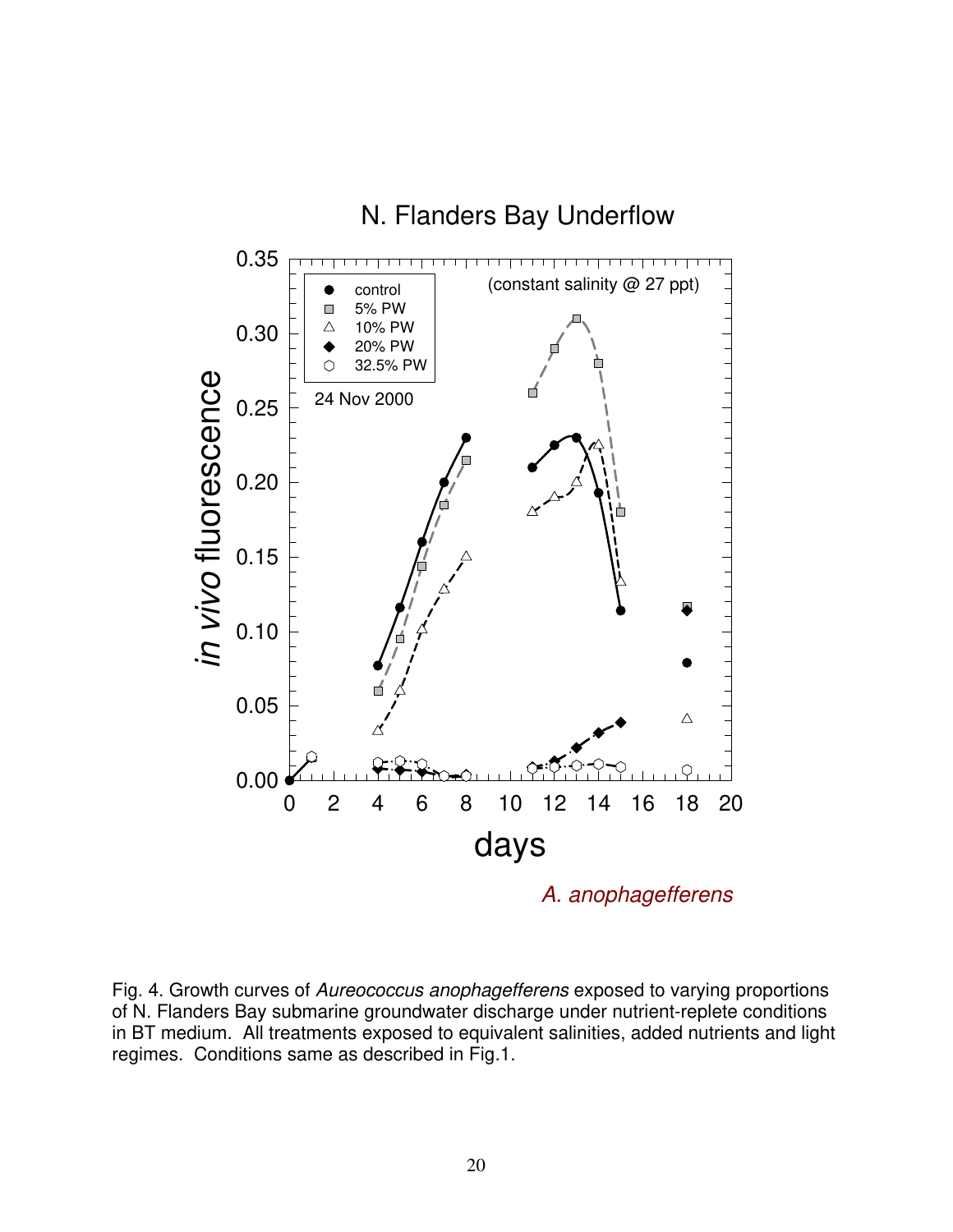

Fig. 5. Growth curves of Nannochloris atomus, Synechococcus bacillaris, Prorocentrum minimum and Thalassiosira pseudonana exposed to varying proportions of N. Flanders Bay submarine groundwater discharge under nutrient-replete conditions in BT medium.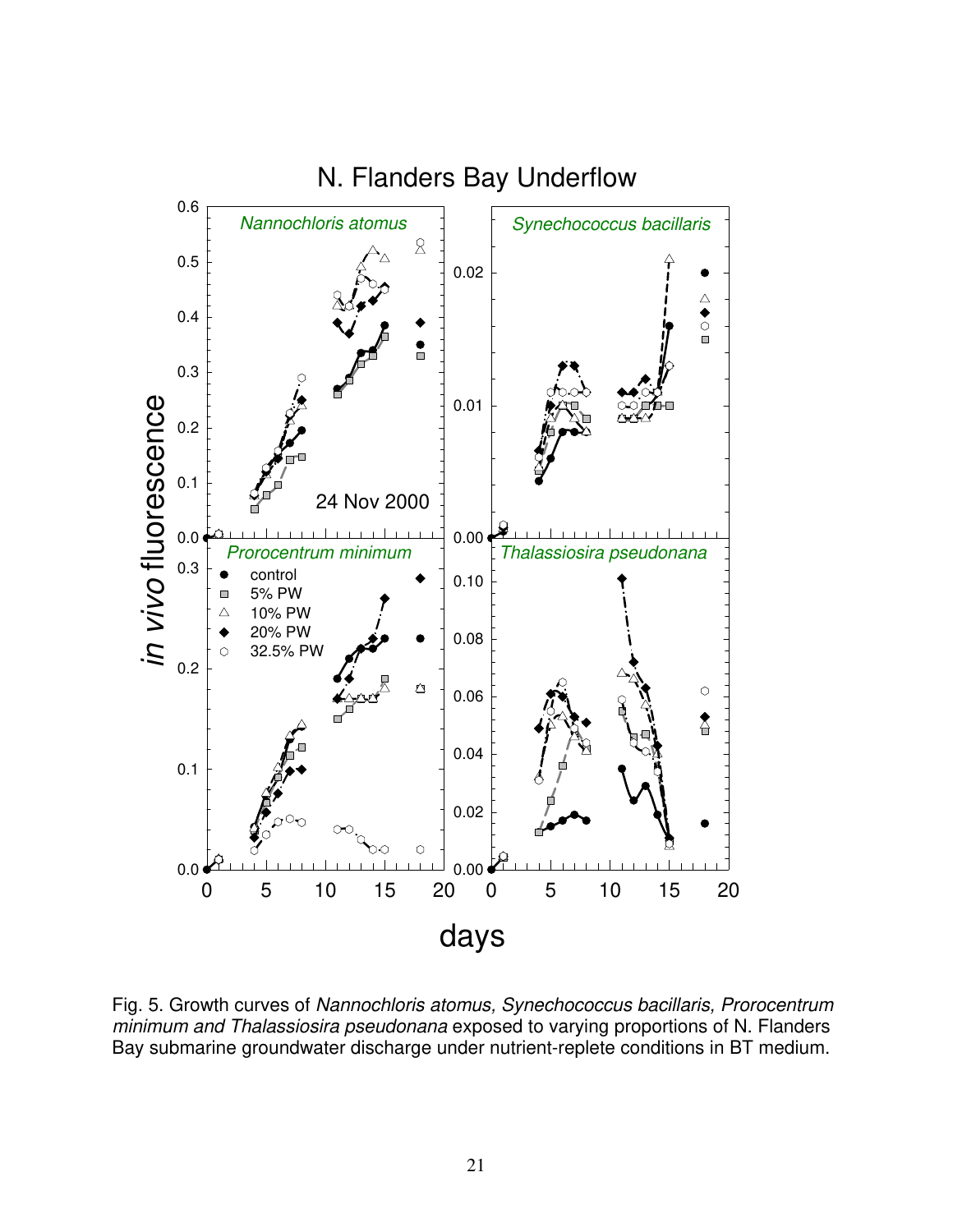

Fig. 6. Growth responses of all five microalgal species to variations in proportions of N. Flanders Bay submarine groundwater discharge. Rates calculated from Figs. 4 & 5.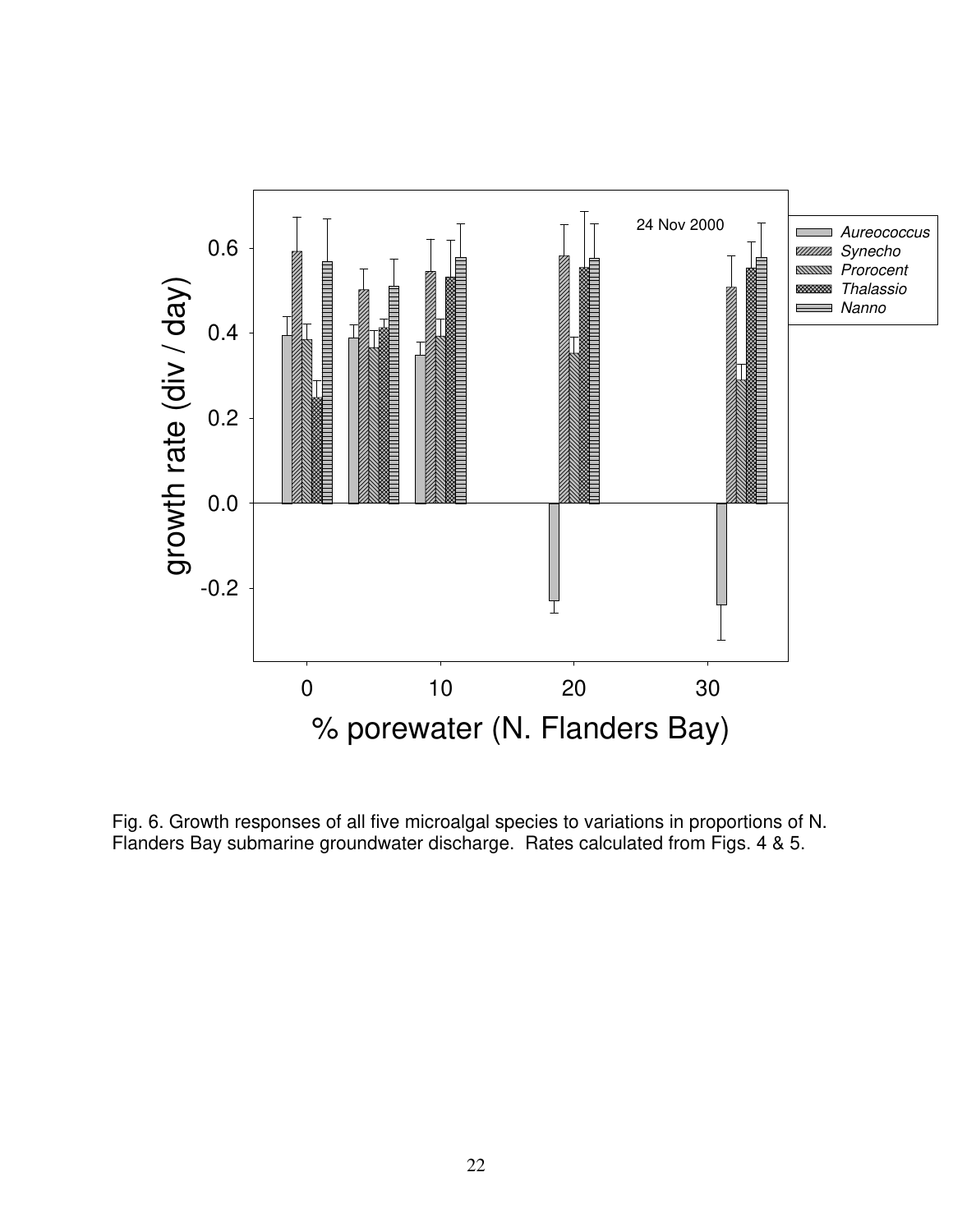

Fig. 7. Growth performance simulations for five species exposed to seawater diluted to 27 psu with aged tapwater only (0% Flanders PW) or completely with submarine groundwater discharge (32.5% Flanders PW). Model assumes that concentrations of each species is 100 cells ml<sup>-1</sup> at day 0 and nutrient concentrations remain constant. Growth rates are applied to the logistic equation.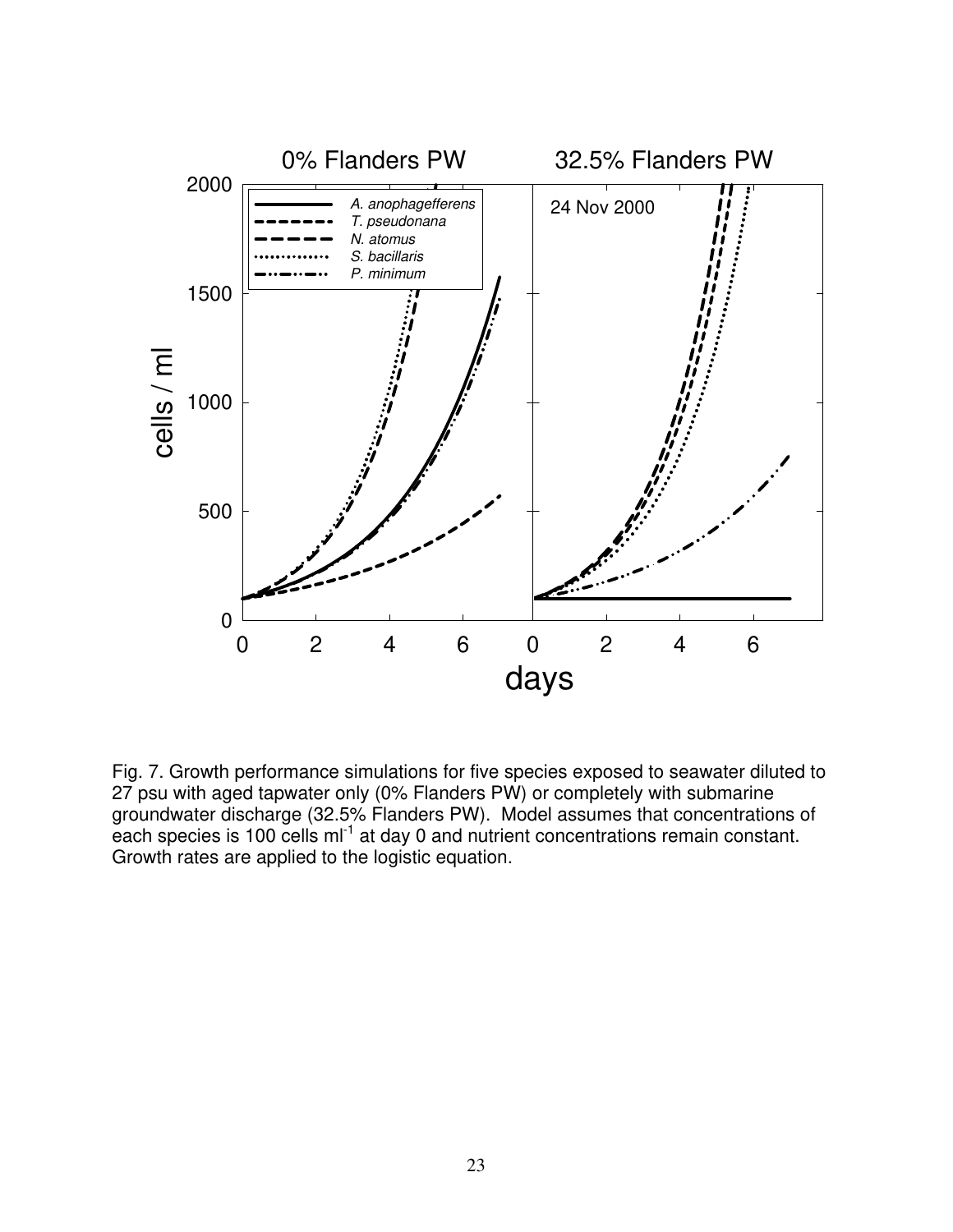

Fig. 8. Natural log-transformed growth curves of A. anophagefferens, S. bacillaris and Thalassiosira pseudonana exposed to varying proportions of submarine groundwater underflow from the shallow intertidal of West Neck Bay. Experimental conditions same as those described for Figs. 4-6.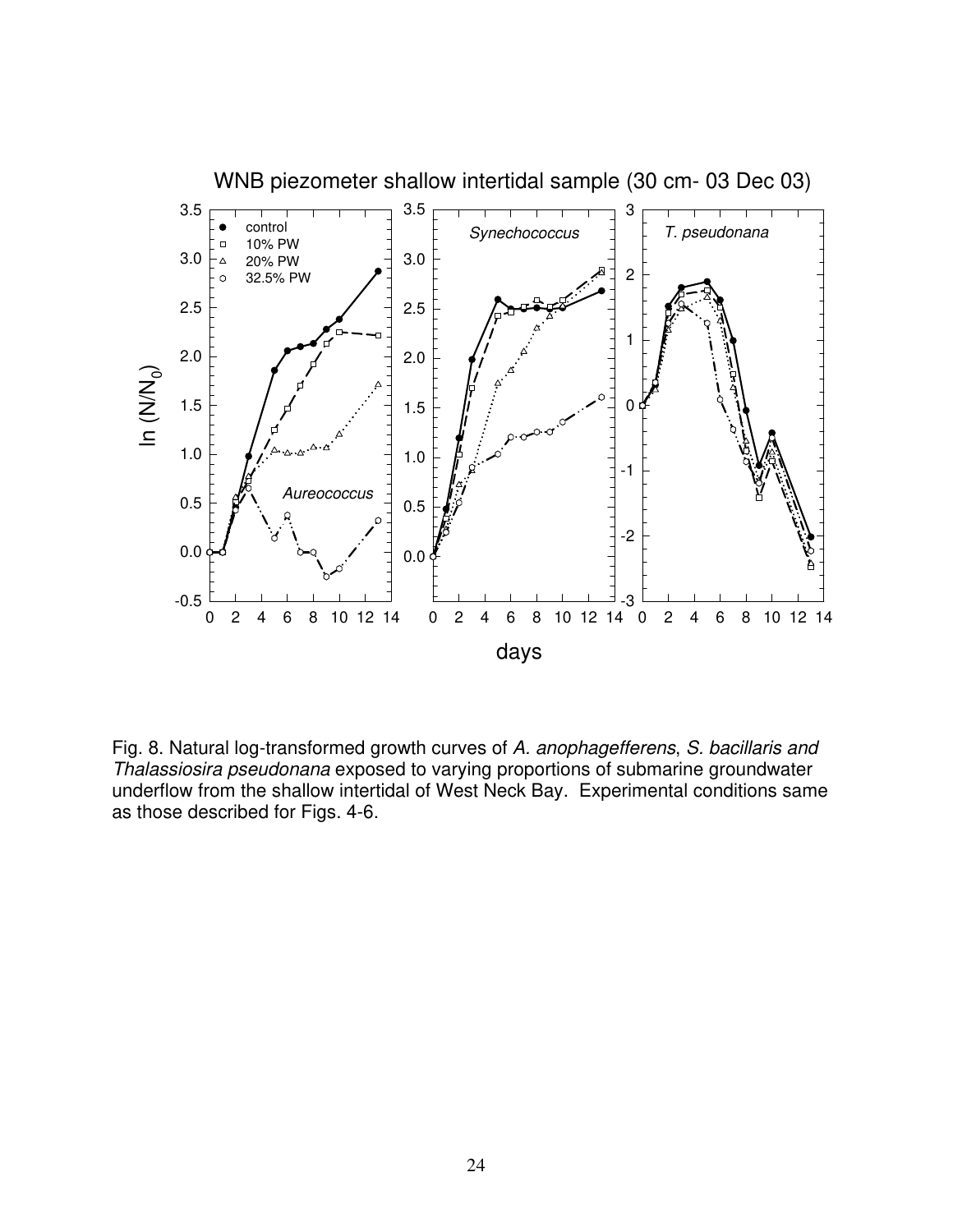

Fig. 9. Growth responses of three microalgal species to variations in proportions of West Neck Bay submarine groundwater discharge held at constant salinity (27 psu). Rates calculated from data comparable to Fig. 8. Sample water collected on 22 May 2002.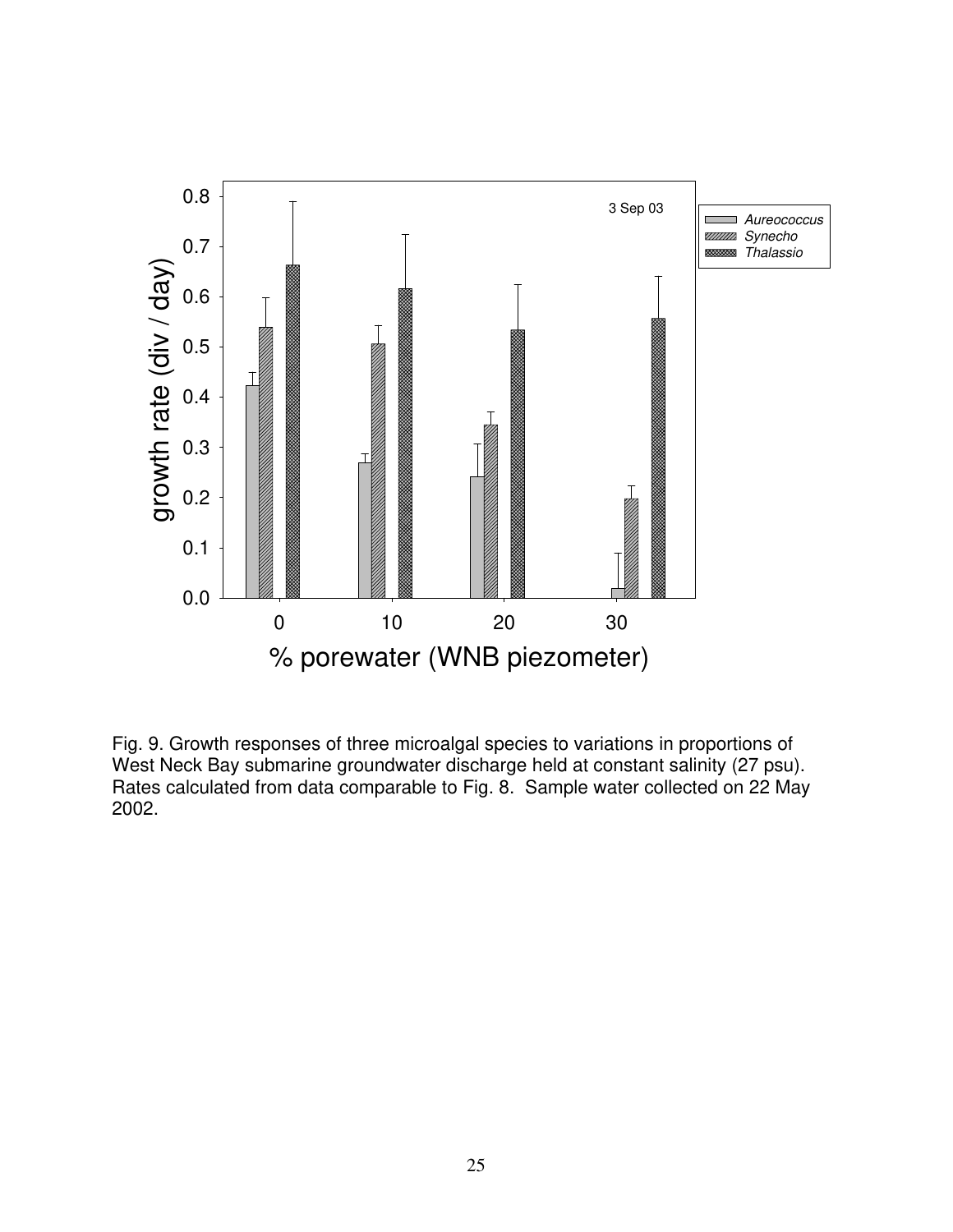

Fig. 10. Growth responses of all microalgal species to variations in proportions of West Neck Bay submarine groundwater discharge held at constant salinity (27 psu). Sample water collected in June 2000.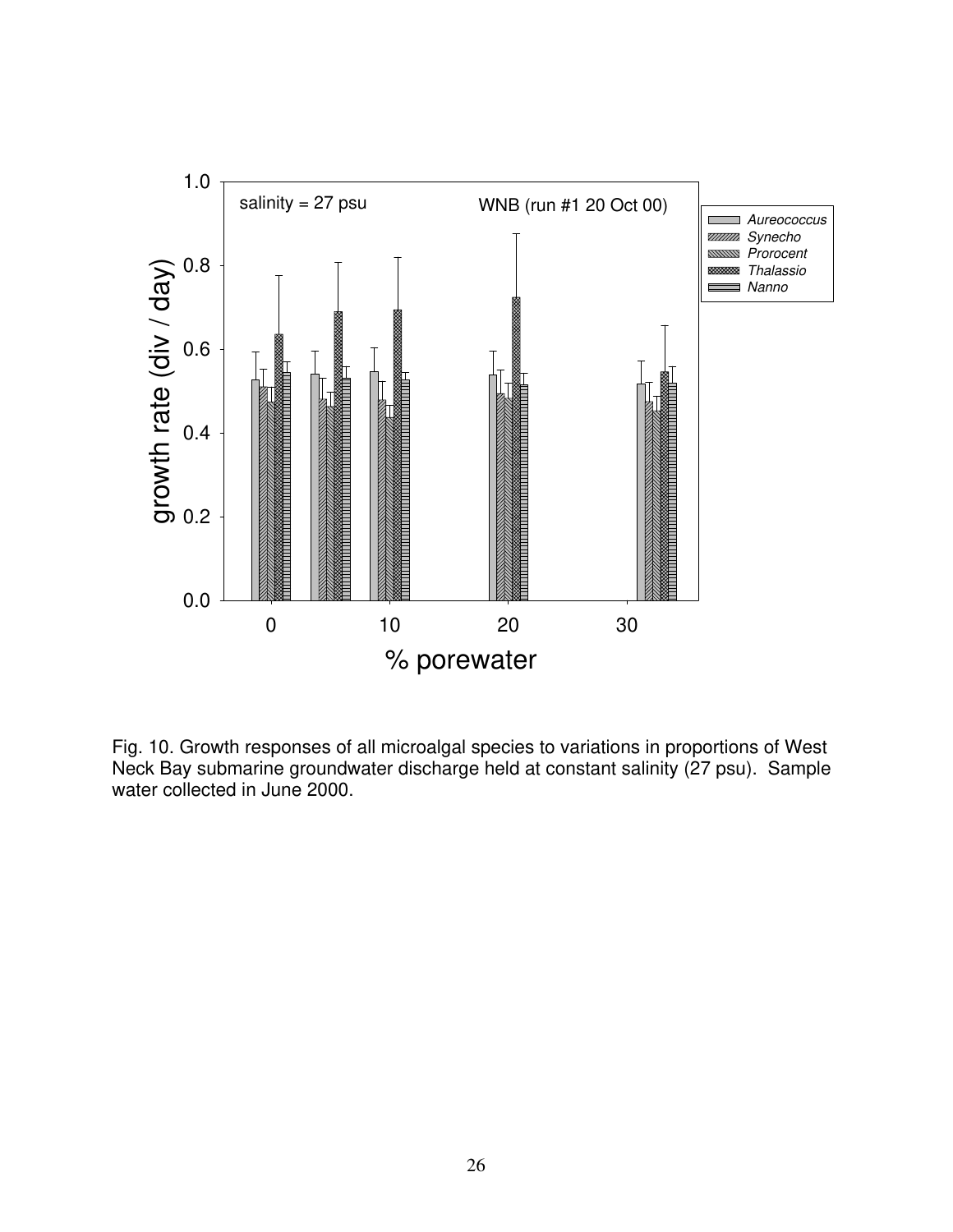

Fig. 11. Growth responses of all microalgal species to variations in proportions of groundwater collected from monitoring well close to West Neck Bay. Sample water collected in June 2000.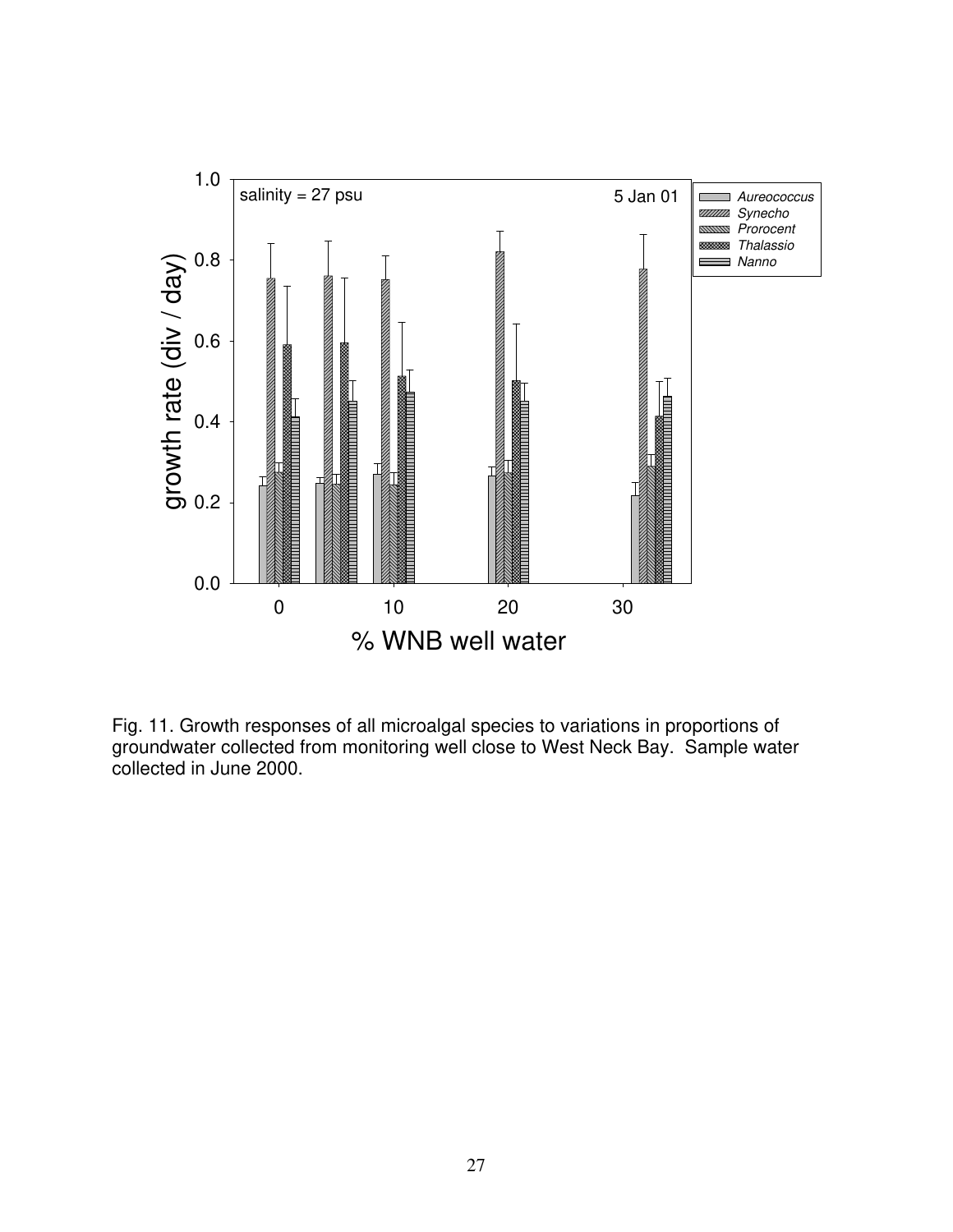

Fig. 12. Growth responses of all microalgal species to variations in proportions of groundwater collected from monitoring well close to West Neck Bay. Sample water collected in June 2000.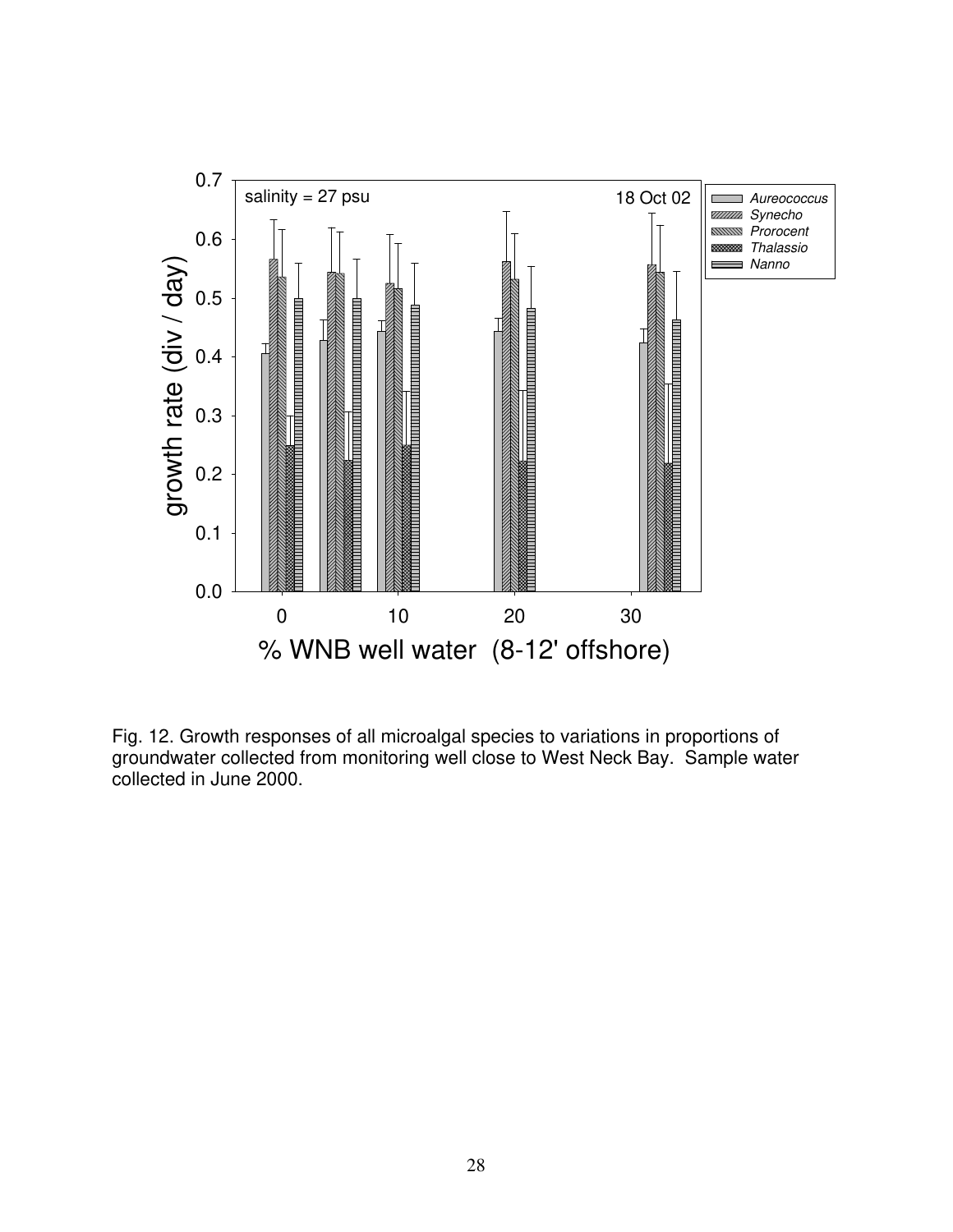

Fig. 13. Growth responses of all microalgal species to variations in proportions of porewater collected from shallow intertidal of West Neck Bay. Sample water collected in 22 May 2002.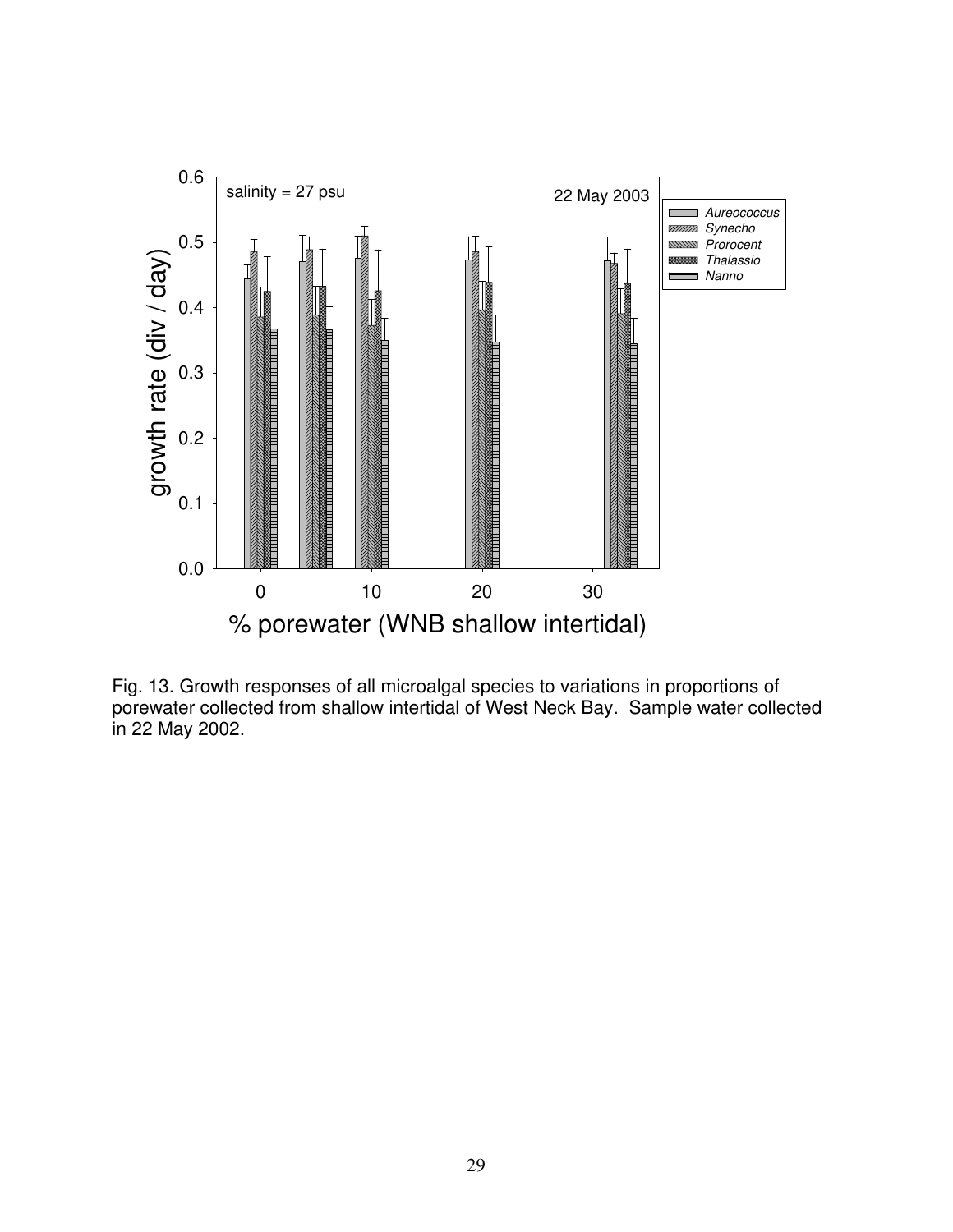

Fig. 14. Growth responses of all microalgal species to variations in proportions of groundwater collected close to West Neck Bay. Sample water collected in 22 May 2002.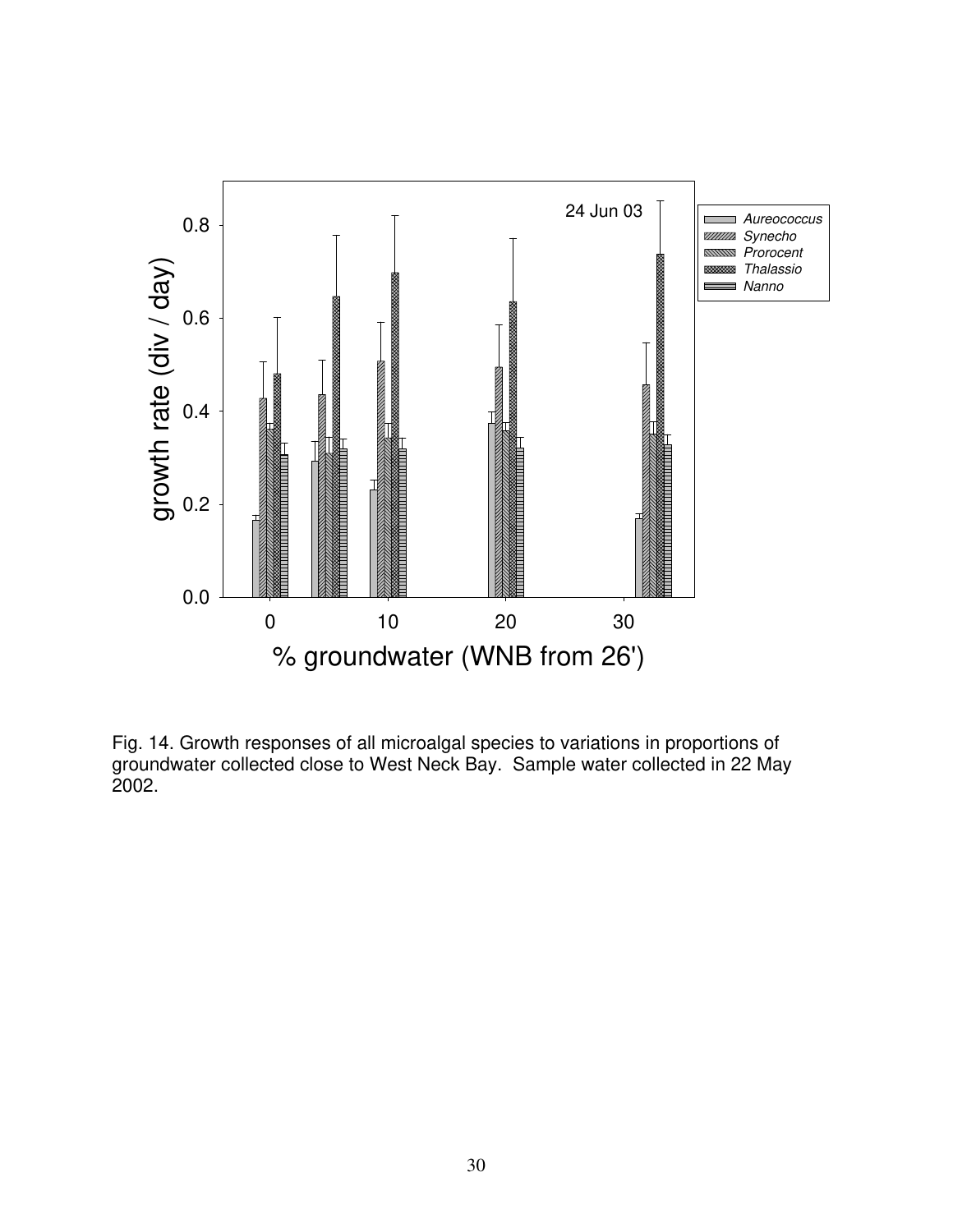

Fig. 15. Growth responses of all microalgal species to variations in proportions of groundwater collected close to West Neck Bay. Run II. Sample water collected in 22 May 2002.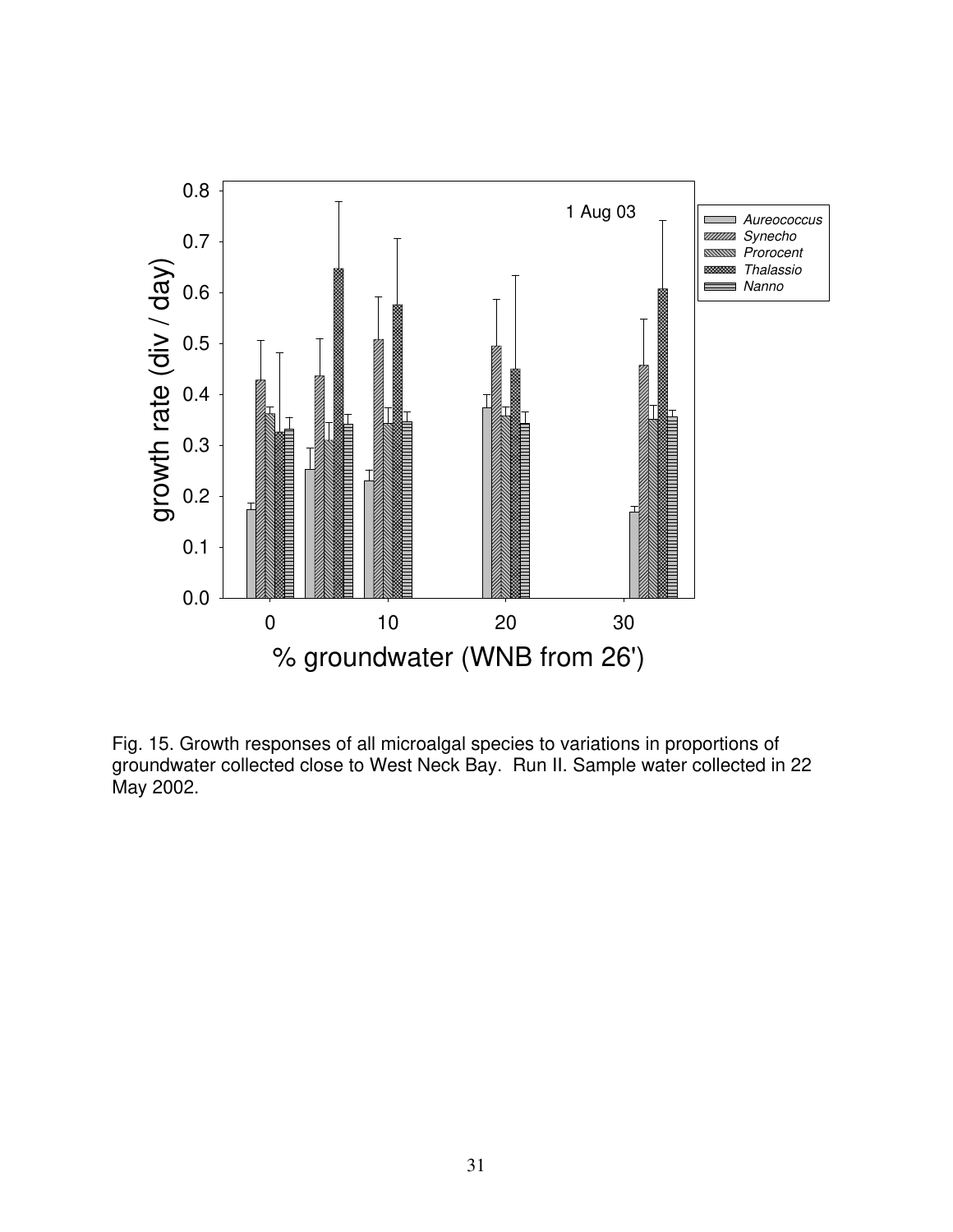

Fig. 16. Growth responses of all microalgal species to variations in proportions of porewater collected in shallow intertidal of West Neck Bay. Run II. Sample water collected in 22 May 2002.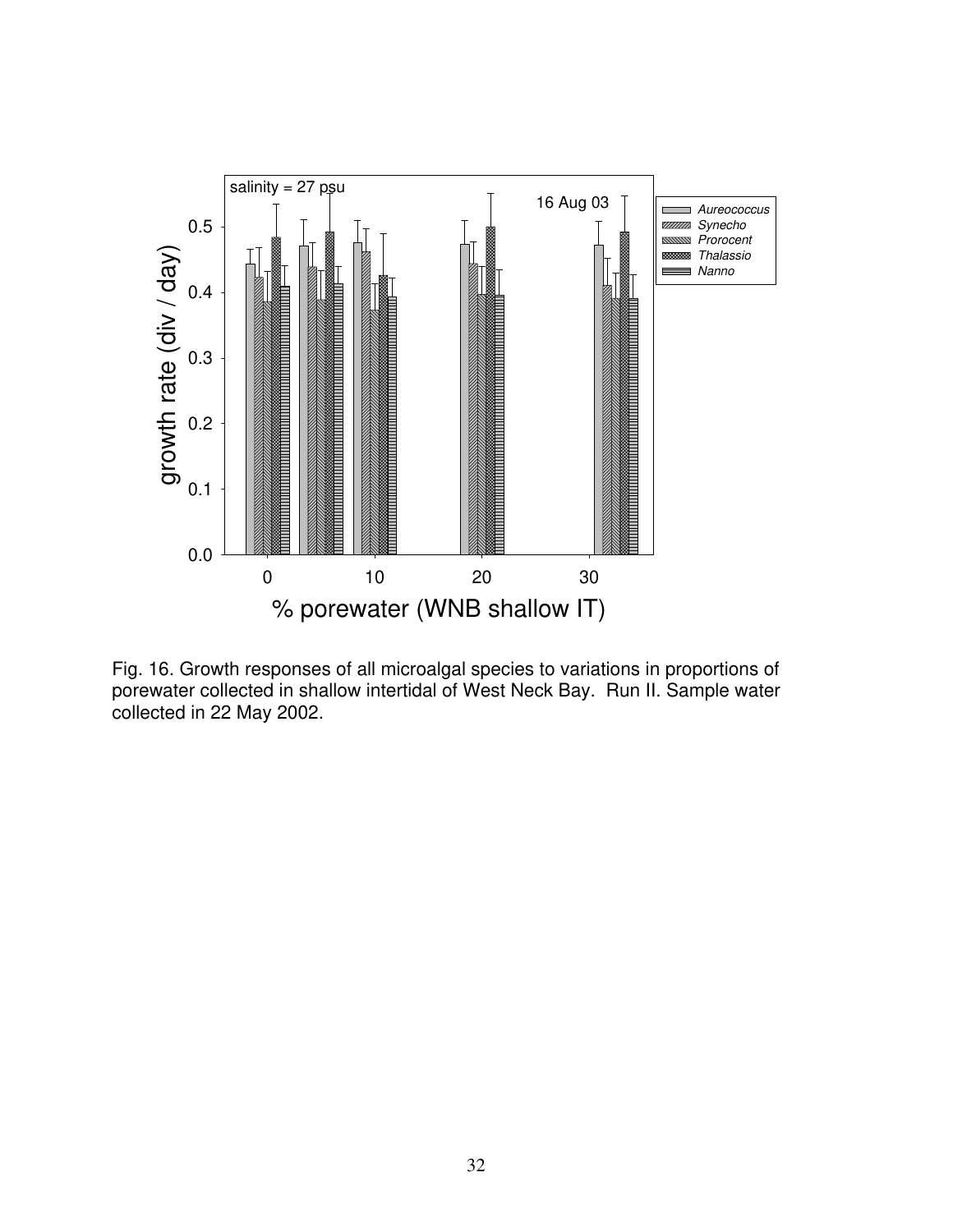

Fig. 17. Growth responses of all microalgal species to variations in proportions of porewater collected in shallow intertidal of West Neck Bay. Run II. Sample water collected in 22 May 2002.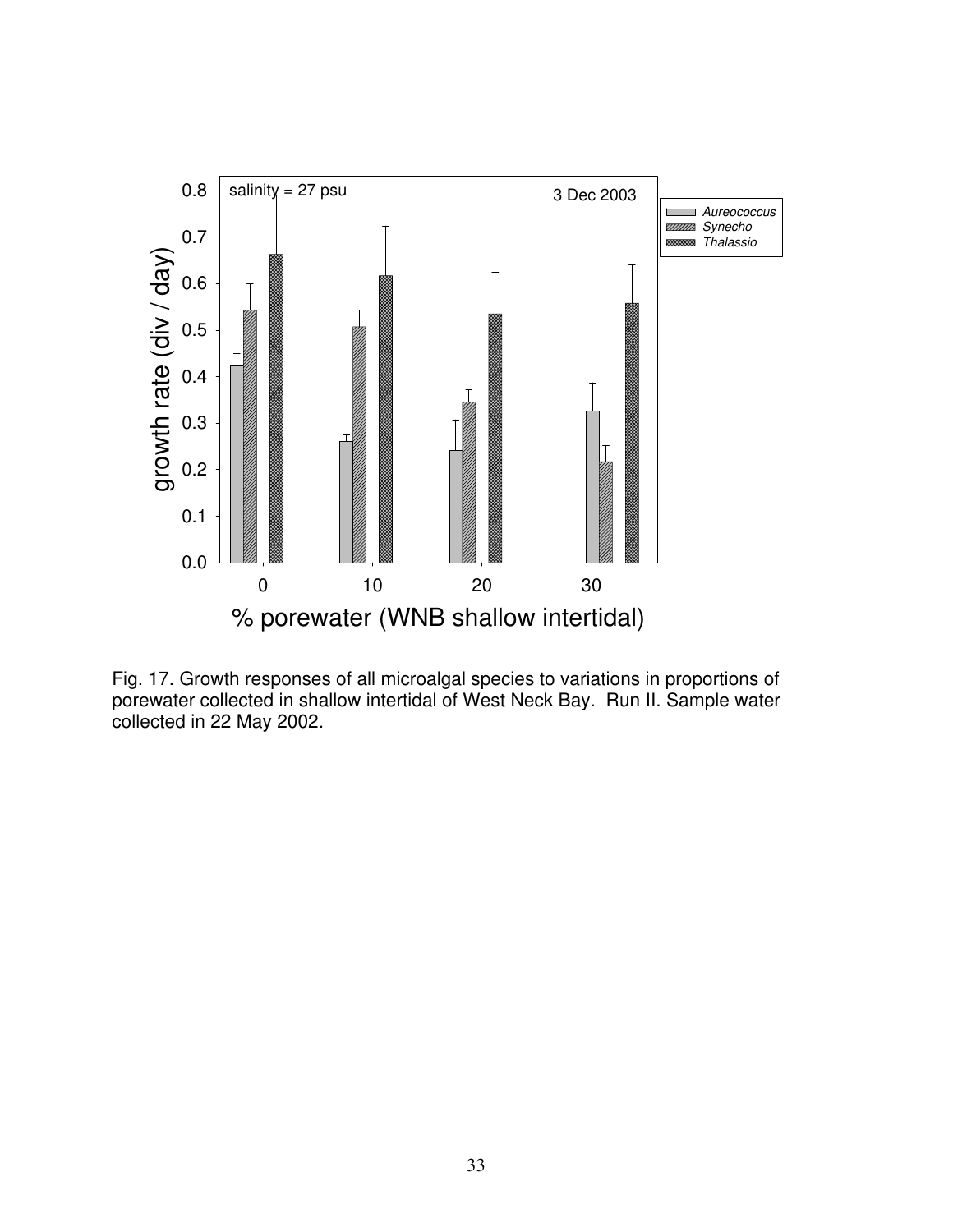

Fig. 18. Growth responses of all microalgal species to variations in proportions of baywater collected from West Neck Bay. Sample water collected in 22 May 2002.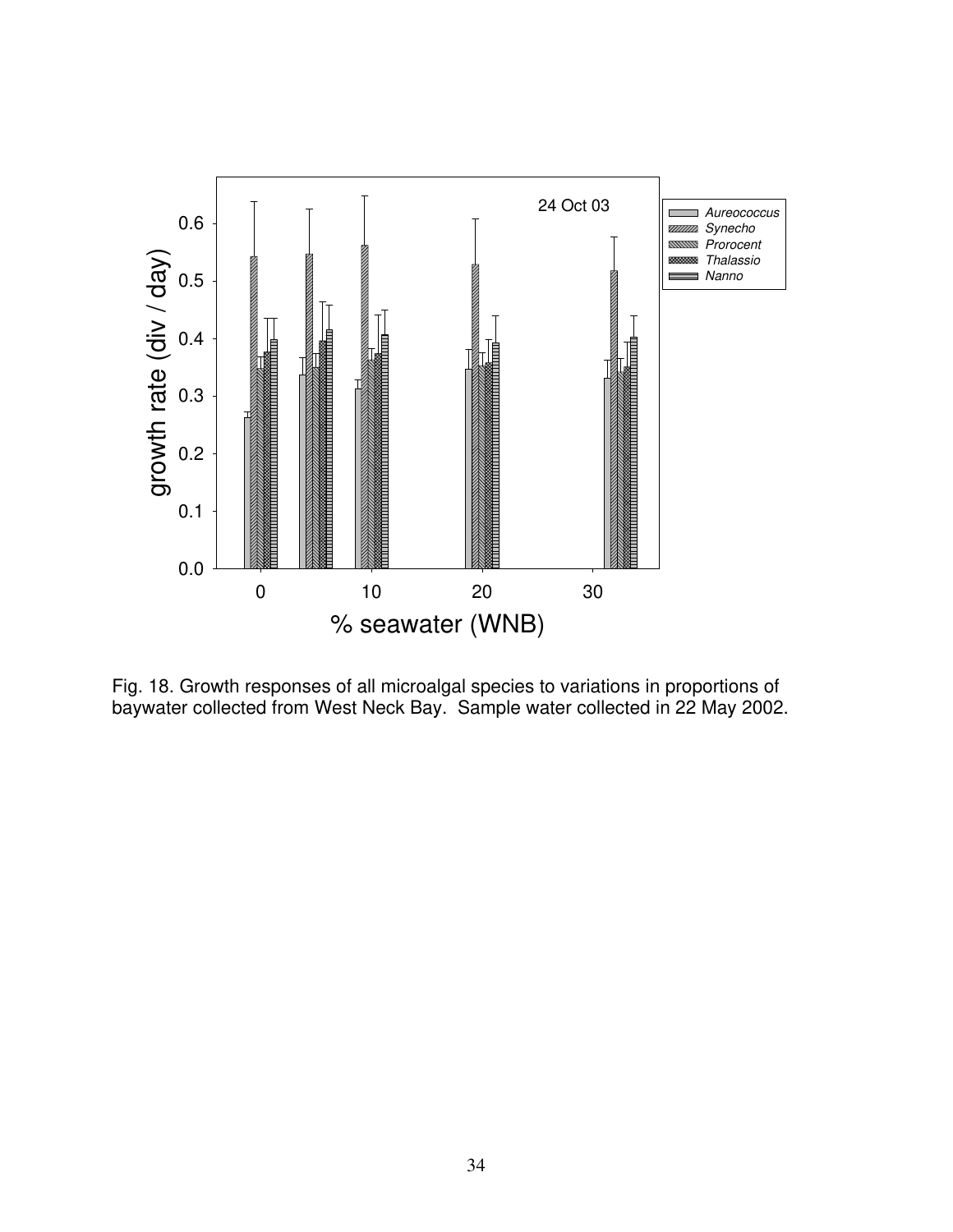

Fig. 19. Growth responses of all microalgal species to variations in exposures to the pesticide, Aldicarb. All incubations conducted in duplicate.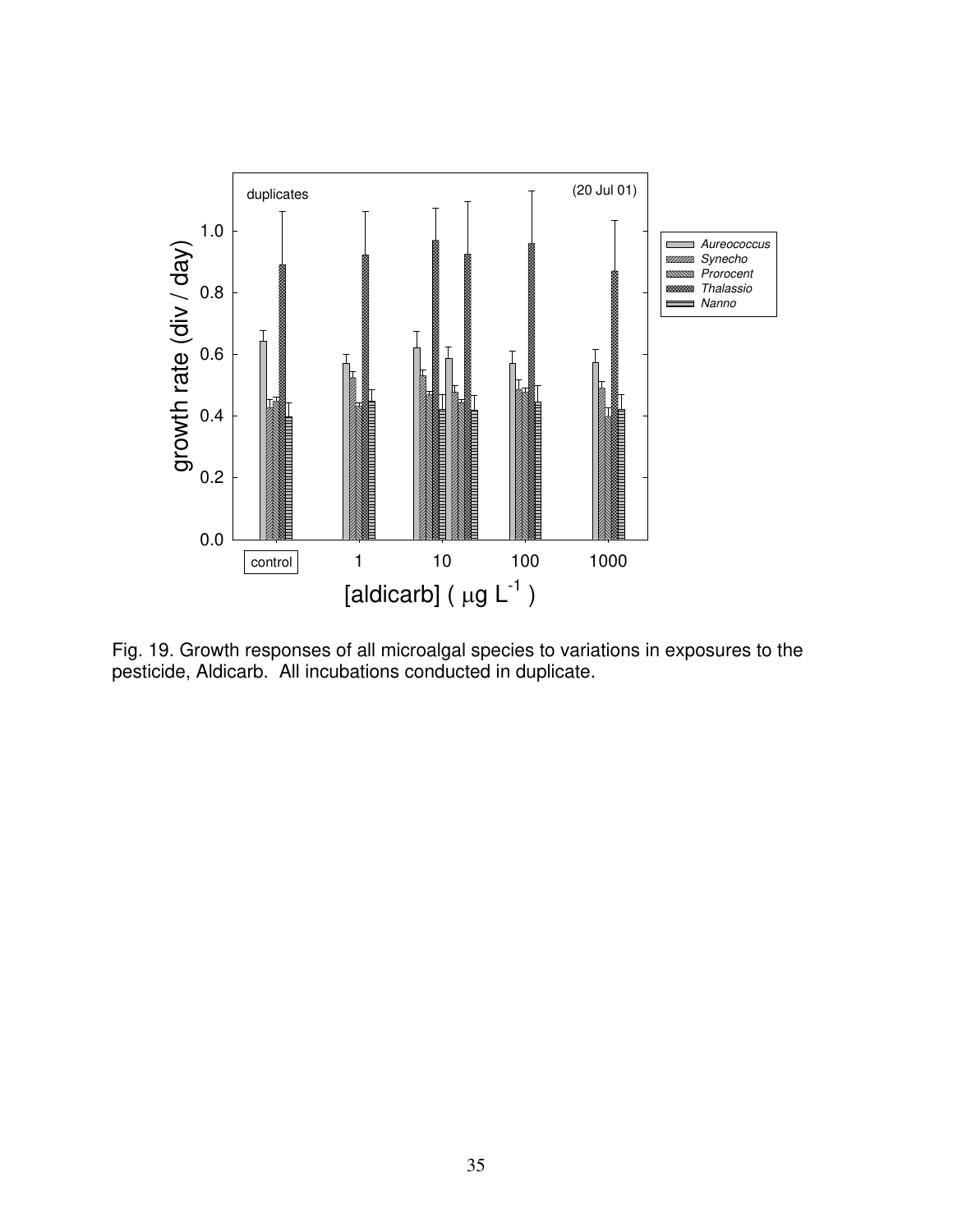

Fig. 20. Growth responses of all microalgal species to variations in exposures to the pesticide metabolite, Aldicarb sulfoxide, Trial #1.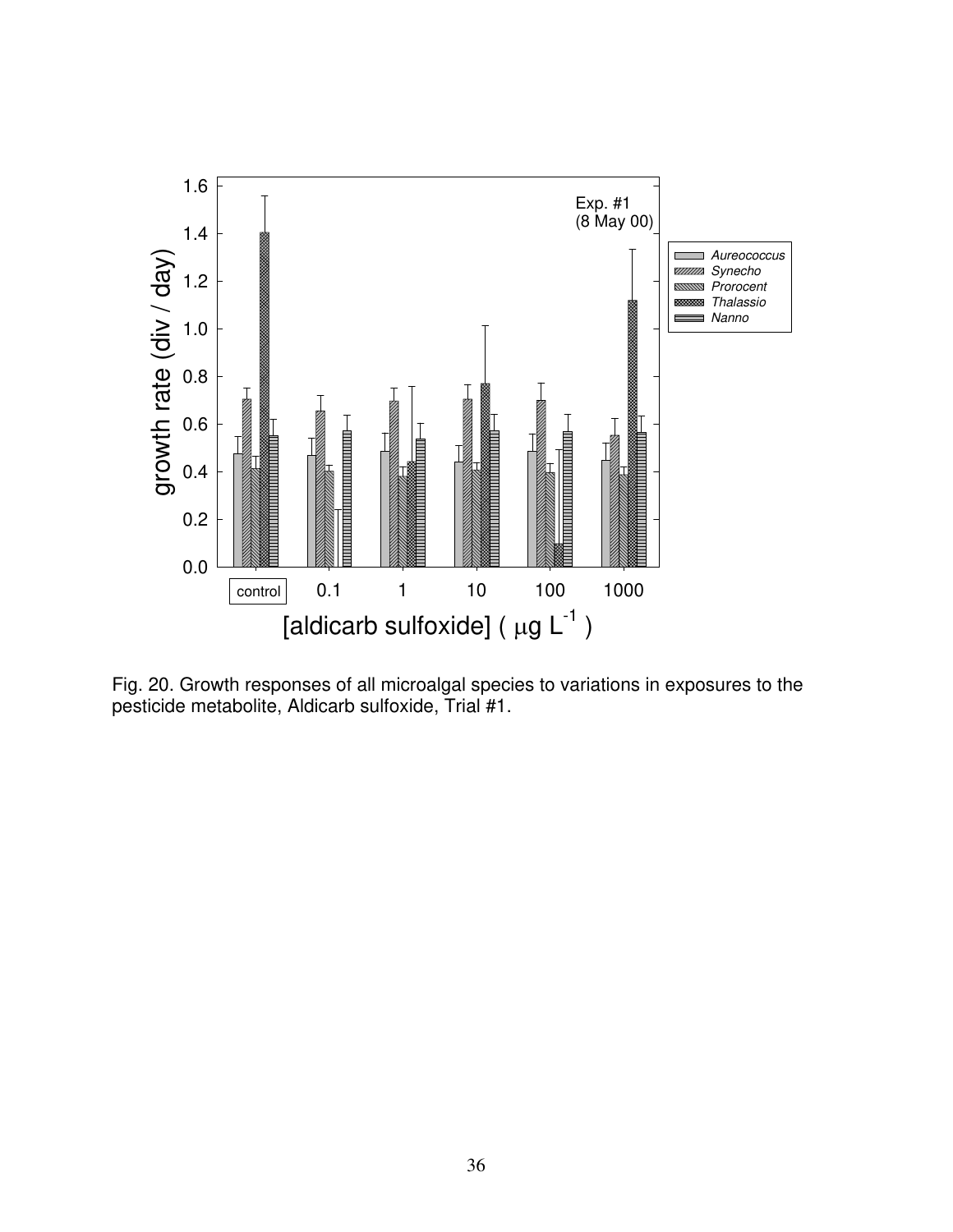

Fig. 21. Growth responses of all microalgal species to variations in exposures to the pesticide metabolite, Aldicarb sulfoxide, Trial #2.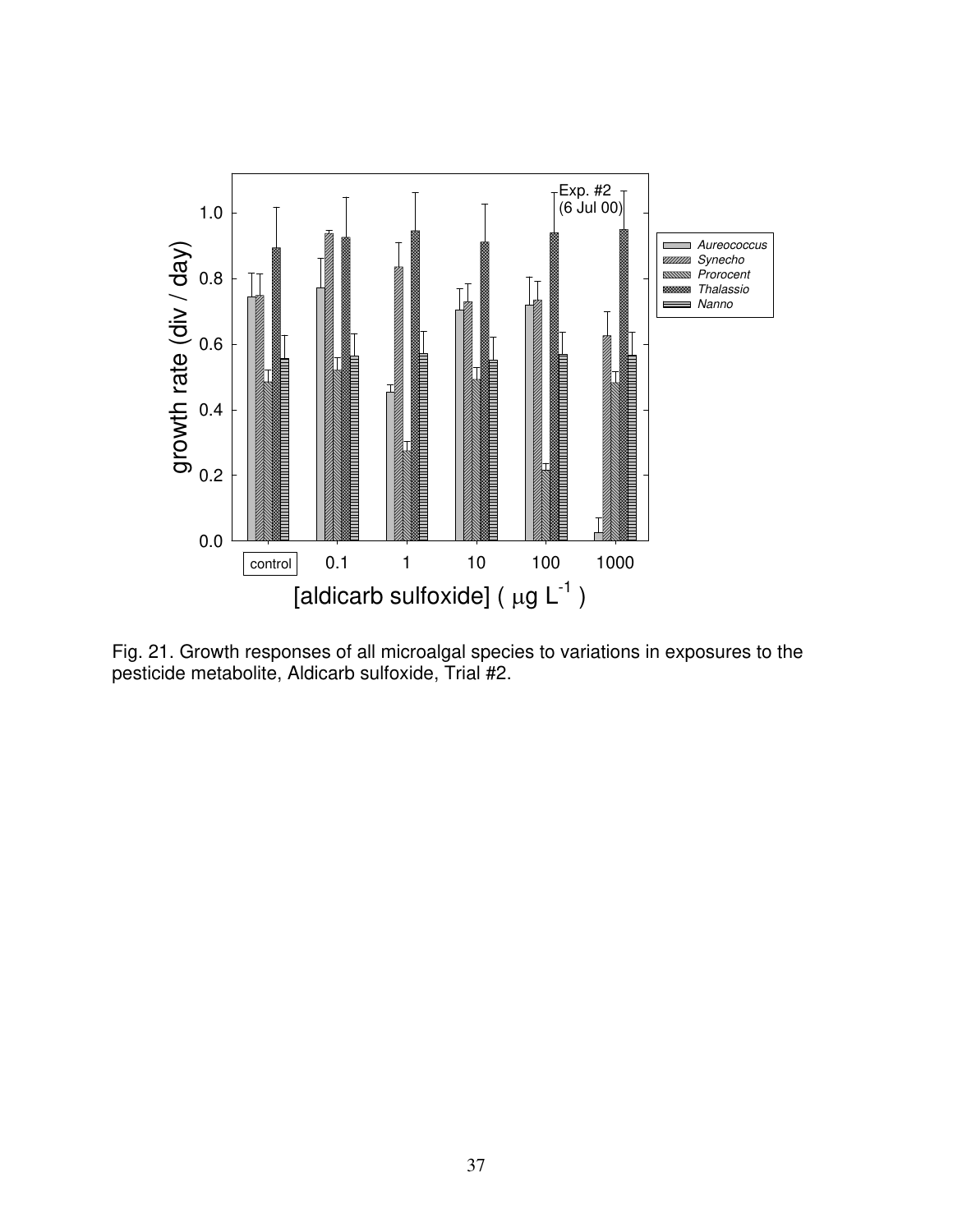

Fig. 22. Growth responses of all microalgal species to variations in exposures to the pesticide metabolite, Aldicarb sulfoxide, Trial #3.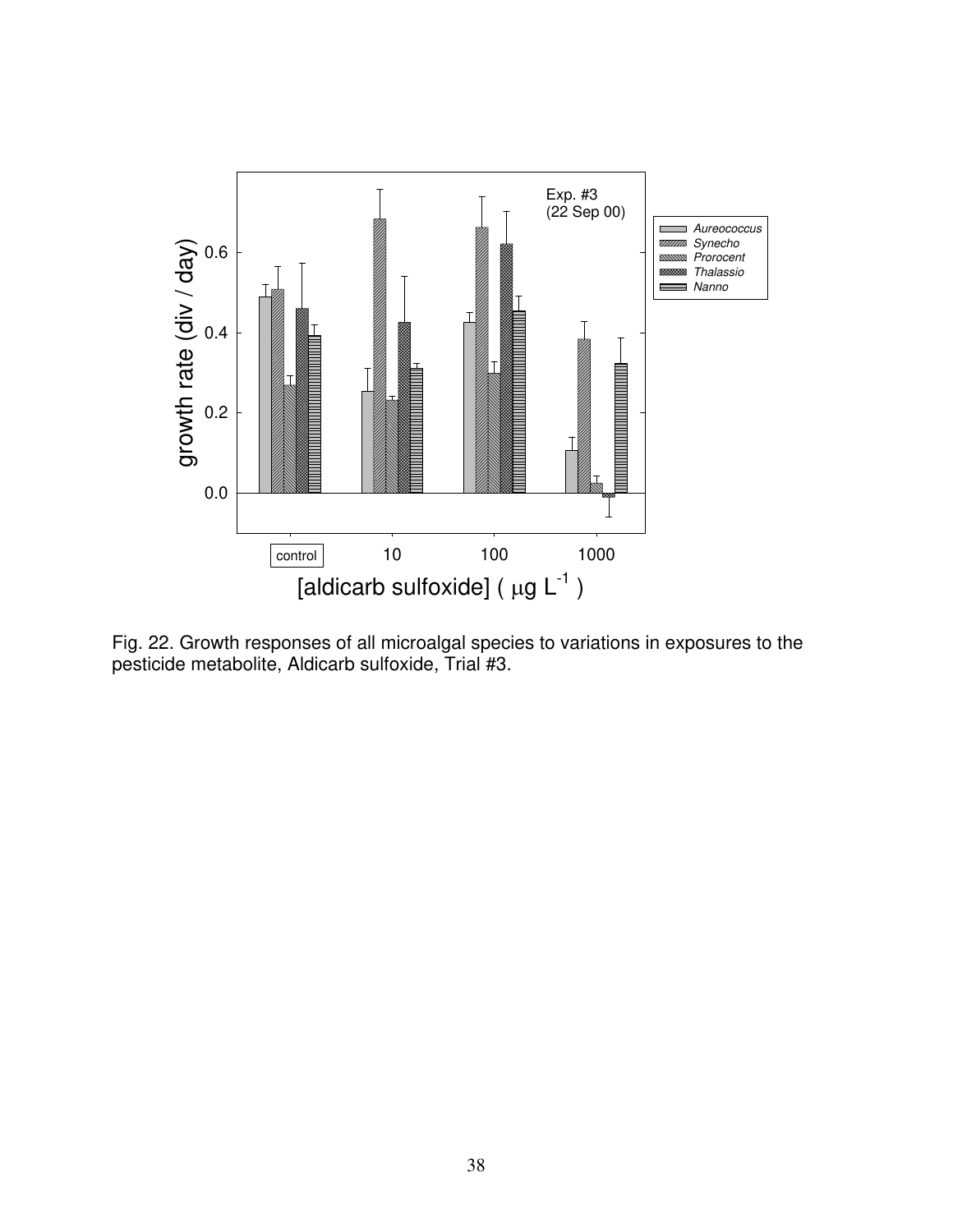

Fig. 23. Growth responses of all microalgal species to variations in exposures to the pesticide metabolite, Aldicarb sulfone, Trial #1.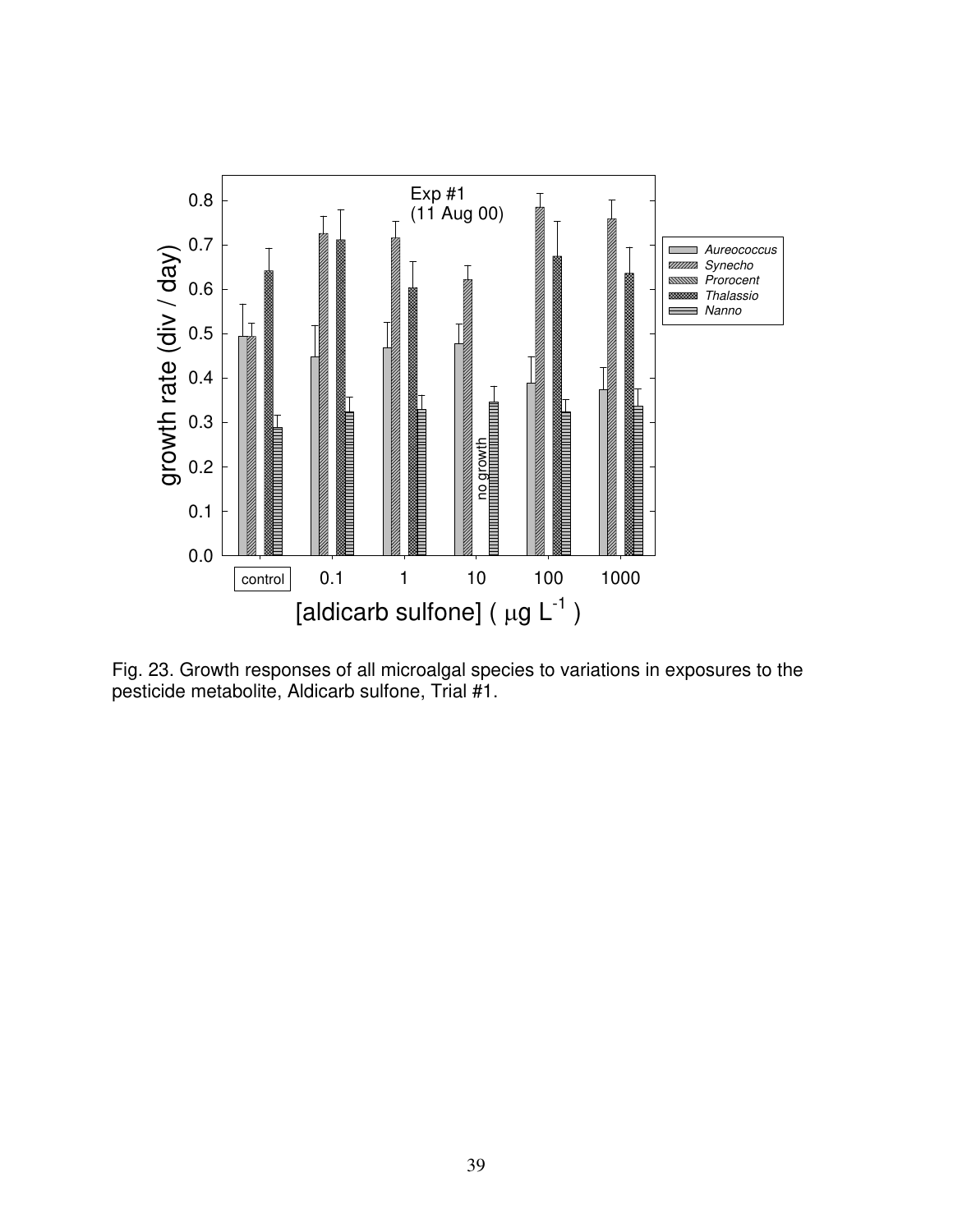

Fig. 24. Growth responses of all microalgal species to variations in exposures to the pesticide metabolite, Aldicarb sulfone, Trial #2.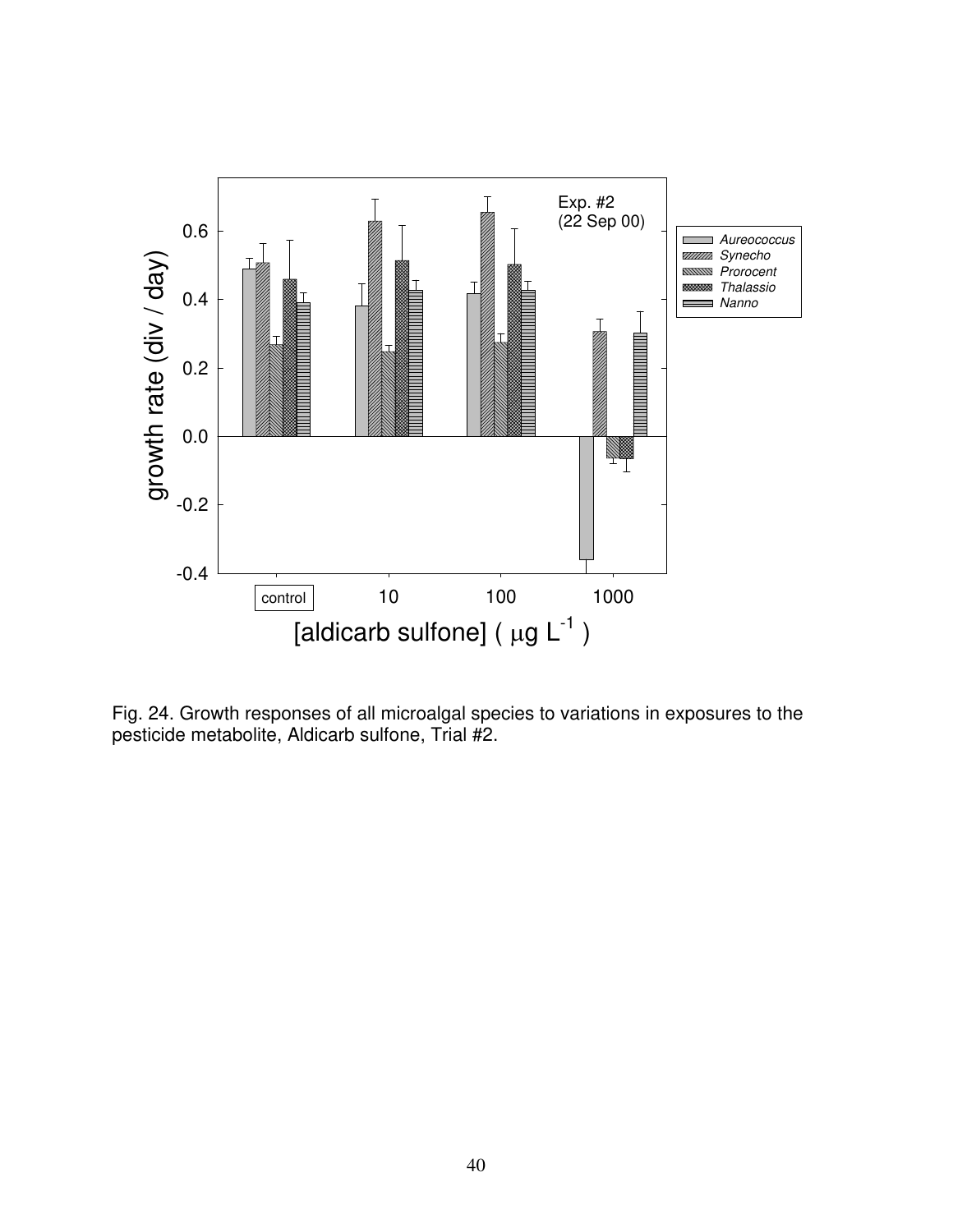

Fig. 25. Growth responses of all microalgal species to variations in exposures to the pesticide, Alachlor Trial #3.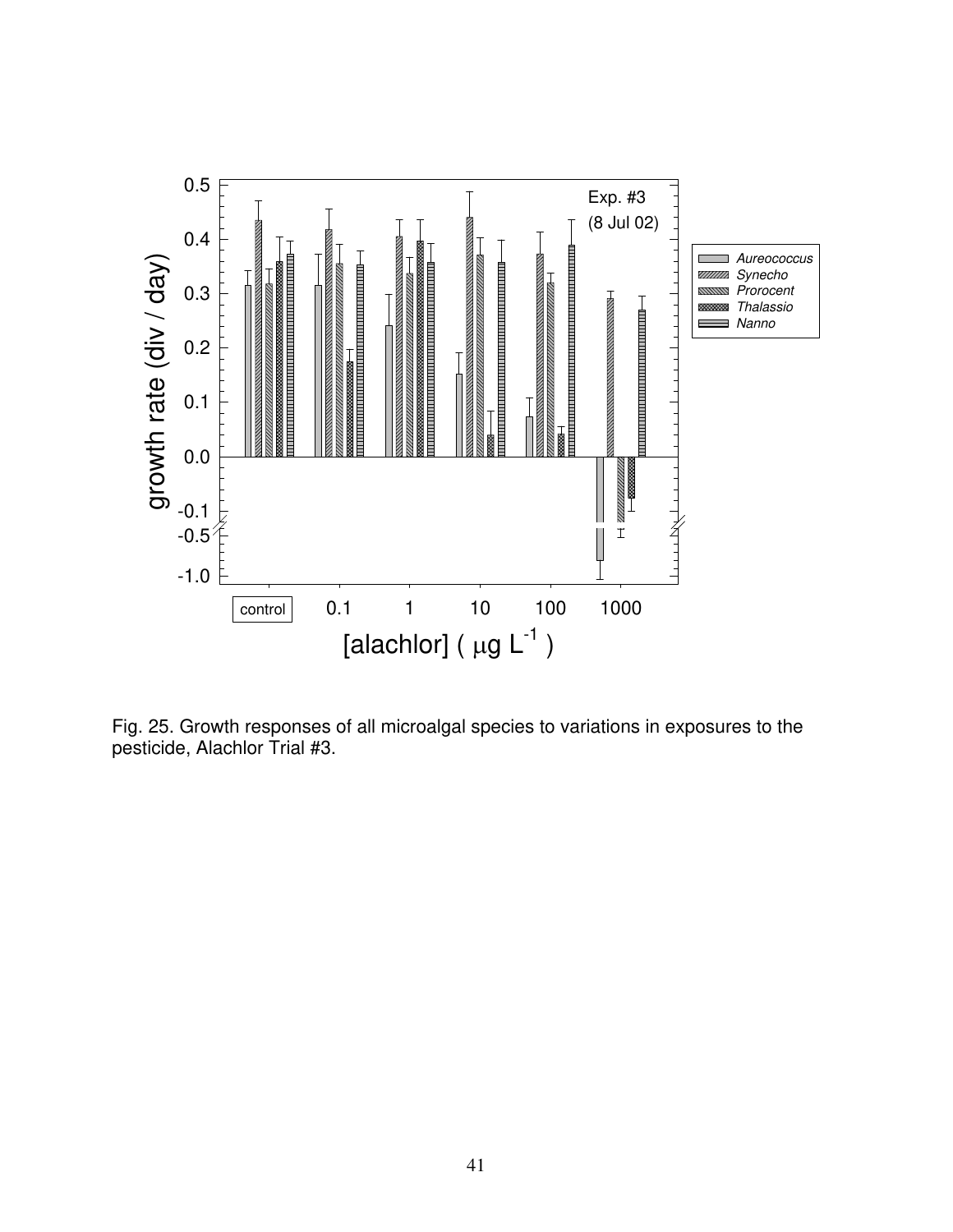

Fig. 26. Growth responses of all microalgal species to variations in exposures to the pesticide, Alachlor Trial #4.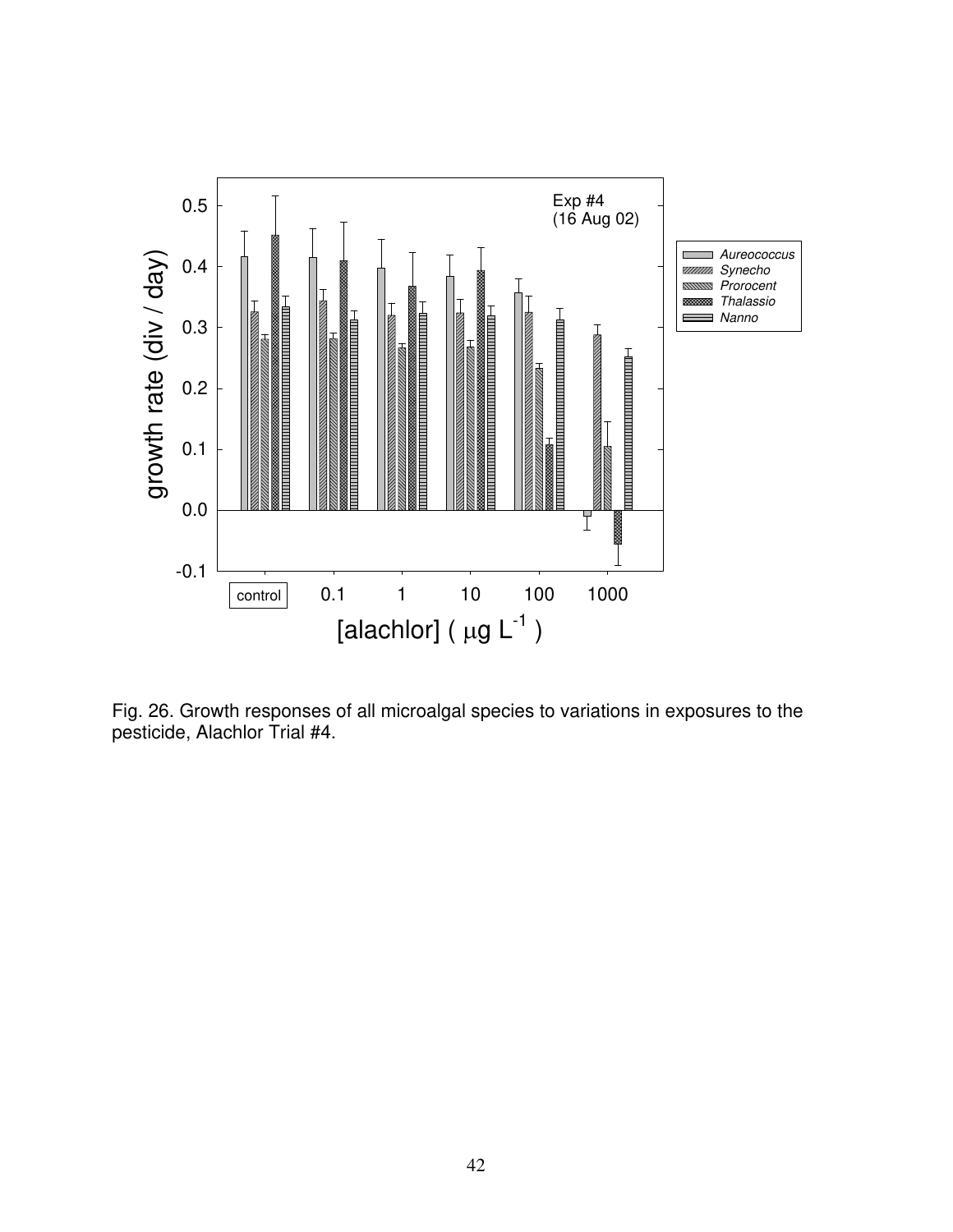

Fig. 27. Growth responses of all microalgal species to variations in exposures to the pesticide, Metolachlor Trial #2.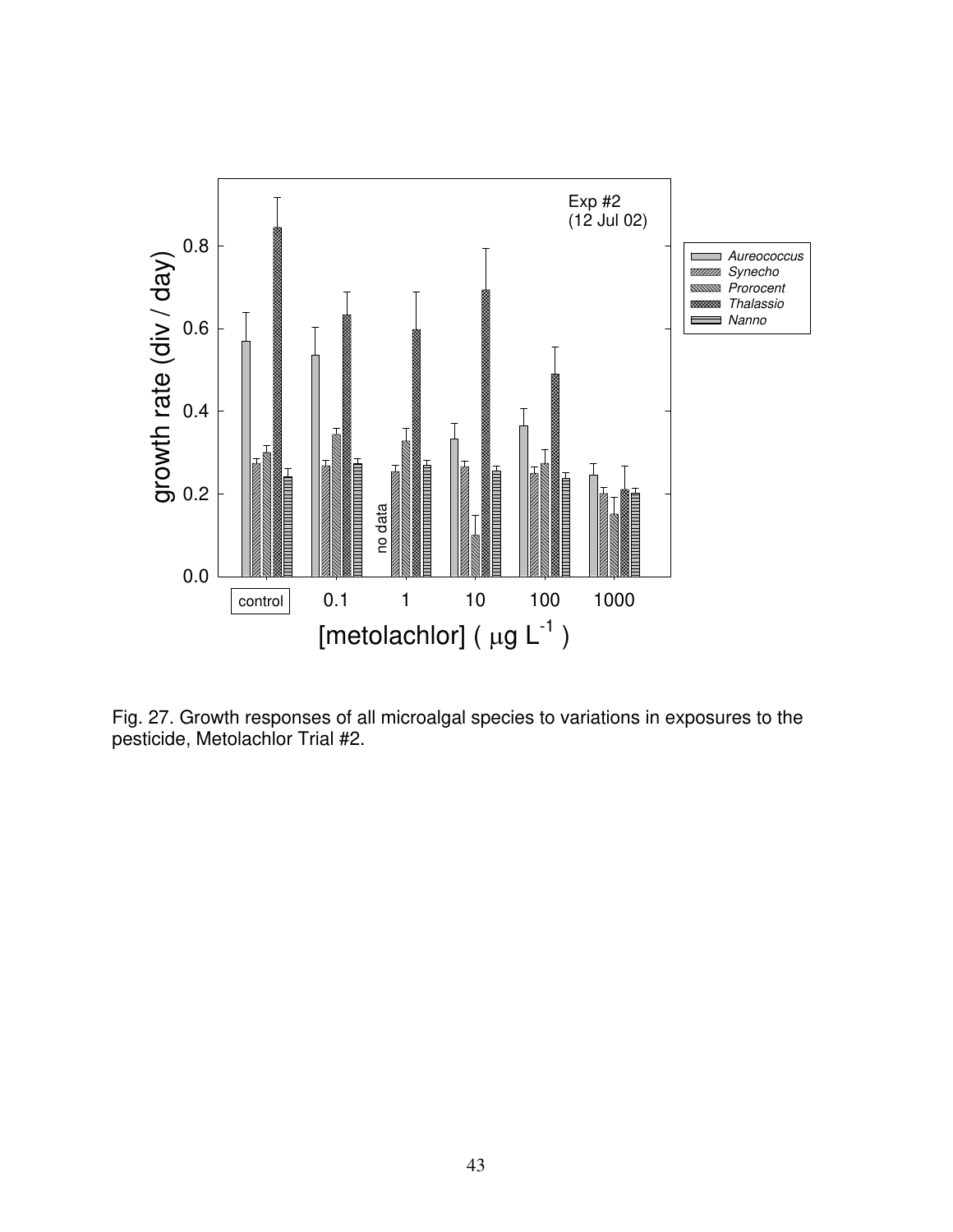

Fig. 28. Growth responses of all microalgal species to variations in exposures to the pesticide, Metolachlor Trial #3.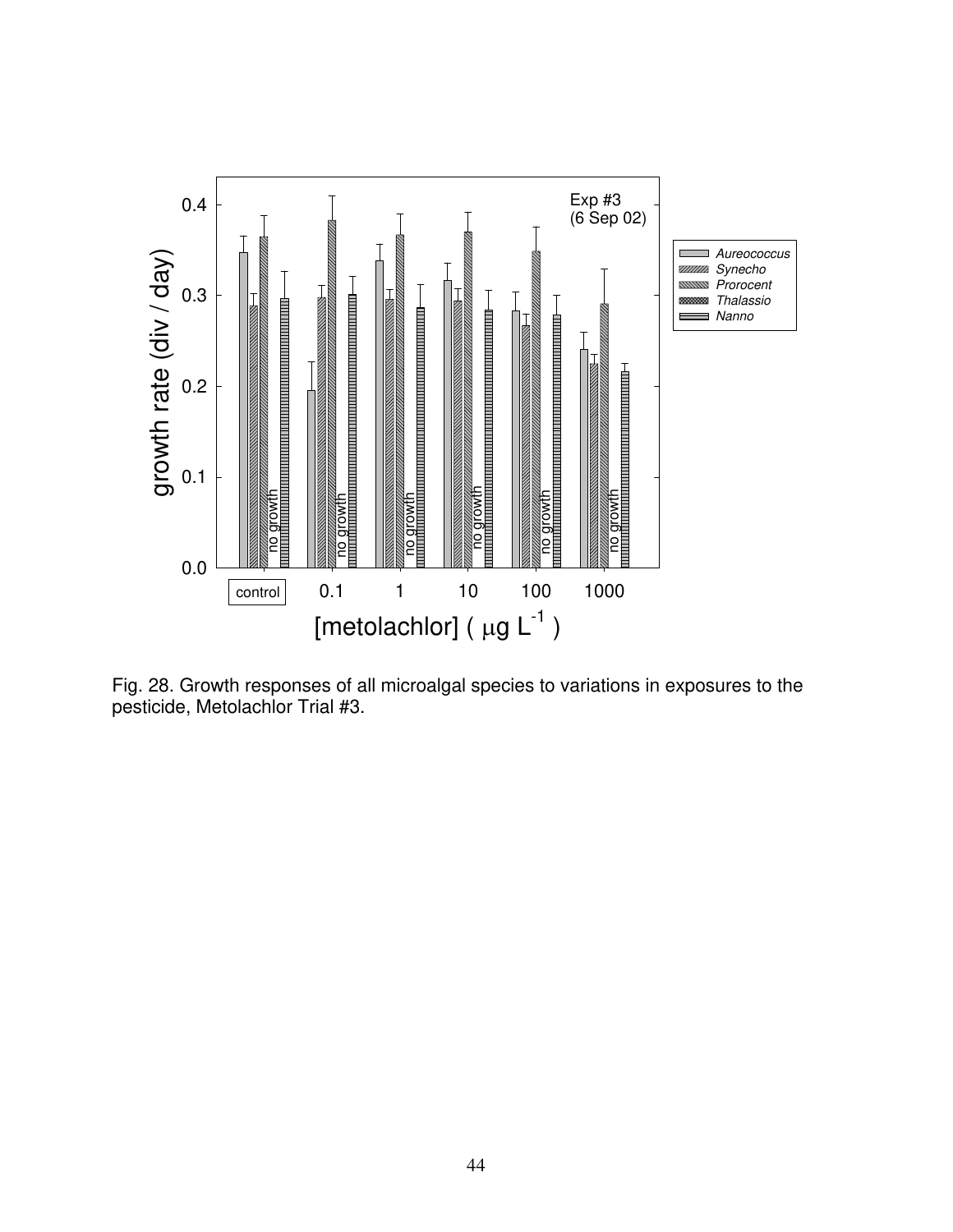

Fig. 29. Growth responses of all microalgal species to variations in exposures to the pesticide, Metolachlor Trial #5.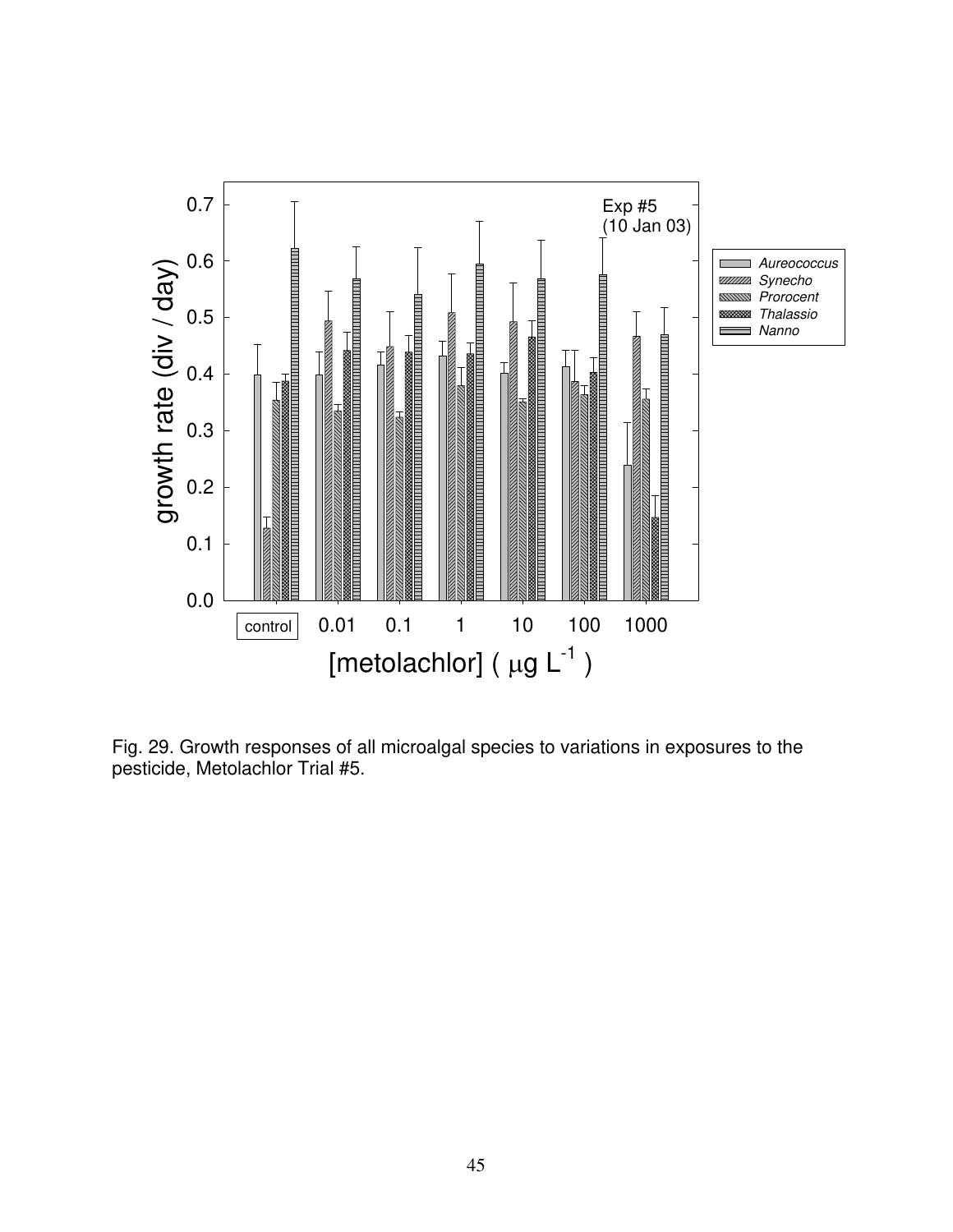

Fig. 30. Growth responses of all microalgal species to variations in exposures to Fe and Se. Experiment designed to evaluate responses to f/2 and BT media and media with intermediate Fe and Se compositions.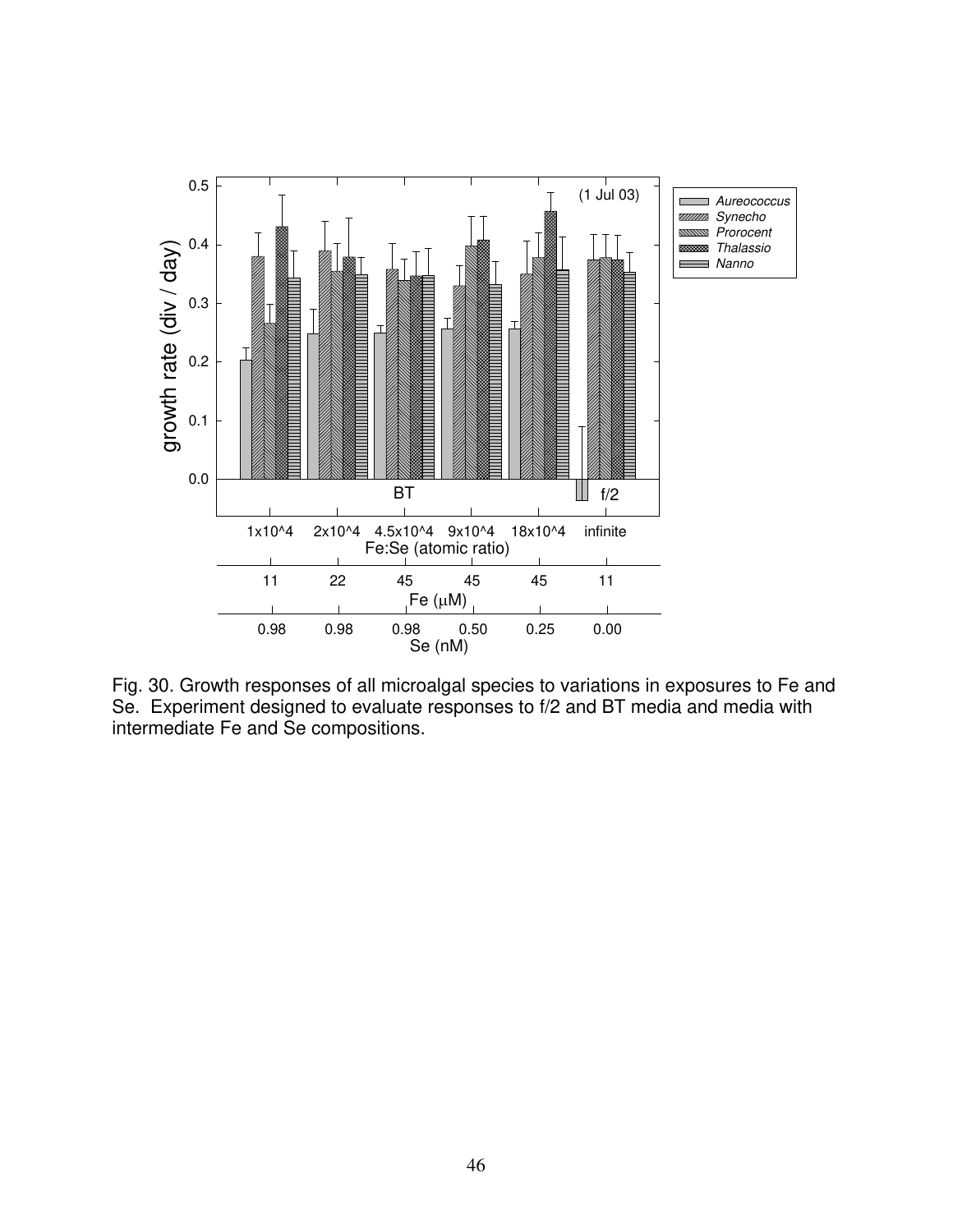

Fig. 31. Temporal distribution of dissolved and low molecular weight (< 1 kDa) selenium, iron and copper measured in surface waters of West Neck Bay in 1998. This figure also shows the distribution of Brown Tide cells.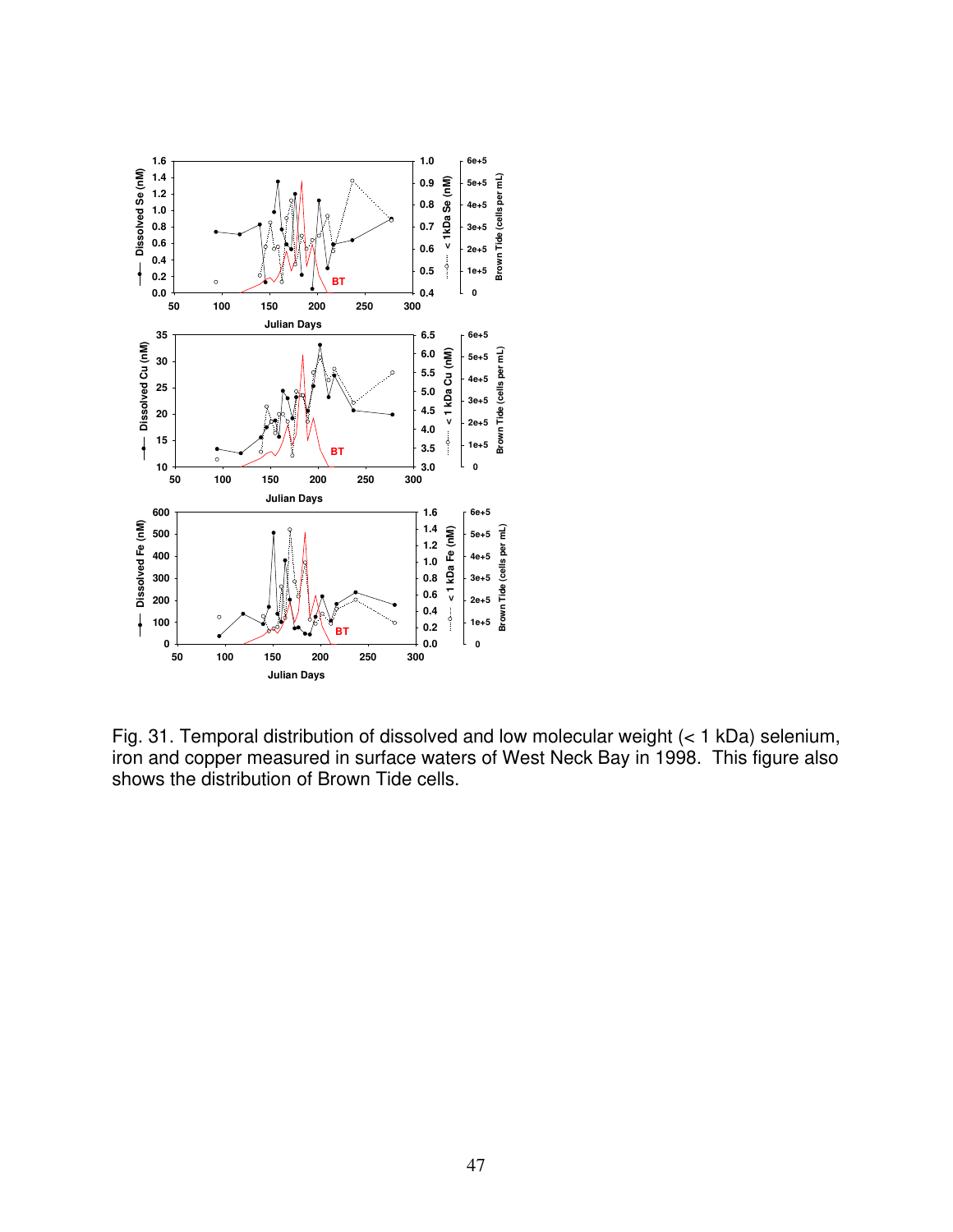

Fig. 32. Brown Tide cells versus dissolved and low molecular weight selenium, copper and iron.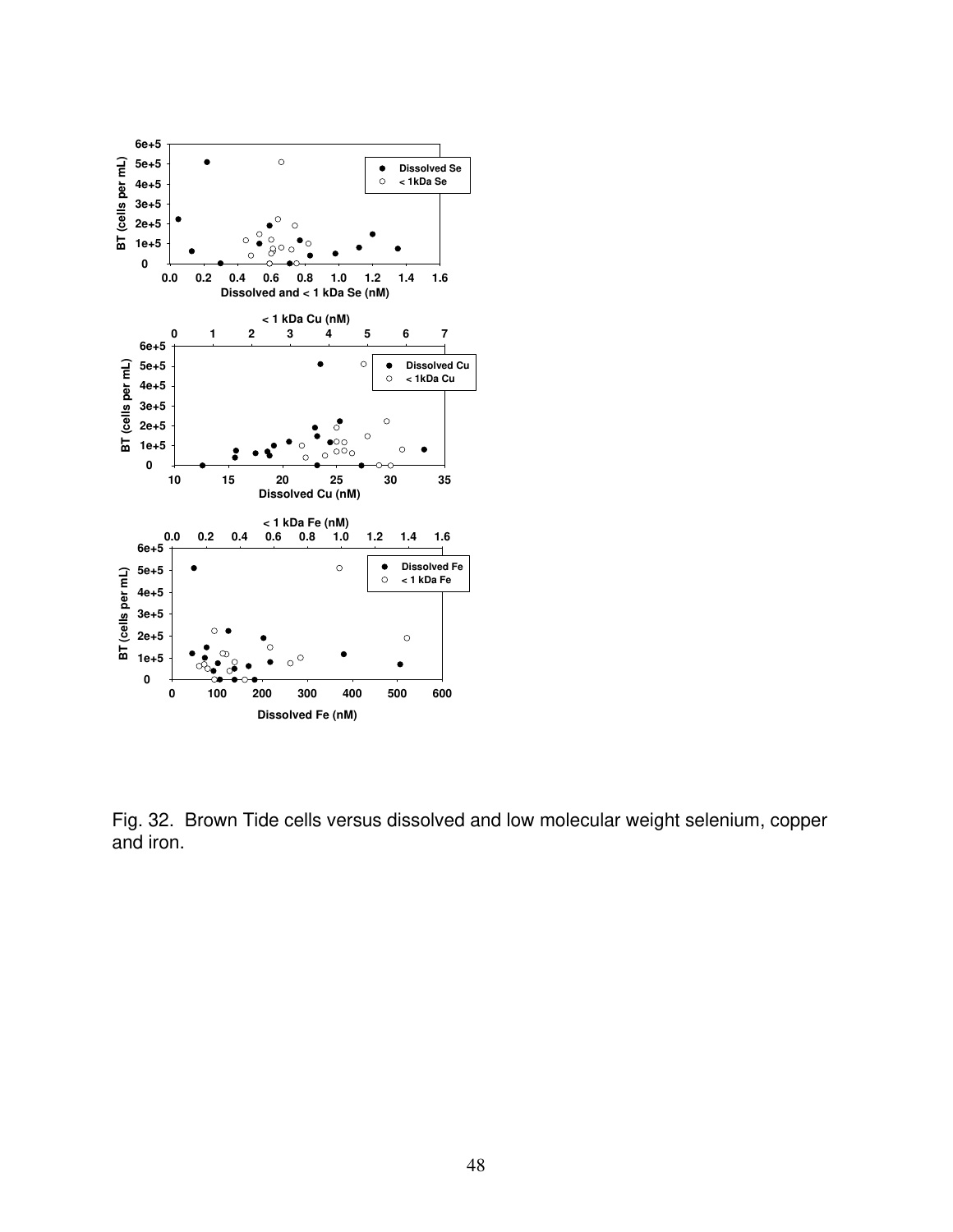

Fig. 33. Total chlorophyll a versus dissolved and low molecular weight selenium, copper and iron.